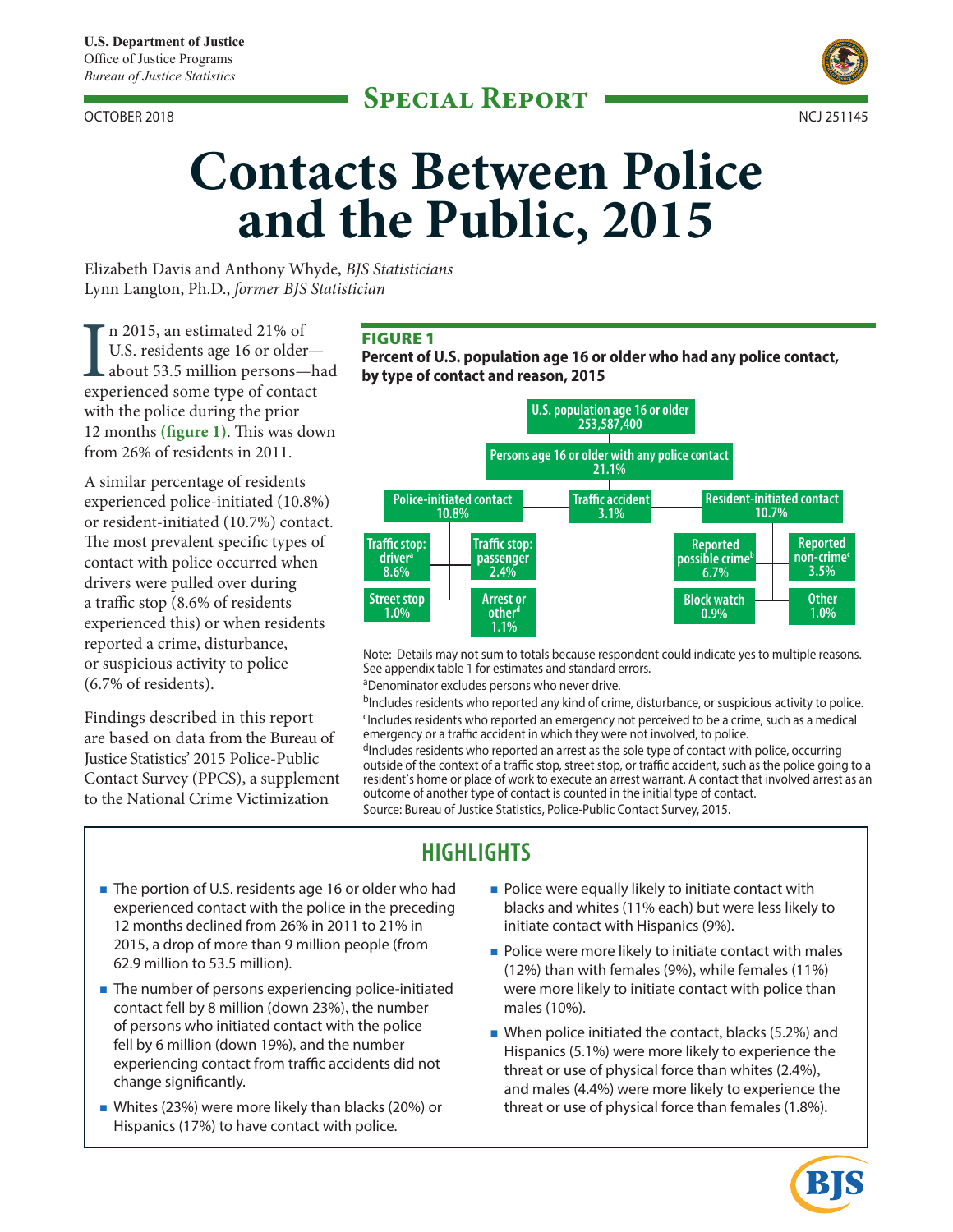Survey (NCVS). The NCVS collects information from a nationally representative sample of persons age 12 or older in U.S. households. The PPCS was designed to collect information from those 16 or older on contact with police during the 12 months prior to the interview.

Residents were asked about instances when they sought help from police (resident-initiated contacts) and when police approached or stopped them (police-initiated contacts). Resident-initiated contacts with police included reporting a crime, disturbance, or suspicious activity; reporting a non-crime emergency, such as a medical emergency; participating in a block watch or other anti-crime programs; or approaching or seeking help from police for another reason. Police-initiated contacts included being stopped by police while in a public place or a parked vehicle (i.e., street stop), being stopped by police while driving a motor vehicle

 $(i.e., traffic stop), riding as a passenger in a car that$ was stopped by police, being arrested, or being stopped or approached by police for some other reason. The PPCS also collected data on contacts resulting from a traffic accident.

#### **Females were more likely to initiate contact with police than males**

 likely to initiate contact with police than males (10%). The percentage of traffic accidents reported to police Overall, a higher percentage of males (22%) than females (20%) experienced police contact (table 1). This was driven by a higher percentage of police-initiated contacts among males (12%) than females (9%). In comparison, females (11%) were more was similar for males and females (3%).

TABLE 1

**Number and percent of U.S. residents age 16 or older with any police contact, by type of contact and demographic characteristics, 2015** 

| Police-initiated contact<br>Any contact<br>U.S. population<br>Demographic |                 |            | <b>Resident-initiated contact</b> |               | <b>Traffic accident</b> |               |          |               |          |
|---------------------------------------------------------------------------|-----------------|------------|-----------------------------------|---------------|-------------------------|---------------|----------|---------------|----------|
| characteristic                                                            | age 16 or older | Number     | Percent                           | <b>Number</b> | Percent                 | <b>Number</b> | Percent  | <b>Number</b> | Percent  |
| <b>Total</b>                                                              | 253,587,400     | 53,469,300 | 21.1%                             | 27,415,900    | 10.8%                   | 27,060,200    | 10.7%    | 7,950,500     | 3.1%     |
| Sex                                                                       |                 |            |                                   |               |                         |               |          |               |          |
| Male*                                                                     | 122,968,400     | 27,038,300 | 22.0%                             | 15,339,100    | 12.5%                   | 12,537,300    | 10.2%    | 3,978,300     | 3.2%     |
| Female                                                                    | 130,619,000     | 26,431,000 | $20.2 +$                          | 12,076,800    | $9.2 +$                 | 14,523,000    | $11.1 +$ | 3,972,200     | 3.0      |
| Race/Hispanic origin <sup>a</sup>                                         |                 |            |                                   |               |                         |               |          |               |          |
| White*                                                                    | 164,813,500     | 37,334,200 | 22.7%                             | 18,426,800    | 11.2%                   | 19,678,600    | 11.9%    | 5,295,600     | 3.2%     |
| <b>Black</b>                                                              | 31,056,200      | 6,146,400  | $19.8 +$                          | 3,509,800     | 11.3                    | 2,715,900     | $8.7 +$  | 1,055,400     | 3.4      |
| Hispanic                                                                  | 39,697,500      | 6,680,700  | $16.8 +$                          | 3,571,400     | $9.0 +$                 | 3,164,300     | $8.0 +$  | 1,047,000     | $2.6 +$  |
| Otherb                                                                    | 18,020,200      | 3,307,900  | $18.4 +$                          | 1,907,900     | 10.6                    | 1,501,400     | $8.3 +$  | 552,500       | 3.1      |
| Age                                                                       |                 |            |                                   |               |                         |               |          |               |          |
| $16 - 17$                                                                 | 8,467,700       | 1,188,300  | 14.0% +                           | 853,300       | $10.1\% +$              | 218,100       | $2.6%$ † | 239,300       | $2.8%$ † |
| $18 - 24*$                                                                | 30,236,400      | 8,248,000  | 27.3                              | 5,798,600     | 19.2                    | 2,748,700     | 9.1      | 1,618,800     | 5.4      |
| $25 - 44$                                                                 | 84,178,900      | 19,998,800 | $23.8 +$                          | 10,908,500    | $13.0 +$                | 9,959,800     | $11.8 +$ | 3,005,700     | $3.6 +$  |
| $45 - 64$                                                                 | 83,750,600      | 17,290,700 | $20.6 +$                          | 7,503,500     | $9.0 +$                 | 9,972,100     | $11.9 +$ | 2,172,300     | $2.6 +$  |
| 65 or older                                                               | 46,953,700      | 6,743,400  | 14.4 †                            | 2,351,900     | $5.0 +$                 | 4,161,400     | 8.9      | 914,400       | $1.9 +$  |

Note: Details may not sum to totals because respondent could indicate yes to multiple reasons. See appendix table 2 for standard errors. \*Comparison group.

†Signifcant diference from comparison group at the 95% confdence interval.

aExcludes persons of Hispanic/Latino origin, unless specifed.

bIncludes Asians, Native Hawaiians, and Other Pacific Islanders; American Indians and Alaska Natives; and persons of two or more races. Source: Bureau of Justice Statistics, Police-Public Contact Survey, 2015.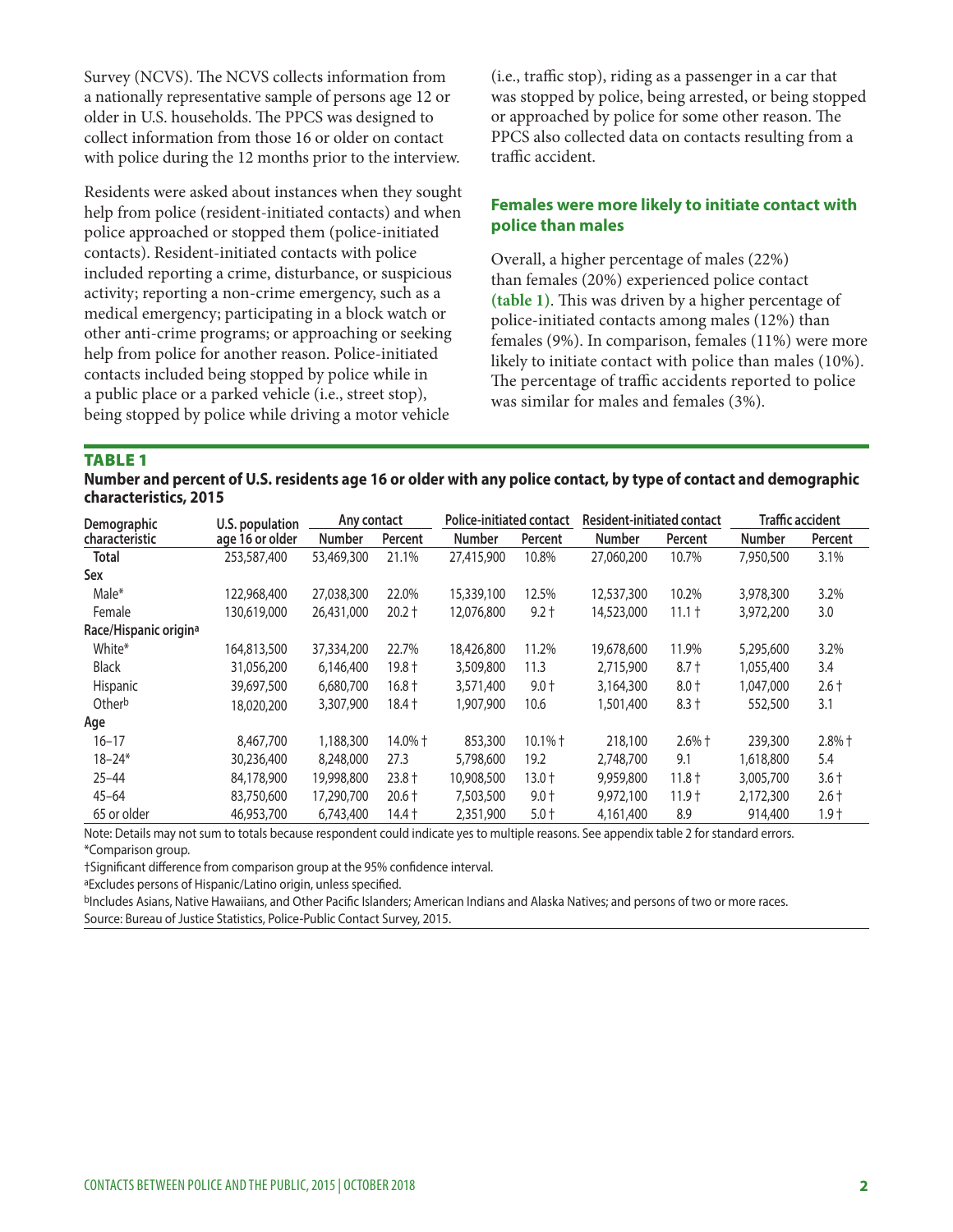contact than blacks (20%), Hispanics (17%), and persons in the percentages of police-initiated contacts by of other races (18%).1 A similar percentage of whites and blacks had police-initiated contact (11%). However, whites (12%) were more likely to initiate contact with police than blacks (9%) and Hispanics (8%).

Persons ages 16 to 17 and those ages 65 or older were least likely to have contact with police (14%). Persons ages 18 to 24 were most likely to have any contact with police (27%) and were most likely to experience police-initiated contact (19%).

1White, black, and other race categories exclude persons of Hispanic or Latino origin.

Whites (23%) were more likely to experience police Overall, there was no statistically significant difference household income **(table 2)**. However, persons in the highest income group of \$75,000 or more per year were more likely to initiate contact with police (12%) than the lowest income group of less than \$25,000 per year (10%). Across all types of contact, persons residing in cities with a population of 1 million or more persons (14%) were less likely to have contact with police than those residing in cities or towns with fewer than 100,000 persons (22%).

#### TABLE 2

**Number and percent of U.S. residents age 16 or older with police contact, by type of contact, household income, and city population size, 2015** 

| Household income/            | U.S. population | Any contact   |          | <b>Police-initiated contact</b> |            | Resident-initiated contact |          | <b>Traffic accident</b> |         |
|------------------------------|-----------------|---------------|----------|---------------------------------|------------|----------------------------|----------|-------------------------|---------|
| city population              | age 16 or older | <b>Number</b> | Percent  | <b>Number</b>                   | Percent    | <b>Number</b>              | Percent  | Number                  | Percent |
| Total                        | 253,587,400     | 53,469,300    | 21.1%    | 27,415,900                      | 10.8%      | 27,060,200                 | 10.7%    | 7,950,500               | 3.1%    |
| Household income             |                 |               |          |                                 |            |                            |          |                         |         |
| \$24,999 or less*            | 52,290,500      | 10,679,200    | 20.4%    | 5,795,200                       | 11.1%      | 5,222,600                  | 10.0%    | 1,669,400               | 3.2%    |
| \$25,000-\$49,999            | 68,168,600      | 13,630,500    | 20.0     | 7.191.200                       | 10.5       | 6,783,700                  | 10.0     | 1,962,000               | 2.9     |
| \$50,000-\$74,999            | 46,475,800      | 9,818,700     | 21.1     | 4,941,400                       | 10.6       | 4,987,800                  | 10.7     | 1,443,600               | 3.1     |
| \$75,000 or more             | 86,652,400      | 19,341,000    | $22.3 +$ | 9,488,100                       | 10.9       | 10,066,100                 | $11.6 +$ | 2,875,500               | 3.3     |
| City population <sup>a</sup> |                 |               |          |                                 |            |                            |          |                         |         |
| 99,999 or fewer*             | 182,904,500     | 39,569,200    | 21.6%    | 20,722,400                      | 11.3%      | 19,438,000                 | 10.6%    | 6.016.300               | 3.3%    |
| 100,000-499,999              | 37,841,500      | 8,309,400     | 22.0     | 3,953,600                       | $10.4 \pm$ | 4,442,000                  | $11.7 +$ | 1,275,000               | 3.4     |
| 500,000-999,999              | 12,644,600      | 2,703,900     | 21.4     | .387,600                        | 11.0       | 1,567,200                  | $12.4 +$ | 307,900                 | $2.4 +$ |
| million or more              | 20,196,800      | 2,886,900     | $14.3 +$ | ,352,200                        | $6.7 +$    | 1,613,000                  | $8.0 +$  | 351,300                 | 1.7 †   |

Note: Details may not sum to totals because respondent could indicate yes to multiple reasons. See appendix table 3 for standard errors. \*Comparison group.

†Signifcant diference from comparison group at the 95% confdence interval.

‡Significant difference from comparison group at the 90% confidence interval.<br><sup>a</sup>Based on incorporated place (for example, a city, town, village, or borough), or Census-designated place when the resident does not reside wi incorporated place.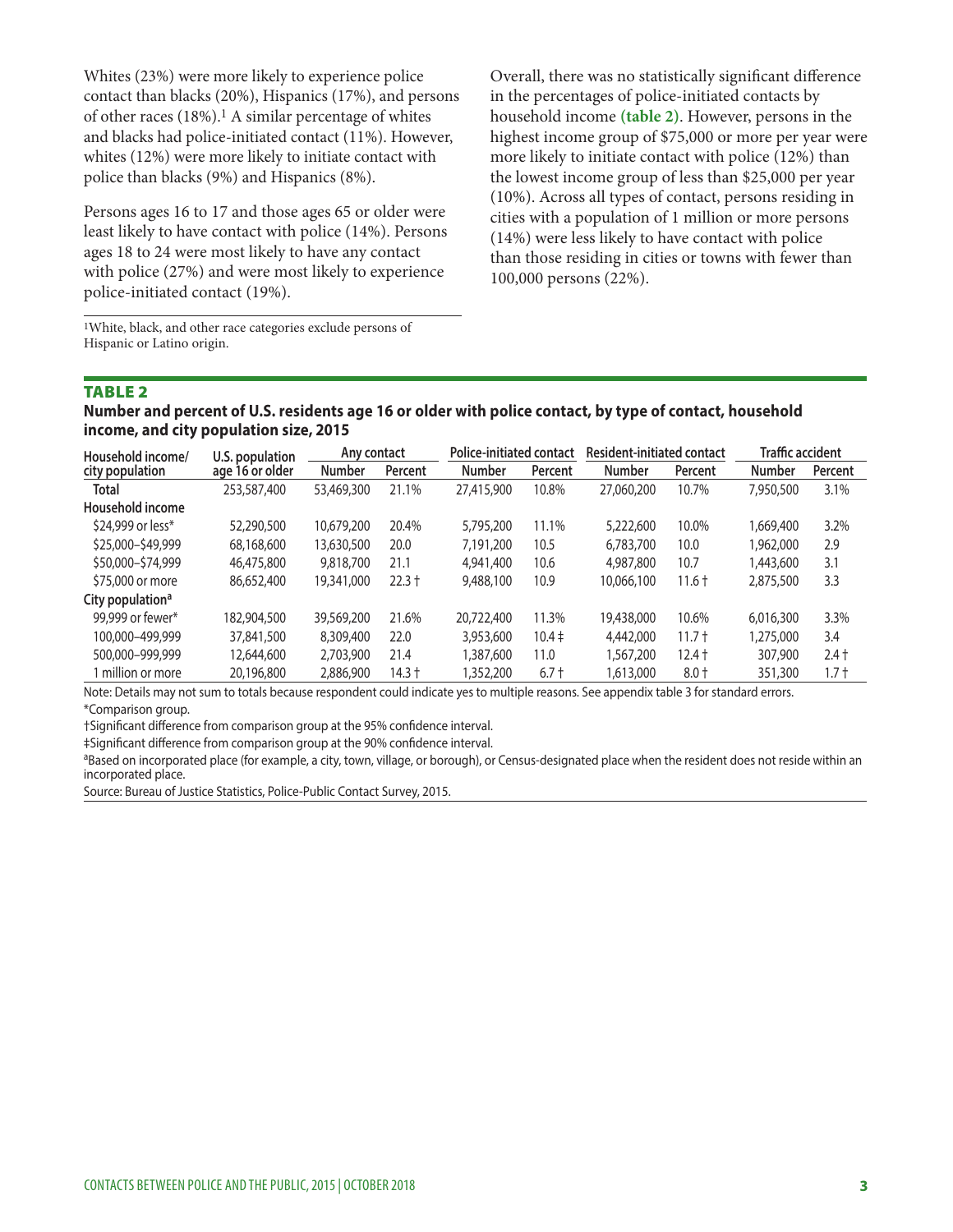#### **Blacks were more likely to be pulled over in traffic stops than whites and Hispanics**

Being a driver in a traffic stop was the most common form of police-initiated contact. Of the 223.3 million U.S. drivers age 16 or older, 8.6% experienced a stop as the driver of a motor vehicle.2 A greater percentage of males (10.2%) than females (7.0%) were pulled over as the driver in a traffic stop (table 3). Blacks (9.8%) were more likely than whites (8.6%) and Hispanics (7.6%) to be the driver in a traffic stop. Across age groups, drivers ages 18 to 24 (14.8%) were most likely to be pulled over.

<sup>2</sup>The driving population includes persons age 16 or older who reported driving at least a few times per year or those who were stopped as the driver during a traffic stop.

About 6 million (2.4%) U.S. residents age 16 or older were passengers in a motor vehicle during a traffic stop by police. Younger persons ages 16 to 17 (4.7%) and ages 18 to 24 (6.3%) were more likely to be a passenger in a traffic stop than older persons.

Overall, 1.0% of persons age 16 or older experienced one or more street stops while in a public place or parked vehicle. A higher percentage of blacks (1.5%) experienced street stops than whites (0.9%) and Hispanics (0.9%). Younger persons ages 16 to 17 (1.8%) and ages 18 to 24 (2.4%) were more likely to experience a street stop than older residents.

#### TABLE 3

**Number and percent of U.S. residents age 16 or older with police-initiated contact, by type of contact and demographic characteristics, 2015** 

|                                      | Total                  | Traffic stop: |          |             |               | <b>Traffic stop:</b> |                          |         |               |                                           |               |           |
|--------------------------------------|------------------------|---------------|----------|-------------|---------------|----------------------|--------------------------|---------|---------------|-------------------------------------------|---------------|-----------|
| Demographic                          | driving                | driver        |          | Total       | passenger     |                      | Street stop <sup>a</sup> |         |               | Arrest <sup>b</sup><br>Other <sup>c</sup> |               |           |
| characteristic                       | population             | <b>Number</b> | Percent  | population  | <b>Number</b> | Percent              | Number                   | Percent | <b>Number</b> | Percent                                   | <b>Number</b> | Percent   |
| <b>Total</b>                         | 223,315,400            | 19,204,500    | 8.6%     | 253,587,400 | 5,964,100     | 2.4%                 | 2,503,700                | 1.0%    | 814,800       | 0.3%                                      | 1,946,700     | 0.8%      |
| Sex                                  |                        |               |          |             |               |                      |                          |         |               |                                           |               |           |
| Male*                                | 110,771,600 11,270,900 |               | 10.2%    | 122,968,400 | 2,693,500     | 2.2%                 | ,591,000                 | 1.3%    | 541,300       | 0.4%                                      | 1,072,600     | 0.9%      |
| Female                               | 112,543,800            | 7,933,500     | $7.0 +$  | 130,619,000 | 3,270,600     | $2.5+$               | 912,700                  | $0.7 +$ | 273,500       | $0.2 +$                                   | 874,100       | $0.7 +$   |
| Race/Hispanic<br>origin <sup>d</sup> |                        |               |          |             |               |                      |                          |         |               |                                           |               |           |
| White*                               | 151,530,700            | 13,041,000    | 8.6%     | 164,813,500 | 3,865,900     | 2.3%                 | ,494,300                 | 0.9%    | 430,000       | 0.3%                                      | 1,409,200     | 0.9%      |
| <b>Black</b>                         | 24,772,700             | 2,416,700     | $9.8 +$  | 31,056,200  | 788,200       | 2.5                  | 452,100                  | $1.5 +$ | 155,800       | $0.5 +$                                   | 172,600       | $0.6 +$   |
| Hispanic                             | 32,212,200             | 2,448,300     | 7.6 †    | 39,697,500  | 912,700       | 2.3                  | 370,400                  | 0.9     | 137,400       | 0.3                                       | 198,700       | $0.5 +$   |
| Othere                               | 14,799,700             | 1,298,500     | 8.8      | 18,020,200  | 397,200       | 2.2                  | 186,900                  | 1.0     | 91,700        | $0.5 +$                                   | 166,200       | 0.9       |
| Age                                  |                        |               |          |             |               |                      |                          |         |               |                                           |               |           |
| $16 - 17$                            | 4,537,700              | 374,000       | $8.2%$ † | 8,467,700   | 400,000       | $4.7%$ $\dagger$     | 152,200                  | 1.8%    | 20,000        | $0.2%$ †!                                 | 54,000        | $0.6\%$ ! |
| $18 - 24*$                           | 25,228,600             | 3,726,300     | 14.8     | 30,236,400  | 898,200       | 6.3                  | 734,400                  | 2.4     | 211,300       | 0.7                                       | 240,200       | 0.8       |
| $25 - 44$                            | 77,640,500             | 7,980,100     | $10.3 +$ | 84,178,900  | 2,163,400     | $2.6+$               | 888,200                  | $1.1 +$ | 389,600       | $0.5+$                                    | 687,000       | 0.8       |
| $45 - 64$                            | 77,278,900             | 5,516,800     | $7.1 +$  | 83,750,600  | 098,900       | $1.3 +$              | 571,000                  | $0.7 +$ | 176,000       | $0.2 +$                                   | 696,400       | 0.8       |
| 65 or older                          | 38,629,700             | .607.200      | $4.2 +$  | 46,953,700  | 403,600       | $0.9 +$              | 157,900                  | $0.3 +$ | 17,900        | $< 0.1 + 1$                               | 269,100       | $0.6 \pm$ |

Note: See appendix table 4 for standard errors.

\*Comparison group.

†Signifcant diference from comparison group at the 95% confdence interval.

‡Signifcant diference from comparison group at the 90% confdence interval.

! Interpret with caution. Estimate based on 10 or fewer sample cases, or the coefficient of variation is greater than 50%.

aWhile in a public place or parked vehicle.

<sup>b</sup>Includes residents who reported an arrest as the sole type of contact with police, occurring outside of the context of a traffic stop, street stop, or traffic accident. A contact that involved arrest as an outcome of another type of contact is counted in the initial type of contact.

cIncludes residents who were approached by police for any other reason, such as police serving a summons or stopping to assist with car trouble. dExcludes persons of Hispanic/Latino origin, unless specifed.

eIncludes Asians, Native Hawaiians, and Other Pacific Islanders; American Indian and Alaska Natives; and persons of two or more races. Source: Bureau of Justice Statistics, Police-Public Contact Survey, 2015.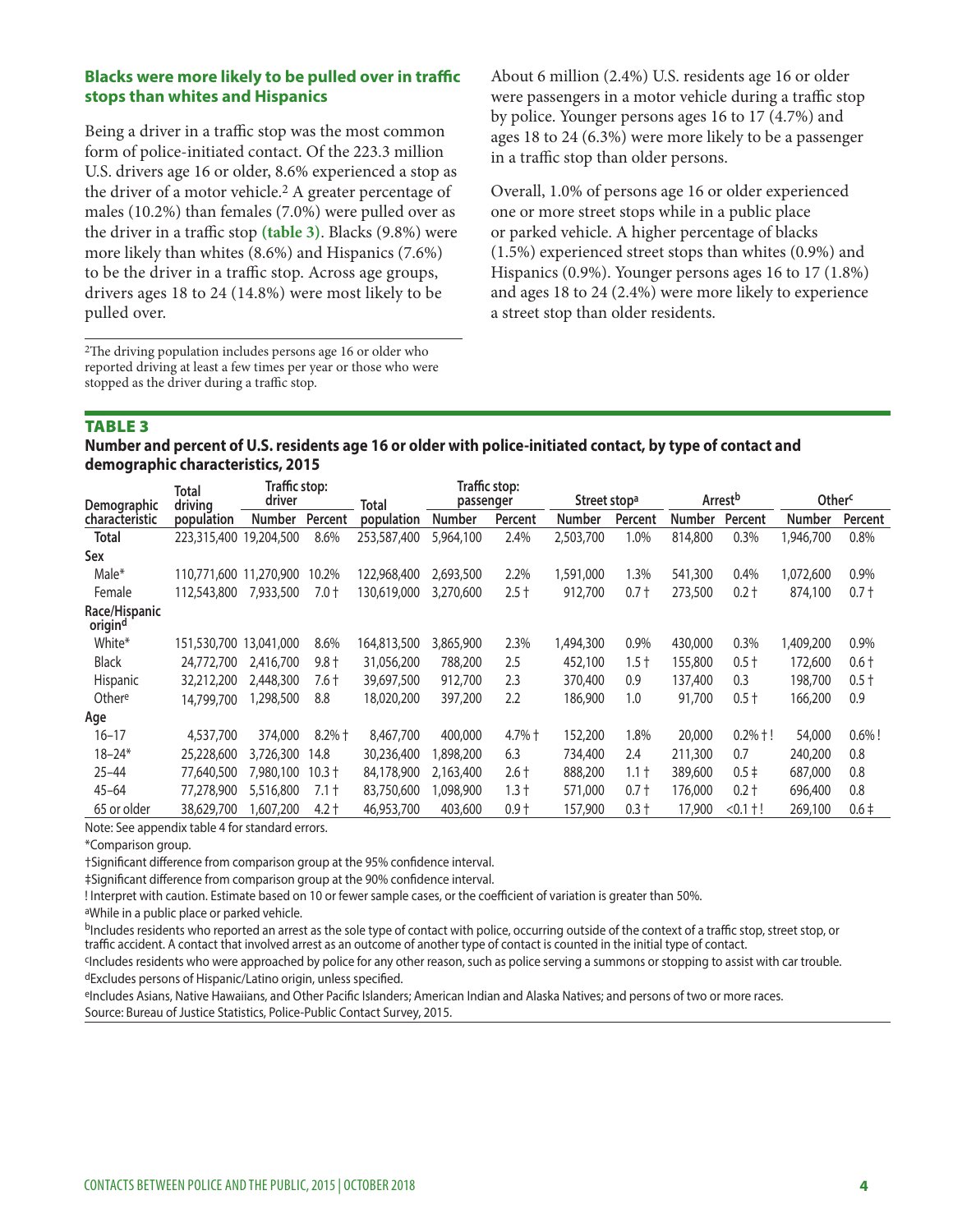#### **A greater percentage of residents contacted police in 2015 to report a potential crime than a non-crime emergency**

An estimated 6.7% of U.S. residents age 16 or older initiated contact with police on one or more occasions to report a crime, disturbance, or suspicious activity, while 3.5% initiated contact to report a non-crime emergency, such as a medical emergency or a traffic accident in which they were not involved **(table 4)**. Females (7.0%) were more likely than males (6.3%) to report a crime, disturbance, or suspicious activity

to police. There were no differences between males and females in the percentages reporting a non-crime emergency (about 3.5% each).

Regardless of whether it was a crime or non-crime emergency, residents ages 25 to 44 and ages 45 to 64 were more likely to contact police than persons in other age categories. Whites were more likely than blacks, Hispanics, and persons of other races to contact police to report a crime, a non-crime emergency, or to seek help for some other reason.

#### **TARIFA**

#### **Number and percent of residents age 16 or older who initiated contact with police, by type of contact and demographic characteristics, 2015**

|                            | Reported possible crime <sup>a</sup> |                  | Reported non-crimeb |          | <b>Block watch</b> |           | Sought help/other |           |
|----------------------------|--------------------------------------|------------------|---------------------|----------|--------------------|-----------|-------------------|-----------|
| Demographic characteristic | <b>Number</b>                        | Percent          | <b>Number</b>       | Percent  | <b>Number</b>      | Percent   | <b>Number</b>     | Percent   |
| <b>Total</b>               | 16,928,100                           | 6.7%             | 8,841,900           | 3.5%     | 2,366,200          | 0.9%      | 2,478,400         | 1.0%      |
| Sex                        |                                      |                  |                     |          |                    |           |                   |           |
| Male*                      | 7,758,600                            | 6.3%             | 4,213,100           | 3.4%     | 1,136,000          | 0.9%      | 1,129,600         | 0.9%      |
| Female                     | 9,169,500                            | $7.0 +$          | 4,628,800           | 3.5      | 1,230,200          | 0.9       | 1,348,800         | 1.0       |
| Race/Hispanic originc      |                                      |                  |                     |          |                    |           |                   |           |
| White*                     | 12,065,800                           | 7.3%             | 6,611,800           | 4.0%     | 1,722,500          | 1.0%      | 1,910,000         | 1.2%      |
| <b>Black</b>               | 1,659,000                            | $5.3 +$          | 794,400             | $2.6 +$  | 339,200            | 1.1       | 228,600           | $0.7 +$   |
| Hispanic                   | 2,186,400                            | $5.5 +$          | 948,200             | $2.4 +$  | 212,400            | $0.5 +$   | 206,600           | $0.5 +$   |
| Otherd                     | 1,016,900                            | $5.6 +$          | 487,600             | $2.7 +$  | 92,100             | $0.5 +$   | 133,200           | $0.7 +$   |
| Age                        |                                      |                  |                     |          |                    |           |                   |           |
| $16 - 17$                  | 90,500                               | $1.1%$ $\dagger$ | 95,000              | $1.1%$ † | 33,200             | $0.4\%$ ! | 21,700            | $0.3%$ +! |
| $18 - 24*$                 | 1,794,500                            | 5.9              | 861,600             | 2.8      | 83,100             | 0.3       | 249,500           | 0.8       |
| $25 - 44$                  | 6,533,300                            | $7.8 +$          | 3,497,900           | $4.2 +$  | 608,200            | $0.7 +$   | 816,500           | 1.0       |
| $45 - 64$                  | 6,186,300                            | $7.4 +$          | 3,228,300           | $3.9 +$  | 1,008,800          | $1.2 +$   | 966,800           | $1.2 +$   |
| 65 or older                | 2,323,400                            | $4.9+$           | 1,159,100           | 2.5      | 632,900            | $1.3 +$   | 423,900           | 0.9       |

Note: See appendix table 5 for standard errors.

\*Comparison group.

†Signifcant diference from comparison group at the 95% confdence interval.

! Interpret with caution. Estimate based on 10 or fewer sample cases, or the coefficient of variation is greater than 50%.

<sup>a</sup>Includes residents who reported any kind of crime, disturbance, or suspicious activity to police.

bIncludes residents who reported an emergency not perceived to be a crime, such as a medical emergency or a traffic accident in which they were not involved, to police.

cExcludes persons of Hispanic/Latino origin, unless specifed.

dIncludes Asians, Native Hawaiians, and Other Pacific Islanders; American Indians and Alaska Natives; and persons of two or more races. Source: Bureau of Justice Statistics, Police-Public Contact Survey, 2015.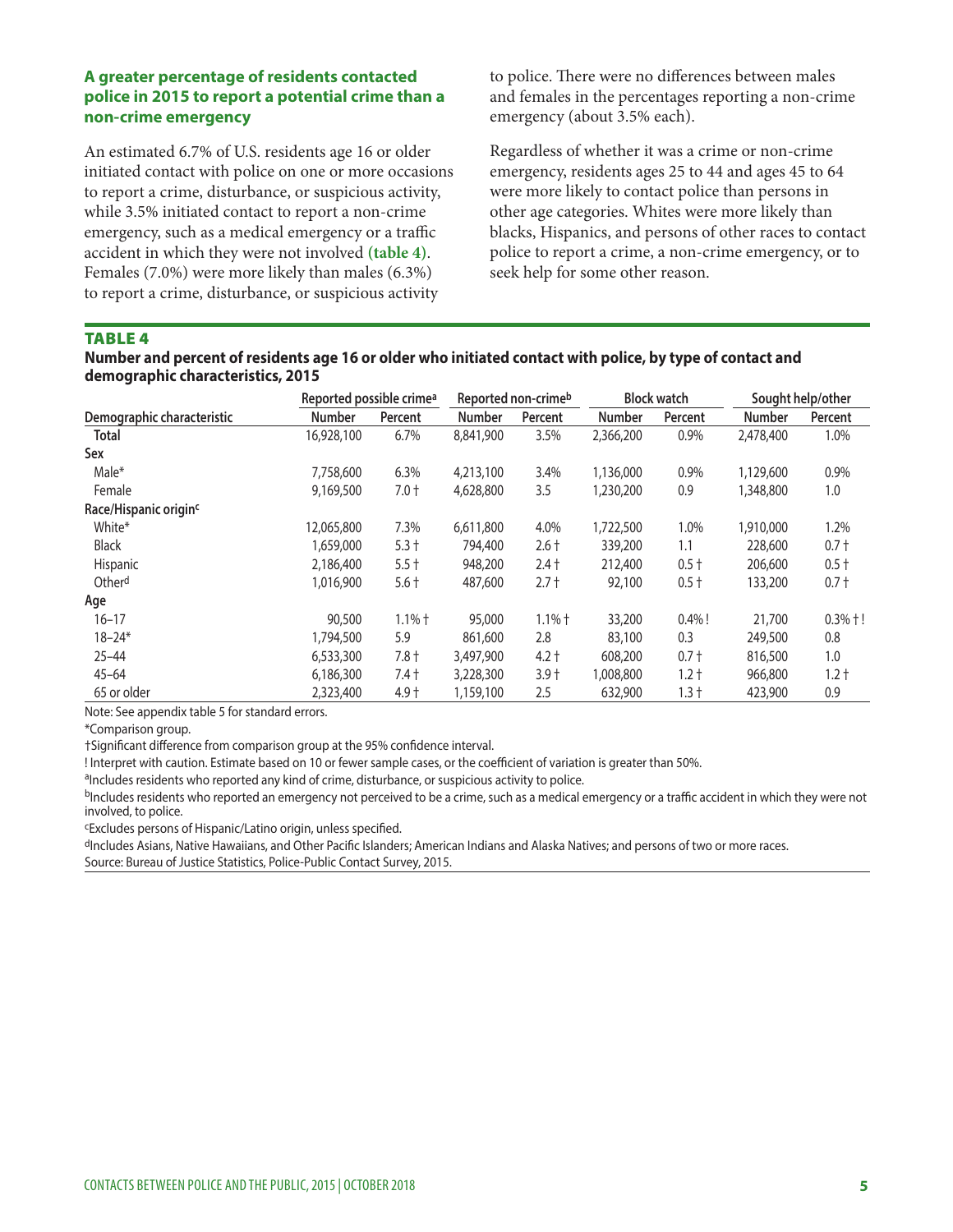# **Police contacts in 2011 compared to 2015**

The number and percentage of residents age 16 or older million in 2011 to 27.4 million in 2015. The number with any police contact decreased from 2011 (26%) to of persons experiencing resident-initiated contact 2015 (21%), a decline of 9.5 million people **(table 5)**. fell from 33.5 million in 2011 to 27.1 million in 2015. With the exception of traffic accidents, which did Police contact also decreased across all demographic not change signifcantly, police contact decreased characteristics **(table 6)**. The percent of persons with across all reasons for contact. The number of persons police contact declined among Hispanics (down 24%), experiencing police-initiated contact fell from 35.4 blacks (down 23%), and whites (down 16%).

TABLE 5

#### **U.S. residents age 16 or older with police contact, by reason for contact, 2011 and 2015**

|                                         | 2011*         |         | 2015          |           |  |
|-----------------------------------------|---------------|---------|---------------|-----------|--|
| <b>Reason for contact</b>               | <b>Number</b> | Percent | <b>Number</b> | Percent   |  |
| Any                                     | 62,936,500    | 26.1%   | 53,469,300    | $21.1%$ † |  |
| <b>Police-initiated contact</b>         | 35,425,000    | 14.7%   | 27,415,900    | 10.8% +   |  |
| Driver during traffic stop <sup>a</sup> | 26,166,300    | 12.3    | 19,204,500    | $8.6 +$   |  |
| Passenger during traffic stop           | 7,121,600     | 3.0     | 5,964,100     | $2.4 +$   |  |
| Street stopb                            | 2,935,100     | 1.2     | 2,503,700     | $1.0 +$   |  |
| Arrested <sup>c</sup>                   | 1,618,200     | 0.7     | 814,800       | $0.3 +$   |  |
| Other                                   | 3,889,700     | 1.6     | 1,946,700     | $0.8 +$   |  |
| <b>Traffic accident</b>                 | 7,433,700     | 3.1%    | 7,950,500     | 3.1%      |  |
| Resident-initiated contact              | 33,501,100    | 13.9%   | 27,060,200    | 10.7% +   |  |
| Reported possible crime                 | 19,737,100    | 8.2     | 16,928,100    | $6.7 +$   |  |
| Reported non-crime emergency            | 12,566,200    | 5.2     | 8,841,900     | $3.5 +$   |  |
| <b>Block watch</b>                      | 3,489,700     | 1.4     | 2,366,200     | $0.9 +$   |  |
| Other                                   | 2,916,400     | 1.2     | 2,478,400     | $1.0 +$   |  |

Note: Details may not sum to totals due to residents experiencing multiple types of contact. See appendix table 6 for standard errors. \*Comparison group.

†Signifcant diference from comparison group at the 95% confdence interval.

aBased on driving population, which was 212,298,849 persons in 2011 and 223,315,375 persons in 2015.

bWhile in a public place or parked vehicle.

cFor 2015, this only includes residents who reported an arrest as the sole type of contact with police, occurring outside of the context of a trafc stop, street stop, or traffic accident. In 2011, the context of arrest was not specified.

Source: Bureau of Justice Statistics, Police-Public Contact Survey, 2011 and 2015.

*Continued on next page*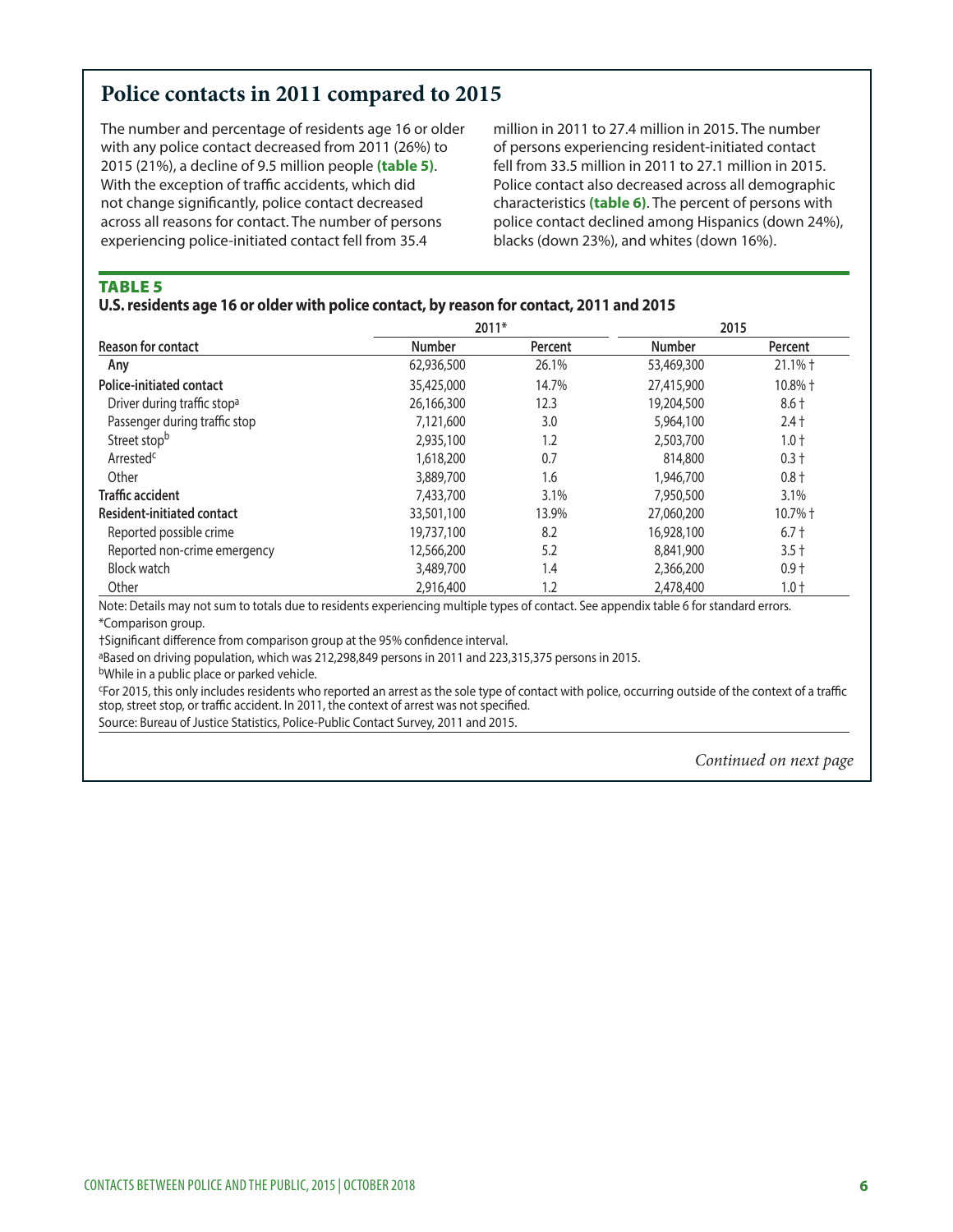# **Police contacts in 2011 compared to 2015 (continued)**

#### TABLE 6

#### **U.S. residents age 16 or older with any police contact, by demographic characteristics, 2011 and 2015**

|                                   |               | 2011*   | 2015          |           |  |
|-----------------------------------|---------------|---------|---------------|-----------|--|
| Demographic characteristic        | <b>Number</b> | Percent | <b>Number</b> | Percent   |  |
| <b>Total</b>                      | 62,936,500    | 26.1%   | 53,469,300    | $21.1%$ † |  |
| Sex                               |               |         |               |           |  |
| Male                              | 32,134,500    | 27.2%   | 27,038,300    | 22.0% +   |  |
| Female                            | 30,802,000    | 25.0    | 26,431,000    | $20.2 +$  |  |
| Race/Hispanic origin <sup>a</sup> |               |         |               |           |  |
| White                             | 45,308,900    | 27.1%   | 37,334,300    | 22.7% +   |  |
| <b>Black</b>                      | 7,159,400     | 25.8    | 6,146,400     | $19.8 +$  |  |
| Hispanic                          | 6,927,800     | 22.2    | 6,680,700     | $16.8 +$  |  |
| Otherb                            | 3,540,500     | 23.5    | 3,307,900     | $18.4 +$  |  |
| Age                               |               |         |               |           |  |
| $16 - 17$                         | 1,429,900     | 17.7%   | 1,188,300     | 14.0% +   |  |
| $18 - 24$                         | 9,801,400     | 34.1    | 8,248,000     | $27.3 +$  |  |
| $25 - 44$                         | 24,904,300    | 30.2    | 19,998,800    | $23.8 +$  |  |
| $45 - 64$                         | 20,328,900    | 24.7    | 17,290,700    | $20.6 +$  |  |
| 65 or older                       | 6,471,900     | 16.2    | 6,743,400     | $14.4 +$  |  |

Note: See appendix table 7 for standard errors.

\*Comparison group.

†Signifcant diference from comparison group at the 95% confdence interval.

aExcludes persons of Hispanic/Latino origin, unless specifed.

bIncludes Asians, Native Hawaiians, and Other Pacific Islanders; American Indians and Alaska Natives; and persons of two or more races. Source: Bureau of Justice Statistics, Police-Public Contact Survey, 2011 and 2015.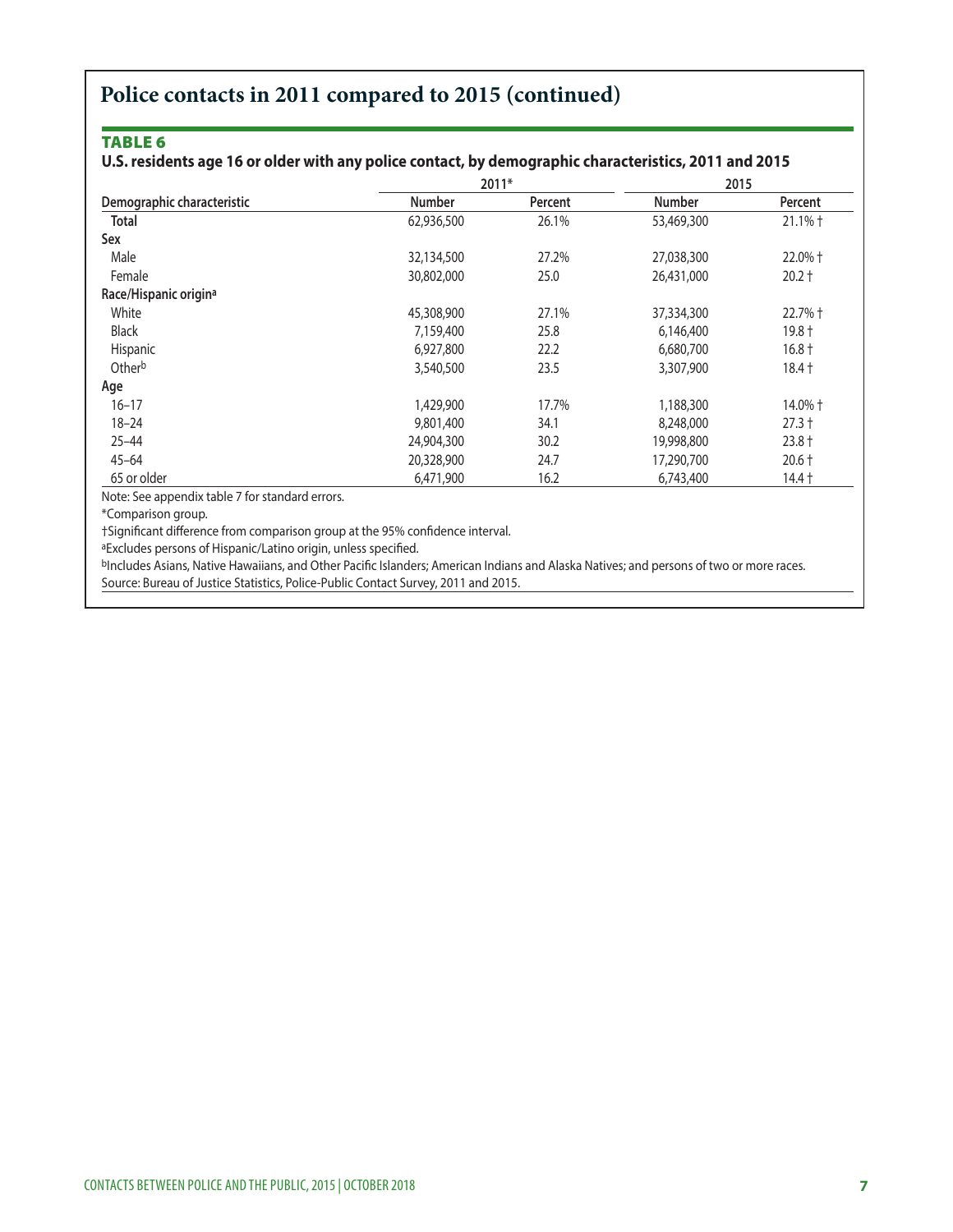# **Frequency of contact in 2015**

For the frst time in the Police-Public Contact Survey (PPCS), residents who reported police contact in the 2015 PPCS were asked the number of times they experienced each type of contact during the past 12 months. This new addition to the survey allows the Bureau of Justice Statistics to estimate the frequency of contacts with police by type of contact in addition to the prevalence of each type of contact.

In 2015, residents age 16 or older had nearly 76 million contacts with police. The most common reasons for police contact were reporting a crime, disturbance, or suspicious activity to police (about 23.1 million

contacts), being pulled over as the driver in a traffic stop (22.7 million), and reporting a non-crime emergency (more than 12 million) **(table 7)**.

Overall, 31% of residents who had police contact experienced multiple contacts of the same type (not shown). Eighteen percent of residents who reported a crime or suspicious activity and 15% who reported a non-crime emergency contacted police more than once during the year. Residents were more likely to be pulled over multiple times as the driver in a traffic stop (13%) than stopped multiple times in a street stop (9%).

#### TABLE 7

**Frequency of police contact during prior 12 months for U.S. residents age 16 or older, by type of contact and race/Hispanic origin, 2015** 

|                                              | All races/Hispanic origin <sup>a</sup> |                                      | Whiteb*               |                                      | Blackb                |                                      | <b>Hispanic</b>       |                                      |
|----------------------------------------------|----------------------------------------|--------------------------------------|-----------------------|--------------------------------------|-----------------------|--------------------------------------|-----------------------|--------------------------------------|
| Type of contact                              | Number of<br>contacts                  | Percent with<br>multiple<br>contacts | Number of<br>contacts | Percent with<br>multiple<br>contacts | Number of<br>contacts | Percent with<br>multiple<br>contacts | Number of<br>contacts | Percent with<br>multiple<br>contacts |
| Reported possible crime <sup>c</sup>         | 23,107,600                             | 18.4%                                | 16,395,300            | 17.7%                                | 2,273,800             | 19.4%                                | 2,865,800             | 20.1%                                |
| Reported non-crime<br>emergency <sup>d</sup> | 12,050,200                             | 14.7                                 | 8.741.516             | 14.1                                 | 1,232,400             | 15.4                                 | 1,361,800             | 15.5                                 |
| Driver during traffic stope                  | 22,734,500                             | 12.8                                 | 15,205,900            | 11.8                                 | 3,121,600             | $18.0 +$                             | 2,850,300             | 13.6                                 |
| Passenger during traffic<br>stop             | 6,807,500                              | 9.3                                  | 4,360,700             | 8.6                                  | 962,000               | 13.4                                 | 1,030,500             | 8.1                                  |
| Street stop <sup>t</sup>                     | 2,966,100                              | 9.3                                  | 1,599,100             | 7.2                                  | 763,200               | $17.0 +$                             | 404,000               | 8.2                                  |
| Traffic accident <sup>9</sup>                | 8,111,300                              | 4.1                                  | 5,366,200             | 3.8                                  | 1.078.100             | 3.2                                  | 1,101,600             | 6.1                                  |

Note: See appendix table 8 for standard errors.

\*Comparison group.

†Significant difference from comparison group at the 95% confidence interval.<br><sup>a</sup>Includes Asians, Native Hawaiians, and Other Pacific Islanders; American Indians and Alaska Natives; and persons of two or more races. bExcludes persons of Hispanic/Latino origin.

cExcludes 7% of all persons; 7% of whites; 5% of blacks; and 8% of Hispanics with missing information about number of contacts. dExcludes 5% of all persons; 6% of whites; 7% of blacks; and 4% of Hispanics with missing information about number of contacts. eExcludes the 2% of all persons; 2% of whites; 1% of blacks; and 3% of Hispanics with missing information about number of contacts. f Excludes the 9% of all persons; 10% of whites; 5% of blacks; and 9% of Hispanics with missing information about number of contacts. gExcludes 2% of all persons; 2% of whites; 1% of blacks; and 1% of Hispanics with missing information about number of contacts. Source: Bureau of Justice Statistics, Police-Public Contact Survey, 2015.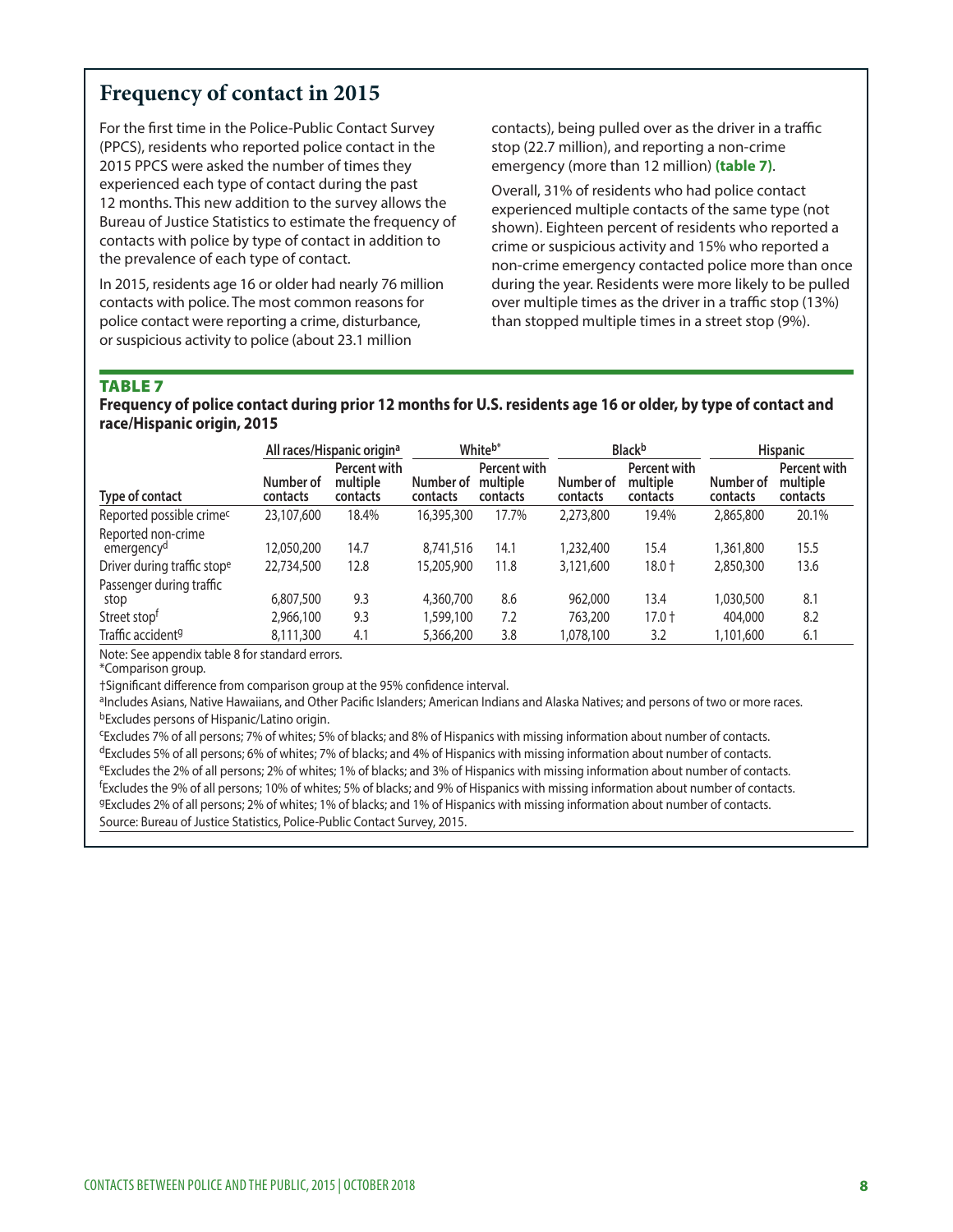# **Most recent contact**

#### **A greater percentage of blacks than whites experienced police-initiated contact during their most recent contact**

 experienced resident-initiated contact (43%) **(fgure 2)**. Residents surveyed in 2015 who experienced any contact with police were asked more detailed questions about the nature of their most recent contact.3 A similar percentage experienced police-initiated contact (45%) during their most recent contact as those who A smaller percentage (12%) indicated that their most recent contact with police was during a traffic accident.

3Unless otherwise noted, the remainder of the report focuses on the most recent police contact of residents.

#### FIGURE 2

**Percent of U.S. population age 16 or older who had any police contact, by type of most recent contact and reason, 2015** 



Note: Includes 0.1% of respondents who indicated they had contact with police but did not know what was their most recent contact. See appendix table 9 for standard errors.

aIncludes residents who reported any kind of crime, disturbance, or suspicious activity to police.

bIncludes residents who reported an emergency not perceived to be a crime, such as a medical emergency or a traffic accident in which they were not involved, to police.

<sup>c</sup>Includes residents who reported an arrest as the sole type of contact with police, occurring outside of the context of a traffic stop, street stop, or traffic accident, such as the police going to a resident's home or place of work to execute an arrest warrant. A contact that involved arrest as an outcome of another type of contact is counted in the initial type of contact. Also includes residents who were approached by police for any other reason, such as police serving a summons or stopping to assist with car trouble.

Source: Bureau of Justice Statistics, Police-Public Contact Survey, 2015.

Males (50%) were more likely than females (40%) to have their most recent contact be initiated by police, while females (48%) were more likely than males (39%) to have initiated contact with police **(table 8)**. Compared to other racial groups, whites were the least likely to have a police-initiated contact (43%) and most likely to have a resident-initiated contact (46%). Younger persons ages 16 to 17 were about four times as likely to have their most recent contact with police be initiated by police (68%) as to initiate that contact themselves (17%). Meanwhile, persons age 65 or older were almost twice as likely to initiate their most recent contact with police (57%) as to have police initiate it (31%).

#### TABLE 8

#### **Percent of contact initiated by police and residents age 16 or older, by type of most recent contact and demographic characteristics, 2015**

| Demographic<br>characteristic | Police-initiated<br>contact | Resident-initiated<br>contact | Traffic accident |
|-------------------------------|-----------------------------|-------------------------------|------------------|
| <b>Total</b>                  | 44.8%                       | 43.5%                         | 11.6%            |
| Sex                           |                             |                               |                  |
| Male*                         | 49.9%                       | 38.8%                         | 11.2%            |
| Female                        | 39.6 †                      | 48.2 †                        | 12.1             |
| Race/Hispanic<br>origina      |                             |                               |                  |
| White*                        | 43.1%                       | 45.6%                         | 11.2%            |
| <b>Black</b>                  | 49.8 †                      | 36.8 †                        | 13.4†            |
| <b>Hispanic</b>               | 47.5 †                      | $40.1 +$                      | 12.2             |
| Otherb                        | 49.3 †                      | 38.3 †                        | 12.4             |
| Age                           |                             |                               |                  |
| $16 - 17$                     | 68.1% +                     | $16.8\%$ †                    | 15.1%            |
| $18 - 24*$                    | 60.4                        | 25.8                          | 13.7             |
| $25 - 44$                     | 47.5 †                      | 41.1 †                        | 11.3 †           |
| $45 - 64$                     | 37.9†                       | 51.3 †                        | 10.8 †           |
| 65 or older                   | 31.4 †                      | 56.7 †                        | 11.9             |

Note: Details may not sum to totals because of rounding. See appendix table 10 for standard errors.

\*Comparison group.

†Signifcant diference from comparison group at the 95% confdence interval.

aExcludes persons of Hispanic/Latino origin, unless specified. bIncludes Asians, Native Hawaiians, and Other Pacifc Islanders; American Indians and Alaska Natives; and persons of two or more races.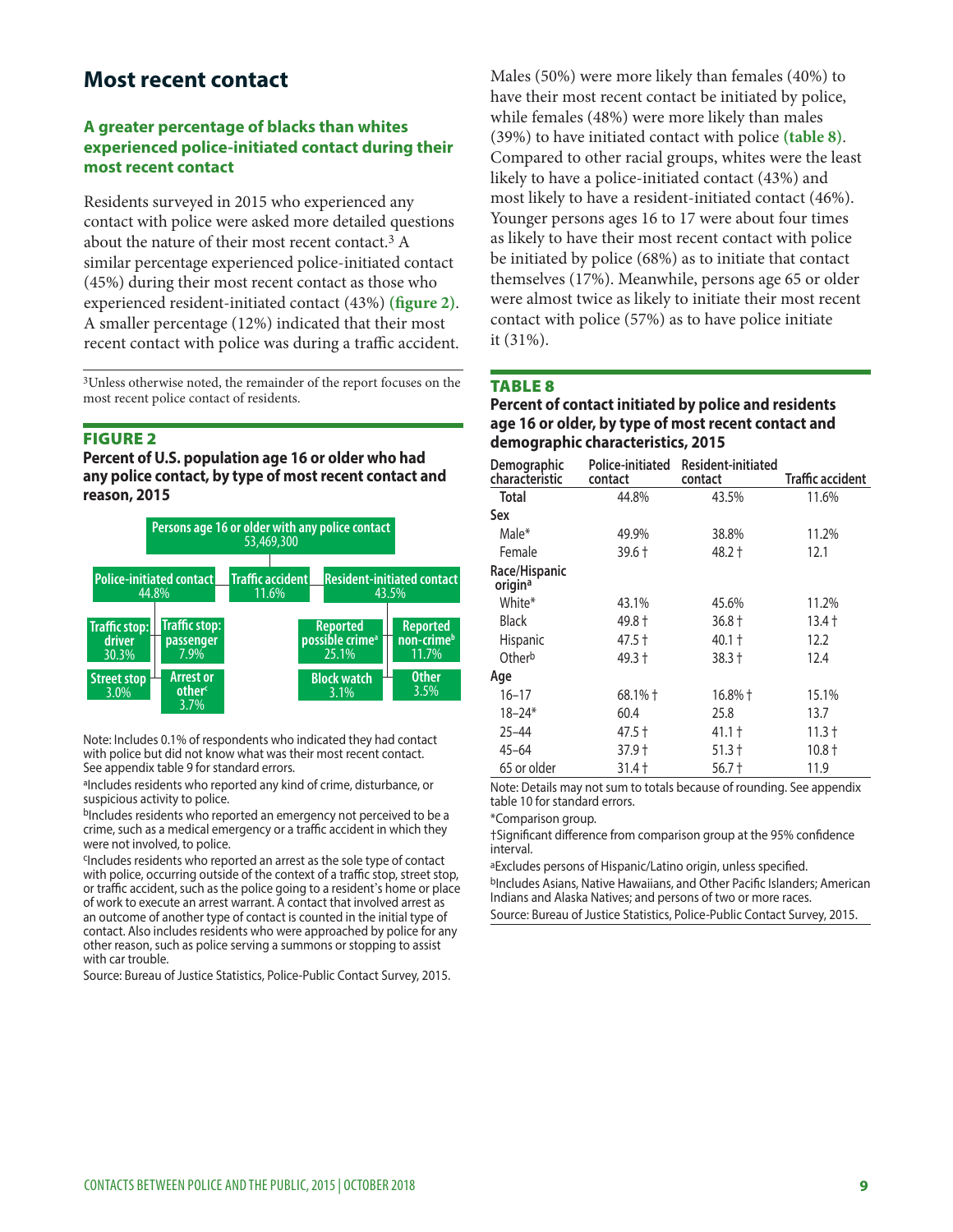the driver in a traffic stop (table 9). Also among those ages 16 to 17 were more likely to experience a street whose most recent contact was police-initiated, males stop than any other age group. (8%) were more likely than females (5%) to have that

Among persons who experienced a police-initiated contact be a street stop, blacks (9%) were more likely contact as their most recent contact, most  $(67%)$  were than whites  $(6%)$  to have it be a street stop, and persons

#### TABLE 9

#### **Demographic characteristics of U.S. residents age 16 or older for whom the most recent contact was police-initiated, by type of contact, 2015**

| Demographic characteristic        | Total | Driver during<br>traffic stop* | Passenger during<br>traffic stop | Street stop <sup>a</sup> | Arrest <sup>b</sup> | Other    |
|-----------------------------------|-------|--------------------------------|----------------------------------|--------------------------|---------------------|----------|
| <b>Total</b>                      | 100%  | 67.5%                          | 17.6%                            | 6.7%                     | 1.9%                | 6.3%     |
| Sex                               |       |                                |                                  |                          |                     |          |
| Male*                             | 100%  | 70.5%                          | 13.3%                            | 7.7%                     | 2.4%                | 6.1%     |
| Female                            | 100%  | $63.6 +$                       | $23.2 +$                         | $5.3 +$                  | $1.3 +$             | 6.7      |
| Race/Hispanic origin <sup>c</sup> |       |                                |                                  |                          |                     |          |
| White*                            | 100%  | 68.7%                          | 16.7%                            | 6.1%                     | 1.6%                | 6.8%     |
| <b>Black</b>                      | 100%  | $64.5 +$                       | 19.3                             | $9.1 +$                  | 2.6                 | $4.4 +$  |
| Hispanic                          | 100%  | $64.7 \pm$                     | $20.9 +$                         | 7.4                      | 2.1                 | $4.9+$   |
| Otherd                            | 100%  | 66.2                           | 17.0                             | 5.8                      | 3.3                 | 7.7      |
| Age                               |       |                                |                                  |                          |                     |          |
| $16 - 17$                         | 100%  | 38.3% +                        | 40.4% +                          | 15.2% +                  | 1.9%!               | 4.2%!    |
| $18 - 24*$                        | 100%  | 60.3                           | 25.2                             | 8.9                      | 2.3                 | 3.4      |
| $25 - 44$                         | 100%  | $70.2 +$                       | $16.2 +$                         | $5.8 +$                  | 2.2                 | $5.6+$   |
| $45 - 64$                         | 100%  | $72.5 +$                       | $12.0 +$                         | $5.7 +$                  | 1.6                 | $8.2 +$  |
| 65 or older                       | 100%  | $67.9 +$                       | $15.2 +$                         | $4.8 +$                  | $0.7 + !$           | $11.5 +$ |

Note: See appendix table 11 for standard errors.

\*Comparison group.

†Signifcant diference from comparison group at the 95% confdence interval.

‡Signifcant diference from comparison group at the 90% confdence interval.

! Interpret with caution. Estimate based on 10 or fewer sample cases, or the coefcient of variation is greater than 50%.

aIncludes persons for whom the most recent contact with police during the past 12 months involved being stopped on the street or in public, but not in a moving motor vehicle.

bIncludes residents who reported an arrest as the sole type of contact with police, occurring outside of the context of a traffic stop, street stop, or traffic accident. A contact that involved arrest as an outcome of another type of contact is counted in the initial type of contact.

cExcludes persons of Hispanic/Latino origin, unless specifed.

dIncludes Asians, Native Hawaiians, and Other Pacific Islanders; American Indians and Alaska Natives; and persons of two or more races. Source: Bureau of Justice Statistics, Police-Public Contact Survey, 2015.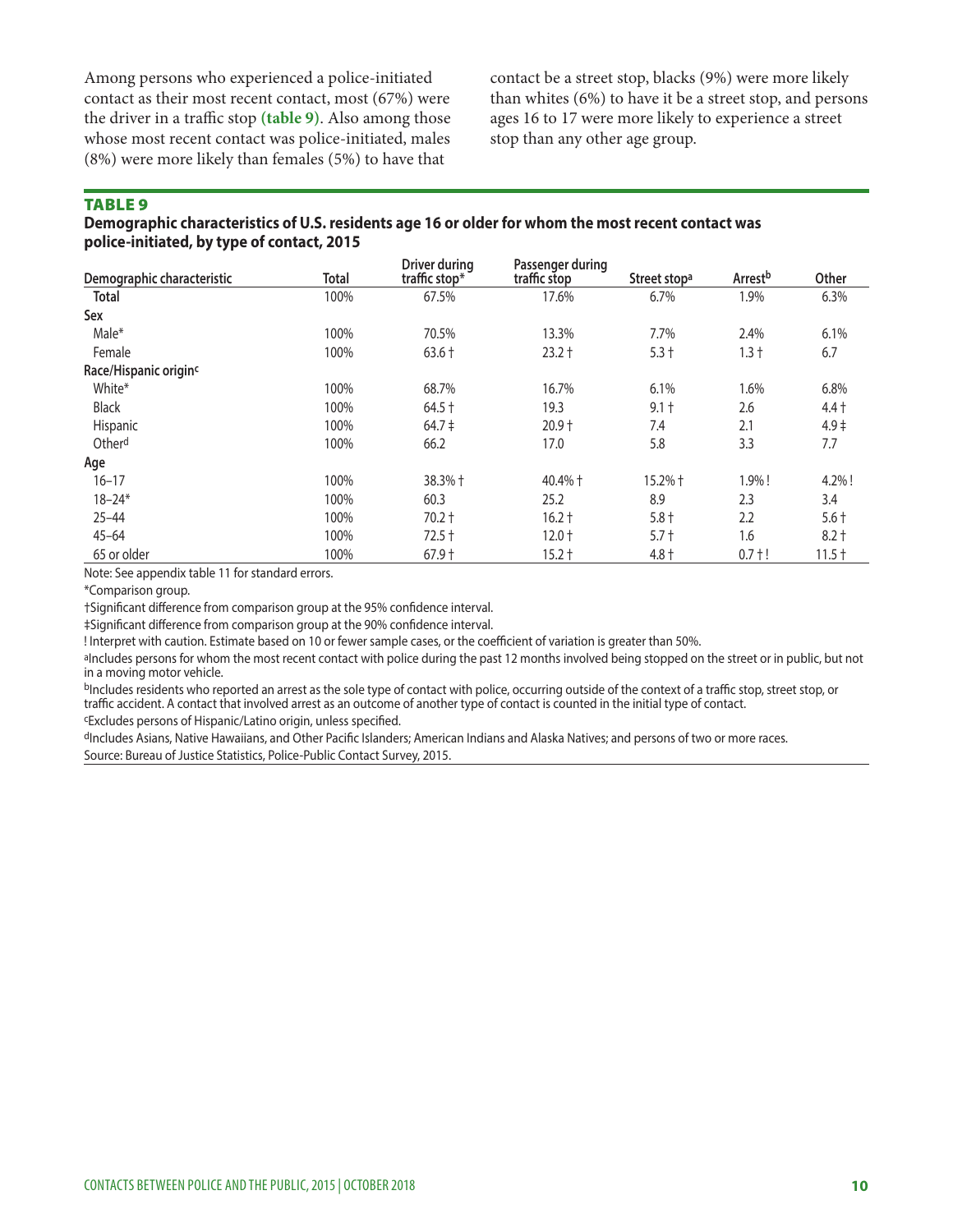#### **Traffic stops were more likely to be perceived as legitimate when police gave a reason for the stop**

The vast majority (95%) of drivers who experienced a traffic stop indicated that police gave a reason for the stop (table 10). The primary reason police gave for pulling over a driver was speeding (41%). Most drivers stopped for speeding said the stop was legitimate (91%) and that police behaved properly (95%). Other leading reasons drivers were pulled over included vehicle defects (12%), record checks (10%), illegal turns or lane changes (7%), and stop sign or stoplight violations (7%).

#### TABLE 10

**Drivers**' perceptions of legitimacy of traffic stops and **police behavior, by reason given for stop and police behavior, 2015** 

| Reason for traffic stop     | Totala   | <b>Reason for</b><br>stop was<br>legitimate | Police<br>behaved<br>properly |
|-----------------------------|----------|---------------------------------------------|-------------------------------|
| Police did not give reason* | 2.1%     | 36.7%                                       | 56.0%                         |
| Police gave reason          | 95.4% +  | 83.7% +                                     | $91.9%$ †                     |
| Speeding*                   | 40.9     | 90.7                                        | 95.5                          |
| Vehicle defect              | $12.2 +$ | $85.3 +$                                    | $90.3 +$                      |
| Record check                | $9.8 +$  | $87.7 \pm$                                  | 93.1                          |
| Stop sign/light violation   | $7.3 +$  | $70.5 +$                                    | $90.0 +$                      |
| Illegal turn/lane change    | $6.8 +$  | 75.6 +                                      | $91.5 +$                      |
| Seatbelt violation          | $3.2 +$  | 76.4 +                                      | $85.8 +$                      |
| Cellphone violation         | $1.7 +$  | 74.4 t                                      | 91.6                          |
| Roadside sobriety check     | $1.4 +$  | 78.0 +                                      | $86.9+$                       |
| Other reason                | 6.3†     | $61.0 +$                                    | $82.5 +$                      |
| Multiple reasons            | $5.8 +$  | 84.0 †                                      | $85.8 +$                      |

Note: Includes persons who were the driver during a traffic stop during their most recent contact with police. See appendix table 12 for standard errors.

\*Comparison group.

†Signifcant diference from comparison group at the 95% confdence interval.

‡Signifcant diference from comparison group at the 90% confdence interval.

aDetails will not sum to 100% due to missing data for about 2.5% of cases. Source: Bureau of Justice Statistics, Police-Public Contact Survey, 2015.

In 2% of traffic stops the police did not give a reason for the stop. The percentages of drivers who perceived the stop to be legitimate (37%) and who thought that police behaved properly (56%) were lower in these stops than when police gave a reason.

younger drivers to be given a reason for the traffic Hispanic drivers (92%) were less likely to be given a reason for being pulled over than whites (96%) **(table 11)**. Drivers age 65 or older were less likely than stop. When police gave a reason for the stop, black (73%) and Hispanic (80%) drivers were less likely to perceive the traffic stop to be legitimate than white drivers (86%).

#### TABLE 11

**Drivers' perception of trafc-stop legitimacy, by reason given and resident demographic characteristics, 2015** 

|                                 |            | Police gave reason     | Police did not give reason |                        |  |  |
|---------------------------------|------------|------------------------|----------------------------|------------------------|--|--|
| Demographic<br>characteristic   | Totalª     | Stop was<br>legitimate | Totala                     | Stop was<br>legitimate |  |  |
| All drivers in<br>traffic stops | 95.4%      | 83.7%                  | 2.1%                       | 36.7%                  |  |  |
| Sex                             |            |                        |                            |                        |  |  |
| Male*                           | 94.9%      | 83.2%                  | 2.4%                       | 33.6%                  |  |  |
| Female                          | $96.1 \pm$ | 84.5                   | 1.7                        | 43.0                   |  |  |
| Race/Hispanic<br>originb        |            |                        |                            |                        |  |  |
| White*                          | 96.1%      | 86.2%                  | 1.8%                       | 46.3%                  |  |  |
| Black                           | 94.5       | 72.7 t                 | 3.1                        | 25.7!                  |  |  |
| <b>Hispanic</b>                 | 92.3 +     | $80.4 +$               | 3.4                        | $19.0 + !$             |  |  |
| Otherc                          | 95.8       | 83.8                   | 1.8!                       | 36.0!                  |  |  |
| Age                             |            |                        |                            |                        |  |  |
| $16 - 17$                       | 97.5%      | 89.6%                  | $0.6\%$ !                  | < 0.1!                 |  |  |
| 18–24*                          | 96.5       | 86.6                   | 1.5!                       | 20.1%!                 |  |  |
| $25 - 44$                       | 95.5       | $82.6 +$               | 2.4                        | 38.1                   |  |  |
| $45 - 64$                       | 96.2       | $82.9+$                | 1.9                        | 36.1                   |  |  |
| 65 or older                     | 89.9 †     | 84.3                   | $3.3 \pm$                  | 50.3!                  |  |  |

Note: See appendix table 13 for standard errors.

\*Comparison group.

†Signifcant diference from comparison group at the 95% confdence interval.

‡Signifcant diference from comparison group at the 90% confdence interval.

! Interpret with caution. Estimate based on 10 or fewer sample cases, or the coefficient of variation is greater than 50%.

aTotals will not sum to 100% due to missing data for about 2.5% of cases. bExcludes persons of Hispanic/Latino origin, unless specifed.

cIncludes Asians, Native Hawaiians, and Other Pacifc Islanders; American Indians and Alaska Natives; and persons of two or more races.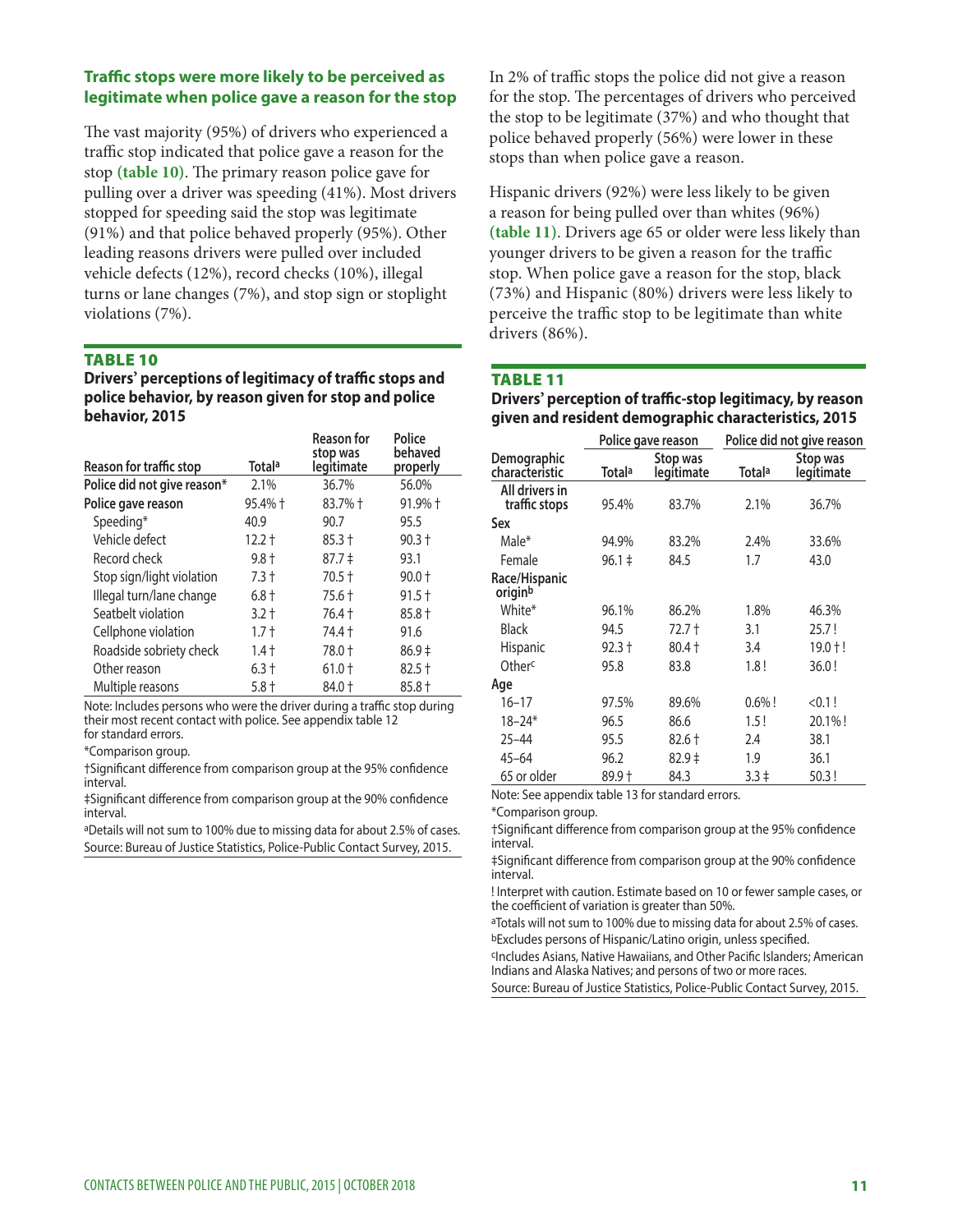#### **About half of all drivers pulled over in a traffic stop received a ticket**

An estimated 49% of drivers in traffic stops received a ticket, 36% received a warning, 13% received no enforcement action, and 4% were searched or arrested (table 12). During a traffic stop, males (5%) were more likely than females (2%) to experience a vehicle or personal search or be arrested. There were no other signifcant diferences between males and females in the type of enforcement actions resulting from traffic stops.

Regardless of sex or race and Hispanic origin, drivers stopped in a traffic stop were more likely to receive a ticket than any other type of enforcement action or no enforcement action. Drivers who were white were less likely to receive a ticket and more likely to get a warning than drivers who were Hispanic or some other race. Hispanics (8%) were less likely than black (15%) and white (14%) drivers to be let go without enforcement action following a traffic stop.

Drivers ages 45 to 64 (16%) and 65 or older (19%) were more likely to experience no enforcement action from a traffic stop than younger drivers ages 18 to 24 (9%) and 25 to 44 (11%). Drivers ages 16 to 17 (51%) were more likely to get a warning than drivers in other age groups younger than age 65. Drivers ages 18 to 24 (52%) were more likely to get a ticket than drivers ages 16 to 17 (38%, 90% confdence level) and drivers age 65 or older (35%).

### TABLE 12

**Outcomes of traffic stops, by driver demographic characteristics, 2015** 

|                                 |       | No                     | <b>Enforcement actiona</b> |         |                                  |  |
|---------------------------------|-------|------------------------|----------------------------|---------|----------------------------------|--|
| Demographic<br>characteristic   | Total | enforcement<br>actiona | Warningb                   | Ticket  | Search or<br>arrest <sup>c</sup> |  |
| All drivers in<br>traffic stops | 100%  | 12.7%                  | 36.1%                      | 48.8%   | 3.7%                             |  |
| Sex                             |       |                        |                            |         |                                  |  |
| Male*                           | 100%  | 13.4%                  | 35.1%                      | 48.7%   | 4.7%                             |  |
| Female                          | 100%  | 11.8                   | 37.4                       | 49.0    | $2.3 +$                          |  |
| Race/Hispanic<br>origind        |       |                        |                            |         |                                  |  |
| White*                          | 100%  | 13.5%                  | 38.0%                      | 46.4%   | 3.3%                             |  |
| Black                           | 100%  | 14.6                   | 33.6                       | 49.9    | 4.4                              |  |
| Hispanic                        | 100%  | $7.7 +$                | $32.9 +$                   | 56.4†   | 5.0                              |  |
| Othere                          | 100%  | 11.0                   | $27.0 +$                   | 57.9 †  | 4.5                              |  |
| Age                             |       |                        |                            |         |                                  |  |
| 16–17                           | 100%  | 11.4%!                 | 50.7% ‡                    | 38.0% ‡ | $<$ 0.1 $\pm$ !                  |  |
| $18 - 24*$                      | 100%  | 9.1                    | 37.9                       | 51.8    | 5.5%                             |  |
| 25–44                           | 100%  | 11.0                   | 35.2                       | 50.8    | 4.8 †                            |  |
| $45 - 64$                       | 100%  | 15.7 †                 | $33.1 \pm$                 | 49.1    | $2.2 +$                          |  |
| 65 or older                     | 100%  | 18.8†                  | 42.8                       | 35.0 t  | $1.0 + !$                        |  |

Note: Enforcement actions may not sum to total as respondents may be in more than one category. See appendix table 14 for standard errors. \*Comparison group.

†Signifcant diference from comparison group at the 95% confdence interval.

‡Signifcant diference from comparison group at the 90% confdence interval.

! Interpret with caution. Estimate based on 10 or fewer sample cases, or the coefficient of variation is greater than 50%.

aDenominator includes about 1.2% of cases with missing data. bIncludes written or verbal.

cSearch includes personal or vehicle. Denominator includes about 1.5% missing or unknown cases as a result of recoding respondents' most recent contacts.

dExcludes persons of Hispanic/Latino origin, unless specifed.

eIncludes Asians, Native Hawaiians, and Other Pacifc Islanders; American Indians and Alaska Natives; and persons of two or more races.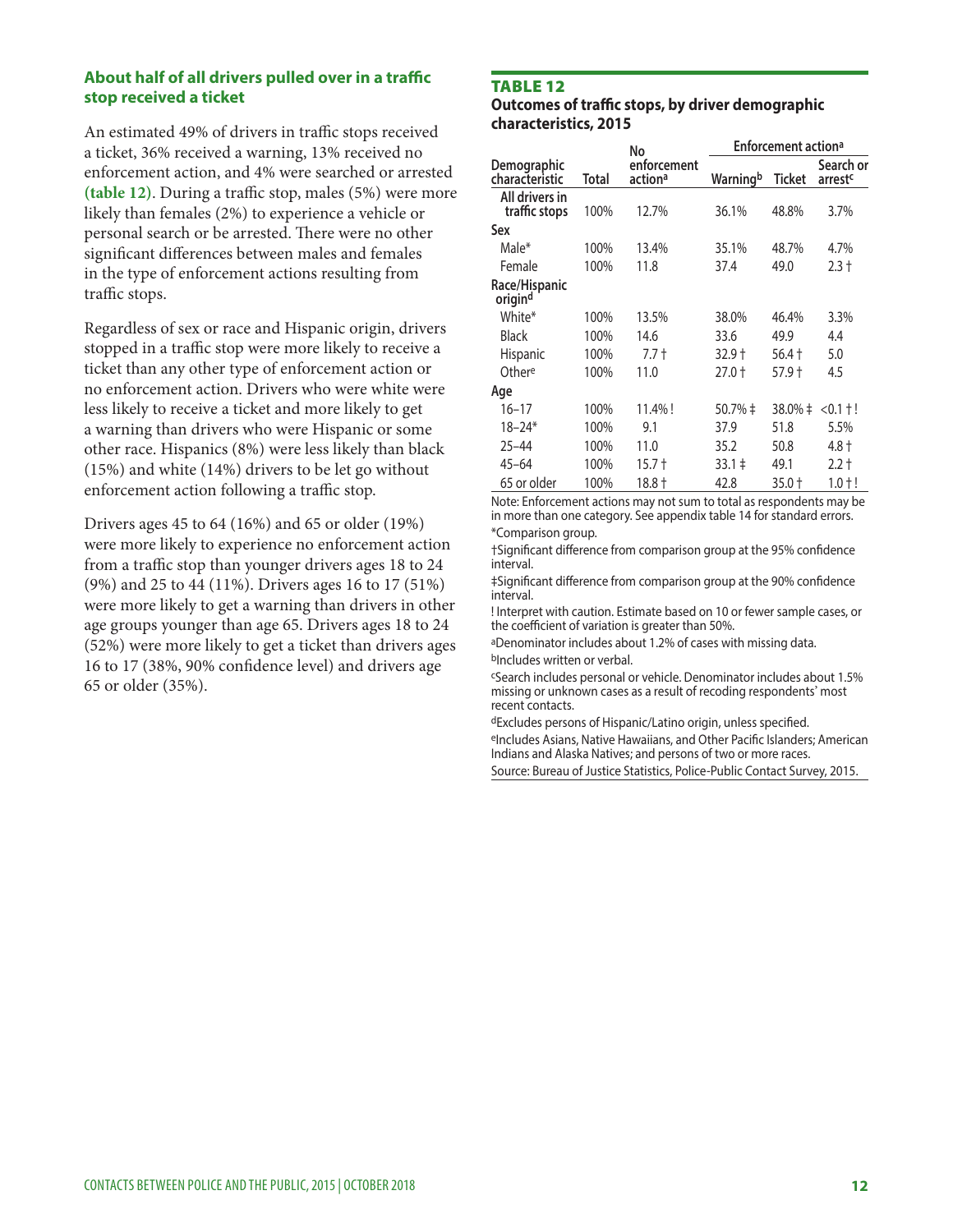#### **Traffic stops were more likely to result in a ticket when the police gave a reason for the stop than when they did not**

drivers who were not given a reason for the traffic stop A traffic stop was more likely to result in no enforcement action when drivers were not given a reason for the stop (35%) compared to when they did get a reason (12%) (table 13). Thirty-one percent of were given a warning and 20% received a ticket. When police gave a reason, 36% of the drivers received a warning and 50% received a ticket.

Drivers who were stopped for a roadside sobriety check (72%) were more likely to have the stop result in no enforcement action than drivers stopped for all other reasons. Warnings were most likely among those who were stopped for vehicle defects (64%). A greater percentage of drivers received tickets for cellphone violations (74%), seatbelt violations (70%), and speeding (66%) than drivers stopped for all other reasons.

### TABLE 13

**Outcomes of traffic stops, by reason for stop, 2015** 

|                                |       | No                     | <b>Enforcement action<sup>a</sup></b> |           |                                  |  |
|--------------------------------|-------|------------------------|---------------------------------------|-----------|----------------------------------|--|
| Reason for traffic<br>stop     | Total | enforcement<br>actiona | Warningb                              | Ticket    | Search or<br>arrest <sup>c</sup> |  |
| Police did not give<br>reason* | 100%  | 35.4%                  | 31.0%                                 | 19.8%     | 14.5%                            |  |
| Police gave reason             | 100%  | 12.3% †                | 36.5%                                 | 49.8% †   | $3.5%$ †                         |  |
| Speeding*                      | 100%  | 2.4                    | 30.9                                  | 66.0      | 1.7                              |  |
| Cellphone<br>violation         | 100%  | 4.1!                   | 22.4 ‡                                | 73.6      | $0.5 + !$                        |  |
| Stop sign/light<br>violation   | 100%  | 6.2†                   | 40.3 †                                | 52.3 †    | 2.1!                             |  |
| Illegal turn or<br>lane change | 100%  | $8.0 +$                | 45.5 †                                | 45.2 †    | 2.7!                             |  |
| Seatbelt violation             | 100%  | 10.1 †                 | $20.0 +$                              | 69.9      | 2.2!                             |  |
| Vehicle defect                 | 100%  | 17.0 t                 | 63.6 †                                | 18.3 †    | $5.1 +$                          |  |
| Record check                   | 100%  | 29.8 t                 | 35.4                                  | $34.1 +$  | 2.0!                             |  |
| Roadside sobriety<br>check     | 100%  | 72.1 t                 | 18.4†                                 | $4.3 + !$ | $8.9 \pm 1$                      |  |
| Other                          | 100%  | 39.1 t                 | 23.5 †                                | 29.9†     | 12.9†                            |  |
| Multiple reasons               | 100%  | 14.3†                  | $37.0 \pm$                            | 45.4 +    | 8.4 †                            |  |

Note: Enforcement actions may not sum to total as respondents may be in more than one category. See appendix table 15 for standard errors. \*Comparison group.

†Signifcant diference from comparison group at the 95% confdence interval.

‡Signifcant diference from comparison group at the 90% confdence interval.

! Interpret data caution. Estimate based on 10 or fewer sample cases, or the coefficient of variation is greater than 50%.

aDenominator includes about 1.5% of cases with missing data.

bIncludes written or verbal.

cSearch includes personal or vehicle.

Source: Bureau of Justice Statistics, Police-Public Contact Survey, 2015.

#### **Most drivers believed police behaved properly**  during traffic stops

Among all drivers who experienced a traffic stop, 94% of those who received a warning, 92% of those with no enforcement action, 90% who received a ticket, and 67% who experienced a search or arrest, felt that police behaved properly **(table 14)**. Regardless of enforcement action, there were no signifcant diferences in how males and females perceived police behavior during traffic stops. Hispanics (89%) were less likely to believe police behaved properly when the traffic stop resulted in a warning than whites

#### TABLE 14

**Drivers' perception that police behaved properly**  during traffic stops, by outcome of stop and driver **demographic characteristics, 2015** 

|                                 | Portion thinking police behaved properly <sup>a</sup> |            |        |                                  |  |  |  |
|---------------------------------|-------------------------------------------------------|------------|--------|----------------------------------|--|--|--|
| Demographic<br>characteristic   | No<br>enforcement<br>actiona                          | Warningb   | Ticket | Search or<br>arrest <sup>c</sup> |  |  |  |
| All drivers in traffic<br>stops | 92.2%                                                 | 93.9%      | 89.8%  | 67.0%                            |  |  |  |
| Sex                             |                                                       |            |        |                                  |  |  |  |
| Male*                           | 92.4%                                                 | 93.1%      | 90.6%  | 70.0%                            |  |  |  |
| Female                          | 91.8                                                  | 94.9       | 88.6   | 58.1                             |  |  |  |
| Race/Hispanic origind           |                                                       |            |        |                                  |  |  |  |
| White*                          | 92.7%                                                 | 94.8%      | 90.8%  | 70.5%                            |  |  |  |
| <b>Black</b>                    | 88.3                                                  | 92.2       | 85.1 † | 68.5                             |  |  |  |
| <b>Hispanic</b>                 | 90.4                                                  | $88.8 \pm$ | 88.2   | 62.8                             |  |  |  |
| Othere                          | 96.9                                                  | 95.5       | 91.6   | 47.5!                            |  |  |  |
| Age                             |                                                       |            |        |                                  |  |  |  |
| $16 - 17$                       | 94.4%!                                                | >99.9%+    | 85.4%  | $< 0.1%$ †!                      |  |  |  |
| $18 - 24*$                      | 92.1                                                  | 94.8       | 92.0   | 70.0                             |  |  |  |
| $25 - 44$                       | 92.6                                                  | 92.0       | 89.1   | 67.9                             |  |  |  |
| $45 - 64$                       | 91.2                                                  | 94.1       | 90.2   | 55.2                             |  |  |  |
| 65 or older                     | 93.3                                                  | 97.0       | 86.8   | >99.9†!                          |  |  |  |

Note: See appendix table 16 for standard errors.

\*Comparison group.

†Signifcant diference from comparison group at the 95% confdence interval.

‡Signifcant diference from comparison group at the 90% confdence interval.

! Interpret data caution. Estimate based on 10 or fewer sample cases, or the coefficient of variation is greater than 50%.

aDenominator includes about 1.4% of respondents who did not receive all enforcement action questions as a result of recoding their most recent contact.

bIncludes written or verbal.

cSearch includes personal or vehicle. Denominator includes about 1.8% of respondents for whom data on at least one of these enforcement actions was missing as a result of recoding their most recent contact. dExcludes persons of Hispanic/Latino origin, unless specifed.

eIncludes Asians, Native Hawaiians, and Other Pacific Islanders; American Indians and Alaska Natives; and persons of two or more races.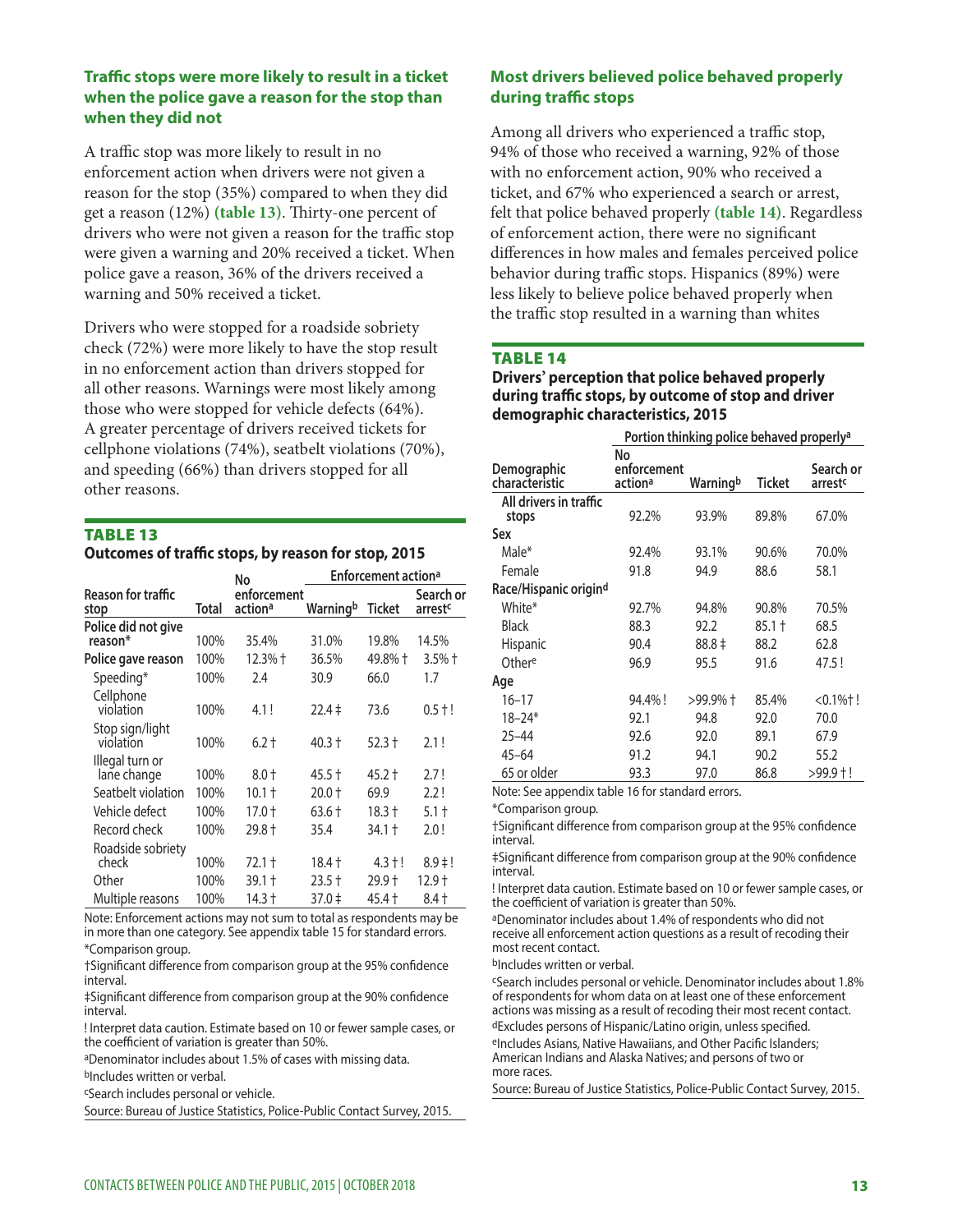(95%, 90% confdence level). Blacks (85%) were less likely than whites (91%) to indicate that police behaved properly when the traffic stop resulted in a ticket.

#### **Whites were more likely than blacks and Hispanics to say police behaved properly during street stops**

Sixty percent of residents who were stopped by police in a street stop thought the reason was legitimate, and 81% believed police behaved properly **(table 15)**. Street stops could occur when police stopped residents for one or more of the following reasons:

- $\blacksquare$  the resident was suspected of something
- the resident matched the description of someone for whom police were looking
- police were seeking information about another person
- police were investigating a crime
- police were providing a service or assistance to the resident
- the resident was with someone who either matched the description of someone for whom police were looking or was suspected of something
- some other reason.

Residents' perceptions of the legitimacy of the street stop and whether police behaved properly varied by demographic characteristics. Females (69%) were more likely than males (55%) to perceive the street stop as legitimate. Females (88%) were also more likely than males (77%) to believe that police behaved properly. A greater percentage of whites (68%) than blacks (50%) and Hispanics (44%) indicated the street stop was legitimate. Whites (89%) were also more likely than Hispanics (73%) and blacks (59%) to believe police behaved properly.

#### TABLE 15

#### **Residents' perception of street-stop legitimacy and if police behaved properly during a street stop, by resident demographic characteristics, 2015**

| Demographic characteristic        | Stop was<br>legitimate <sup>a</sup> | Police behaved<br>properly <sup>b</sup> |
|-----------------------------------|-------------------------------------|-----------------------------------------|
| All residents in street stops     | 60.3%                               | 81.2%                                   |
| Sex                               |                                     |                                         |
| Male*                             | 55.5%                               | 77.4%                                   |
| Female                            | 69.2 †                              | 88.2 †                                  |
| Race/Hispanic origin <sup>c</sup> |                                     |                                         |
| White*                            | 67.8%                               | 89.1%                                   |
| Black                             | $50.1 +$                            | 59.0 †                                  |
| <b>Hispanic</b>                   | 44.3 †                              | 73.4 t                                  |
| Otherd                            | 52.4                                | 83.9                                    |
| Age                               |                                     |                                         |
| 16–17                             | 53.2%                               | 81.0%                                   |
| $18 - 24*$                        | 56.3                                | 85.0                                    |
| $25 - 44$                         | 60.7                                | 79.9                                    |
| $45 - 64$                         | 61.5                                | 76.5                                    |
| 65 or older                       | $80.3 +$                            | 88.9                                    |

Note: See appendix table 17 for standard errors.

\*Comparison group.

†Signifcant diference from comparison group at the 95% confdence interval.

aDenominator includes about 15% of cases with missing data. bDenominator includes approximately 1% of respondents who reported they did not know if police behaved properly.

dIncludes Asians, Native Hawaiians, and Other Pacific Islanders; cExcludes persons of Hispanic/Latino origin, unless specifed. American Indians and Alaska Natives; and persons of two or more races.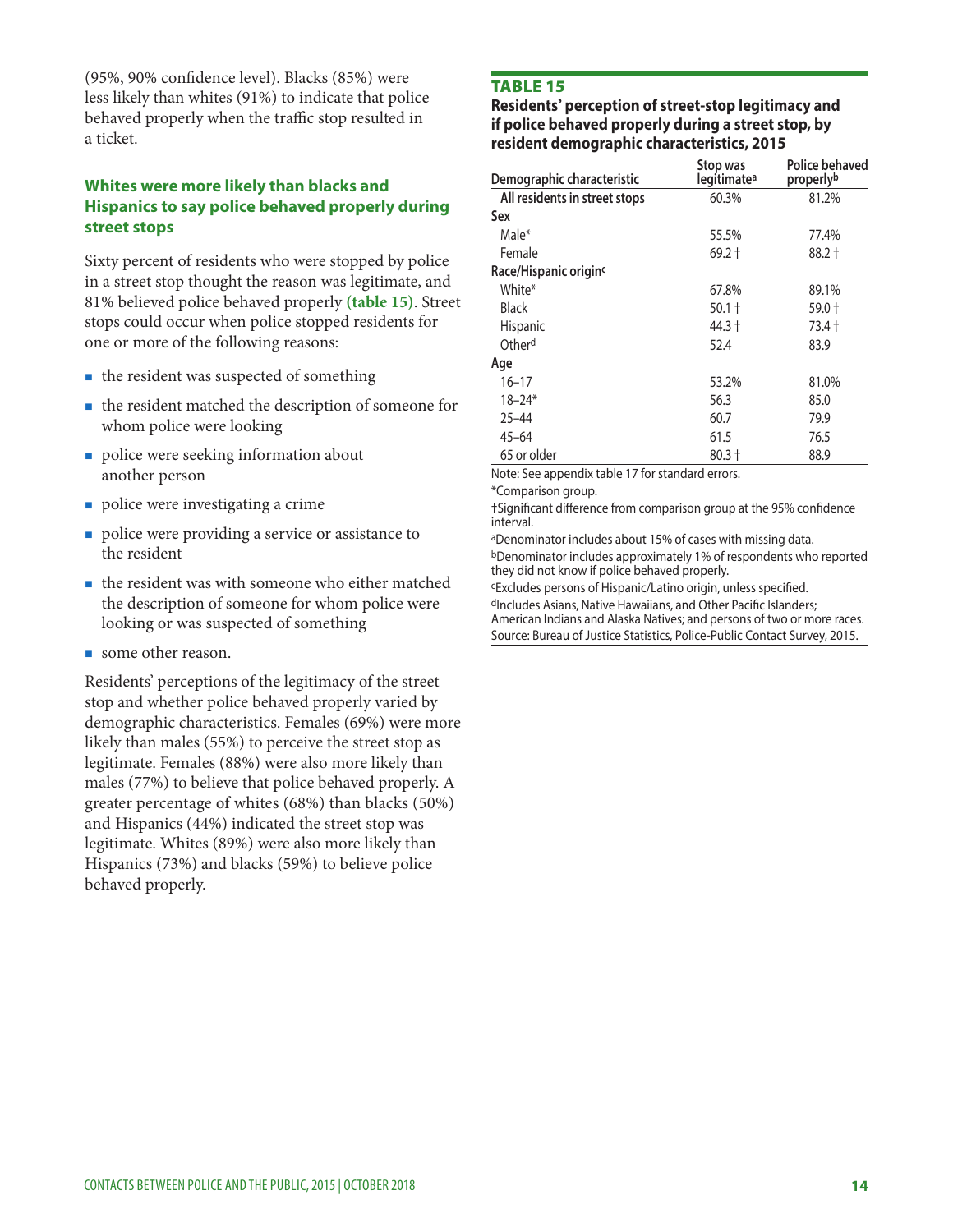experienced a street stop said that police gave a reason believe the stop was legitimate when police gave a reason for the stop (79%) than when no reason was given more likely to believe that the reason for a street stop person (94%), than when police stopped the resident Nearly three-quarters (73%) of residents who for the stop **(table 16)**. Residents were more likely to (26%). Persons given a reason (87%) were also more likely to believe that police behaved properly than those who were not given a reason (45%). Residents were was legitimate when police were providing a service or assistance (95%), the resident was with someone who matched the description of a person of interest (95%), or police were seeking information about another because he or she was suspected of something (70%).

#### **A greater percentage of those stopped in street stops received warnings than tickets**

Forty-six percent of residents who experienced a street stop had no resulting enforcement action **(table 17)**. Among those that experienced an enforcement action, a greater percentage received a warning (21%) than were given a ticket (10%), searched (9%), or arrested (4%). A lower percentage of persons whose street stop resulted in some type of enforcement action (75%) believed police behaved properly than those whose street stop did not result in an enforcement action (87%). Persons who were ticketed (75%), searched

(46%), or arrested (56%) were less likely to believe police behaved properly than persons who received a warning (89%).

#### TABLE 17

#### **Residents' perceptions of whether police behaved properly, by outcomes of street stops, 2015**

| <b>Outcome</b>         | <b>Totala</b> | Police behaved properlyb |
|------------------------|---------------|--------------------------|
| All street stops       | 100%          | 81.2%                    |
| No enforcement action* | 46.5%         | 86.7%                    |
| Any enforcement action | 38.8% +       | 75.1% +                  |
| Warning*               | 21.1          | 88.8                     |
| <b>Ticket</b>          | $10.3 +$      | $75.1 \pm$               |
| Search                 | $9.4 +$       | $46.2 +$                 |
| Arrest                 | $4.1 +$       | $56.4 + !$               |
| <b>Missing</b>         | 14.7%         | $\sim$                   |

Note: Details may not sum to totals due to missing data or persons reporting more than one enforcement action. See appendix table 19 for standard errors.

\*Comparison group.

†Signifcant diference from comparison group at the 95% confdence interval.

‡Signifcant diference from comparison group at the 90% confdence interval.

~Not applicable.

! Interpret with caution. Estimated based on 10 or fewer sample cases, or the coefficient of variation is greater than 50%.

aDenominator includes approximately 15% missing cases as a result of recoding respondents' most recent contact.

bDenominator includes approximately 1% of respondents who did not know if police behaved properly.

Source: Bureau of Justice Statistics, Police-Public Contact Survey, 2015.

#### TABLE 16

#### **Reasons police gave for street stops, by residents' perception of legitimacy and if and police behaved properly, 2015**

|                                                                                                                 |          | Percent of stopped persons        |                            |
|-----------------------------------------------------------------------------------------------------------------|----------|-----------------------------------|----------------------------|
| Reason for street stop                                                                                          | Totala   | Reason for stop<br>was legitimate | Police behaved<br>properly |
| All street stops                                                                                                | 100%     | 60.3%                             | 81.2%                      |
| No reason given*                                                                                                | 11.8     | 25.8                              | 45.1                       |
| Any reasonb                                                                                                     | $72.6 +$ | 78.9 +                            | $87.2 +$                   |
| Suspected you of something*                                                                                     | 25.5     | 70.3                              | 82.2                       |
| Matched you to the description of someone they were looking for                                                 | $4.8 +$  | 57.7                              | 87.2                       |
| Seeking information about another person                                                                        | 13.4 †   | $93.5 +$                          | $93.0 +$                   |
| Investigating a crime                                                                                           | $16.1 +$ | 80.6                              | $91.9 \pm$                 |
| Providing a service or assistance to you                                                                        | 13.2 †   | $94.6 +$                          | $97.2 +$                   |
| Someone you were with matched the description of someone<br>they were looking for or was suspected of something | $4.7 +$  | $94.6 +$                          | 83.2                       |
| Some other reason                                                                                               | 27.8     | 78.6                              | 83.1                       |
| <b>Missing</b>                                                                                                  | 15.6     | $\sim$                            | $\sim$                     |

Note: Based on persons for whom the most recent contact with police involved being stopped by police while in a public place or a parked vehicle, but not while driving or riding in a moving vehicle.

See appendix table 18 for standard errors.

\*Comparison group.

†Signifcant diference from comparison group at the 95% confdence interval.

‡Signifcant diference from comparison group at the 90% confdence interval.

~Not applicable.

aDenominator includes about 15% for whom this data was missing as a result of recoding their most recent contact.

bDetails may not sum to totals because respondents could indicate multiple reasons for the stop.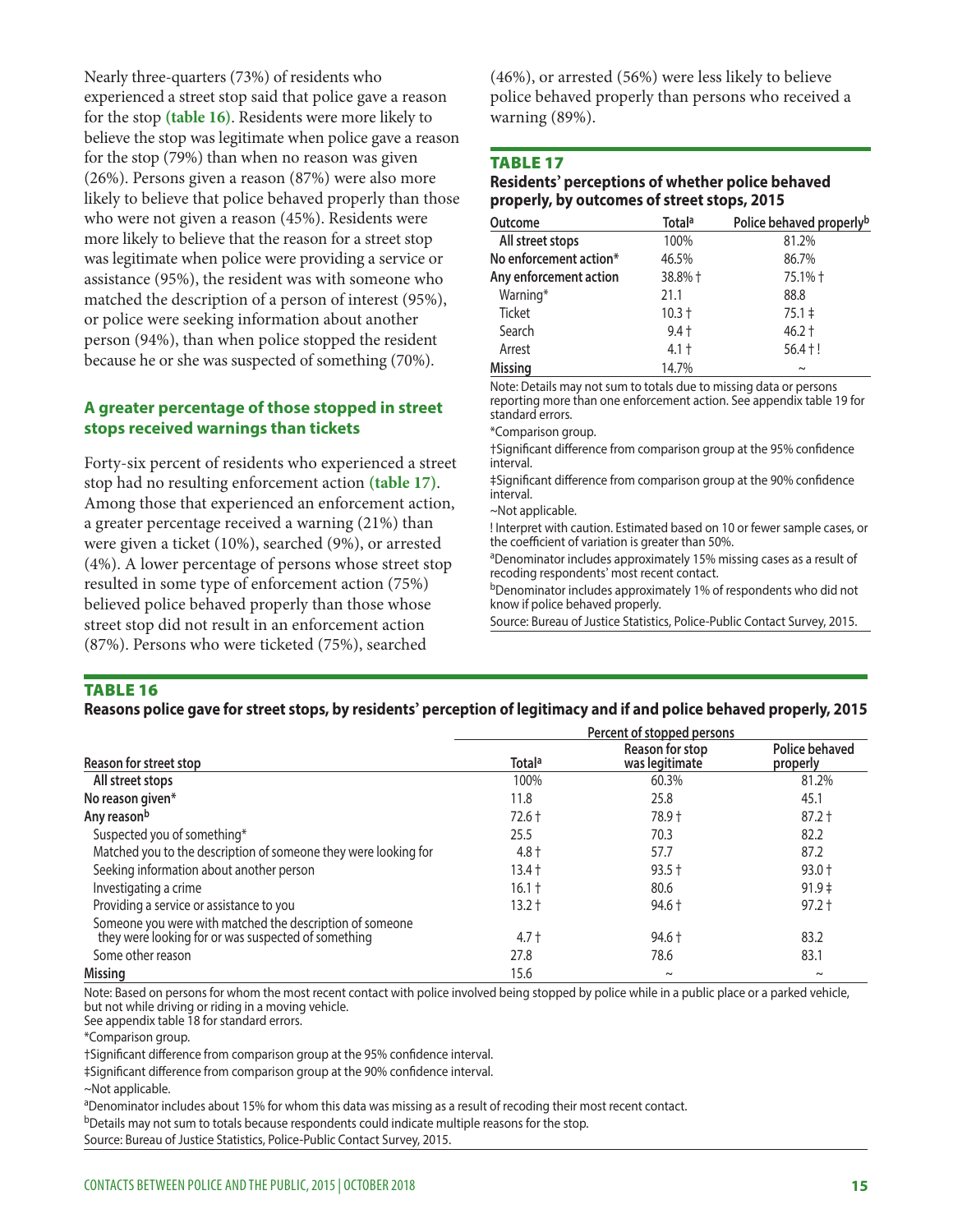# **Nonfatal threat or use of force**

The 2015 Police-Public Contact Survey included questions about police threats and use of nonfatal force (1) at any point during the year and (2) during the most recent contact. The measure of threatened or used force during the year was based on—

- $\blacksquare$  respondents' affirmative answers to the question: "During any of your EARLIER contacts with police in the last 12 months, did the police USE or THREATEN TO USE force against you?"
- $\blacksquare$  the respondent indicating that the police threatened or used force during the most recent contact (see next paragraph for defnition used in this report).

The measure of threatened or used force during the most recent contact was based on respondent answers to a series of questions about police actions during the contact. For this report, the police threatened or used force if they took one or more of the following actions:

- threatening to use force
- **handcuffing**
- pushing, grabbing, hitting, or kicking
- using a chemical or pepper spray
- using an electroshock weapon
- pointing a gun
- using some other type of force.<sup>1</sup>

Among the 53.5 million U.S. residents age 16 or older who had contact with police during the prior 12 months (as of 2015), nearly 1 million (2%) experienced threats or use of force **(table 18)**. Males (3%) were more likely

<sup>1</sup>Respondents were additionally asked whether the police shouted at them, cursed at them, threatened to arrest them, or threatened them with a ticket. Such actions were excluded from this report.

#### TABLE 18

**Residents who experienced nonfatal threats or use of force during contacts with police, by demographic characteristics and whether the action was perceived to be necessary or excessive, 2015** 

|                      | Persons age 16    |               | At any time during the year | Number of<br>residents with<br>police-initiated | Most recent police-initiated contact <sup>a,b</sup> |                  |                        |
|----------------------|-------------------|---------------|-----------------------------|-------------------------------------------------|-----------------------------------------------------|------------------|------------------------|
| Demographic          | or older with any |               | <b>Experienced forces</b>   |                                                 | contact as most Experienced forced                  |                  | Force perceived to be- |
| characteristic       | police contact    | <b>Number</b> | Percent                     | recent contact                                  | Percent                                             | <b>Necessary</b> | <b>Excessive</b>       |
| Total                | 53,469,300        | 985,300       | 1.8%                        | 30,195,900                                      | 3.3%                                                | 30.2%            | 48.4%                  |
| Sex                  |                   |               |                             |                                                 |                                                     |                  |                        |
| Male*                | 27,038,300        | 735,100       | 2.7                         | 16,522,500                                      | 4.4                                                 | 28.2             | 50.1                   |
| Female               | 26,431,000        | 250,200       | $0.9 +$                     | 13,673,400                                      | $1.8 +$                                             | 36.2             | 43.4                   |
| Race/Hispanic origin |                   |               |                             |                                                 |                                                     |                  |                        |
| White*e              | 37,334,200        | 485,700       | 1.3                         | 20,282,400                                      | 2.4                                                 | 32.4             | 42.7                   |
| Blacke               | 6,146,400         | 201,100       | $3.3 +$                     | 3,886,200                                       | $5.2 +$                                             | 32.0             | $59.9 \pm$             |
| Hispanic             | 6,680,700         | 203,100       | $3.0 +$                     | 3,986,400                                       | $5.1 +$                                             | 20.8             | 52.5                   |
| Other <sup>e,f</sup> | 3,307,900         | 95,500        | $2.9 +$                     | 2,040,900                                       | $4.7 +$                                             | 35.5!            | 43.8                   |
| Age                  |                   |               |                             |                                                 |                                                     |                  |                        |
| $16 - 17$            | 1,188,300         | 24,300        | 2.0!                        | 988,900                                         | 2.5!                                                | 35.3!            | 22.1!                  |
| $18 - 24*$           | 8,248,000         | 261,100       | 3.2                         | 6,107,600                                       | 4.3                                                 | 28.2             | 49.2                   |
| $25 - 44$            | 19,998,800        | 473,100       | 2.4                         | 11,757,400                                      | 4.0                                                 | 34.1             | 44.0                   |
| $45 - 64$            | 17,290,700        | 222,900       | $1.3 +$                     | 8,422,100                                       | $2.6 +$                                             | 24.4             | 58.5                   |
| 65 or older          | 6,743,400         | 4,000         | $0.1 + !$                   | 2,919,900                                       | $0.1 + !$                                           | $< 0.111$ !      | $>99.9$ †!             |

Note: See appendix table 20 for standard errors.

\*Comparison group.

†Signifcant diference from comparison group at the 95% confdence interval.

‡Signifcant diference from comparison group at the 90% confdence interval.

! Interpret with caution. Estimate based on 10 or fewer sample cases, or the coefficient of variation is greater than 50%.

aIncludes persons stopped by police during the last 12 months for whom the most recent contact involved being stopped by police in a street stop, as a driver or a passenger in a traffic stop, arrested, in a traffic accident reported to police, or approached by police for another reason. bDenominator includes approximately 0.6% of respondents for whom this data was missing as a result of recoding their most recent contact. <sup>c</sup>Includes threatening use of force, pushing or grabbing, handcuffing, hitting or kicking, using chemical or pepper spray, using an electroshock weapon, pointing a gun, and persons reporting the use or threat of force during the most recent contact or any earlier contacts in the last 12 months. dIncludes threatening use of force, pushing or grabbing, handcuffing, hitting or kicking, using chemical or pepper spray, using an electroshock weapon, or pointing a gun.

eExcludes persons of Hispanic/Latino origin.

f Includes Asians, Native Hawaiians, and Other Pacifc Islanders; American Indians and Alaska Natives; and persons of two or more races. Source: Bureau of Justice Statistics, Police-Public Contact Survey, 2015.

*Continued on next page*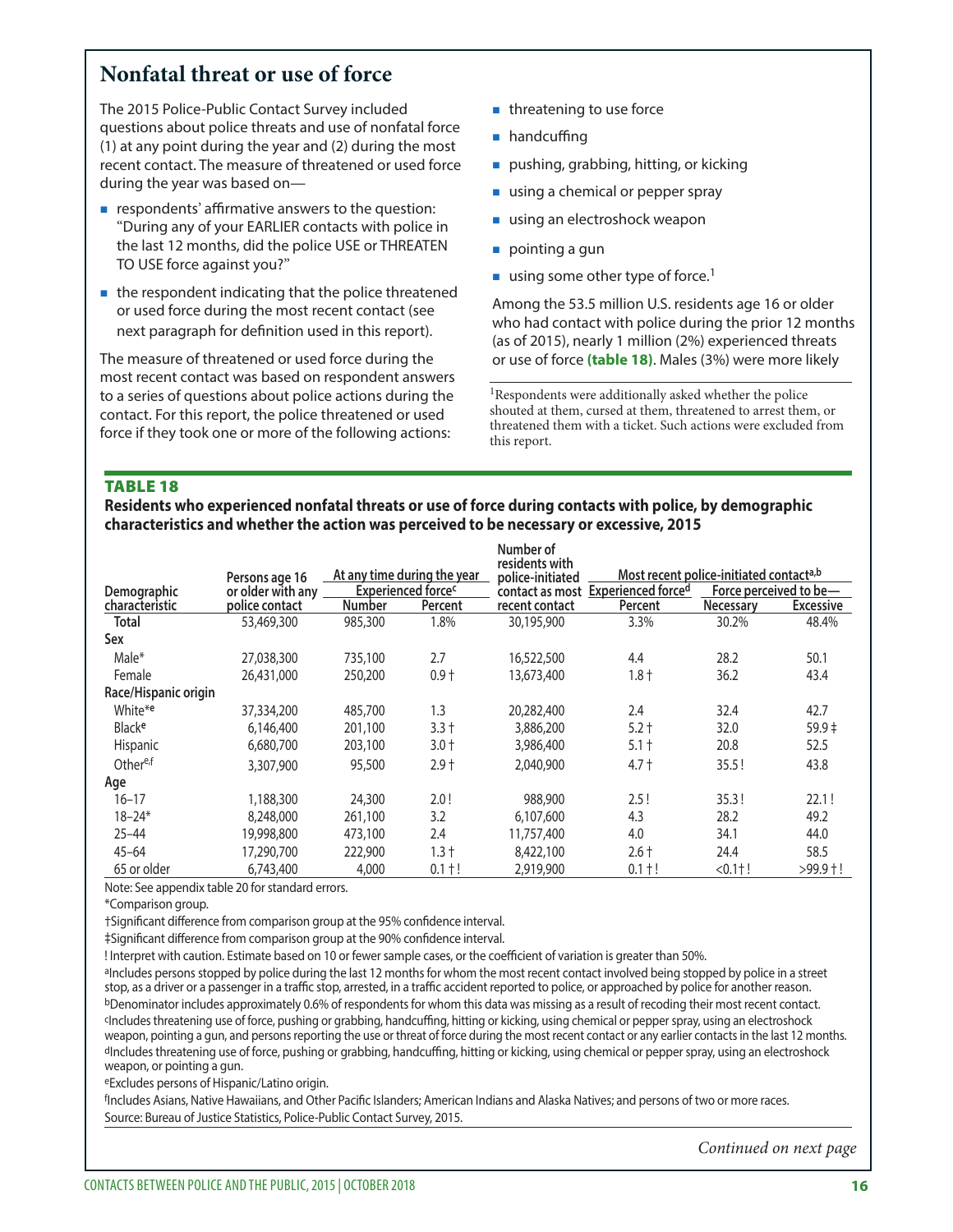# **Nonfatal threat or use of force (continued)**

to experience threat of force than females (1%). Blacks and Hispanics (3% each) were more likely than whites (1%) to experience the threat or use of force.

About 3% of residents experienced the threat or use of force during the most recent contact with police. Of those, about 30% felt that the action was necessary, while 48% felt that it was excessive. There was no signifcant diference between males and females in the perception of such contact as being necessary or excessive. Blacks who experienced the threat or use of force (60%) were more likely than whites (43%) to perceive it as excessive (90% confdence level).

Less than 1% of residents (0.3%) experienced *threatened*  force by police during the most recent contact. About 2% experienced handcuffing, and 1% experienced a more severe form of physical force, such as hitting or kicking, or having a gun pointed at them **(table 19)**.

The majority of those who experienced the threat of force (84%) perceived the action to be excessive, as did most of those who were pushed, grabbed, hit, or kicked  $(78%)$ , or had a gun pointed at them  $(65%)$ . Handcuffing was the least-likely police action for residents to perceive as excessive (28%).

#### TABLE 19

**Percent of residents who experienced nonfatal threats or use of force during their most recent police-initiated contact or traffic accident, by type of action and whether the force was perceived to be necessary or excessive, 2015** 

|                       | Percent of residents<br>who experienced | Threat or use of force perceived to be- |                  |
|-----------------------|-----------------------------------------|-----------------------------------------|------------------|
| Type of force         | threat or use of force <sup>a,b</sup>   | <b>Necessary</b>                        | <b>Excessive</b> |
| Threat of force       | $0.3%$ †                                | $< 0.1\% + 1$                           | 83.5%+           |
| Handcuff <sup>*</sup> | 1.8                                     | 45.3                                    | 27.9             |
| Push/grab/hit/kick    | $0.7 +$                                 | $15.1 + !$                              | 78.3 +           |
| Pepper spray          | $< 0.1 + 1$                             | $< 0.1 + 1$                             | $< 0.1 + 1$      |
| Shock                 | $< 0.1 + 1$                             | $< 0.1 +$                               | $>99.9$ †!       |
| Point gun             | $0.3 +$                                 | $15.0 + !$                              | $65.2 +$         |

Note: See appendix table 21 for standard errors.

\*Comparison group.

†Signifcant diference from comparison group at the 95% confdence interval.

‡Signifcant diference from comparison group at the 90% confdence interval.

! Interpret with caution. Estimate based on 10 or fewer sample cases, or the coefficient of variation is greater than 50%.

aFor residents who reported experiencing more than one type of nonfatal force in their most recent contact, the most severe form of force was counted. For this report, the order of severity from least to most severe was threat of force, handcuff, push/grab/hit/kick, pepper spray, electroshock weapon, and point gun.

 $b$ Denominator includes approximately 0.6% or respondents for whom this data was missing as a result of recording their most recent contact and approximately 0.1% of respondents who indicated that police used some other type of force.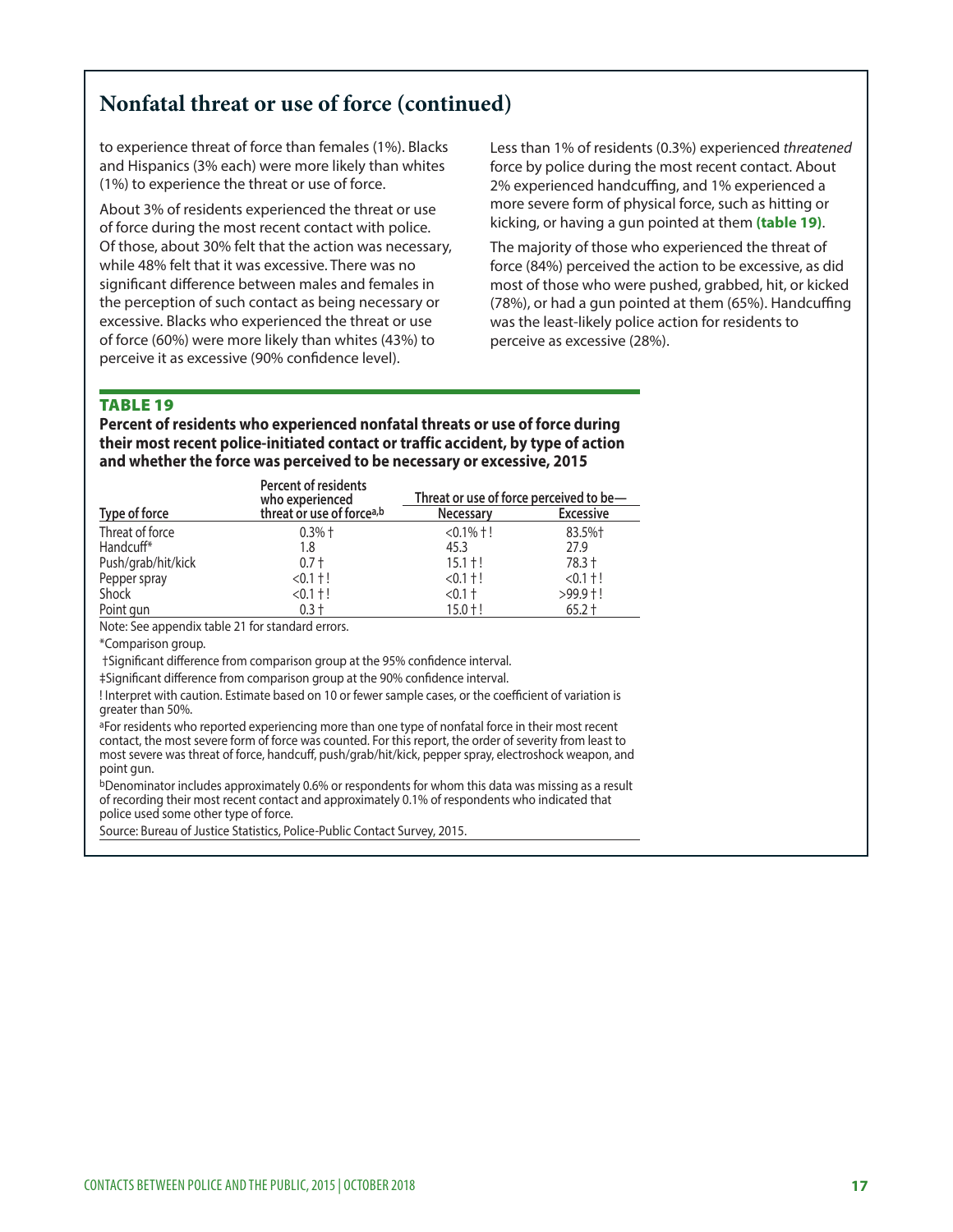#### **The majority of residents who contacted police thought that police improved the situation**

Among those who initiated their most recent contact with police, there was no statistically signifcant diference in the reason why males and females initiated contact. A similar percentage of whites and blacks (56% each) who initiated contact with police during their most recent contact did so to report a crime **(table 20)**. Hispanics (67%) were more likely than both whites and blacks to report a crime during their most recent contact. Blacks (12%) were

more likely than whites (7%) and Hispanics (5%) to participate in block watch with police during their most recent contact. Residents ages 16 to 17 (45%) were less likely than those ages 18 to 24 (63%, 90% confdence level) and 25 to 44 (60%, 90% confdence level) to report a crime or suspicious activity to police during their most recent contact. There was no significant difference across age groups in the percentages of those who reported non-crime emergencies to police during their most recent contact.

#### TABLE 20

#### **Percent of residents who initiated their most recent contact with police, 2015**

|                                   |       | Reported       | Reported non-crime |                    |           |
|-----------------------------------|-------|----------------|--------------------|--------------------|-----------|
| Demographic characteristic        | Total | possible crime | emergency          | <b>Block watch</b> | Other     |
| <b>Total</b>                      | 100%  | 57.8%          | 26.9%              | 7.2%               | 8.1%      |
| Sex                               |       |                |                    |                    |           |
| Male*                             | 100%  | 57.4%          | 27.2%              | 7.6%               | 7.8%      |
| Female                            | 100%  | 58.1           | 26.6               | 6.9                | 8.4       |
| Race/Hispanic origin <sup>a</sup> |       |                |                    |                    |           |
| White*                            | 100%  | 56.3%          | 28.0%              | 7.1%               | 8.6%      |
| <b>Black</b>                      | 100%  | 56.4           | $24.1 \pm$         | $12.1 +$           | 7.3       |
| Hispanic                          | 100%  | $66.5 +$       | $22.4 +$           | $4.9 +$            | $6.2 +$   |
| Otherb                            | 100%  | $62.4 +$       | 26.1               | $4.2 +$            | 7.3       |
| Age                               |       |                |                    |                    |           |
| $16 - 17$                         | 100%  | $45.4\% \pm$   | 33.6%              | $14.1% +$ !        | $6.9\%$ ! |
| $18 - 24*$                        | 100%  | 62.7           | 27.2               | $2.2\phantom{0}$   | 7.9       |
| $25 - 44$                         | 100%  | 60.0           | 28.2               | $4.5 +$            | 7.3       |
| $45 - 64$                         | 100%  | $57.2 \pm$     | 26.3               | $7.8 +$            | 8.6       |
| 65 or older                       | 100%  | $52.5 +$       | 24.6               | $13.9 +$           | 9.0       |

Note: See appendix table 22 for standard errors.

\*Comparison group.

†Signifcant diference from comparison group at the 95% confdence interval.

‡Signifcant diference from comparison group at the 90% confdence interval.

! Interpret with caution. Estimate based on 10 or fewer sample cases, or the coefficient of variation is greater than 50%.

aExcludes persons of Hispanic/Latino origin, unless specifed.

bIncludes Asians, Native Hawaiians, and Other Pacific Islanders; American Indians and Alaska Natives; and persons of two or more races.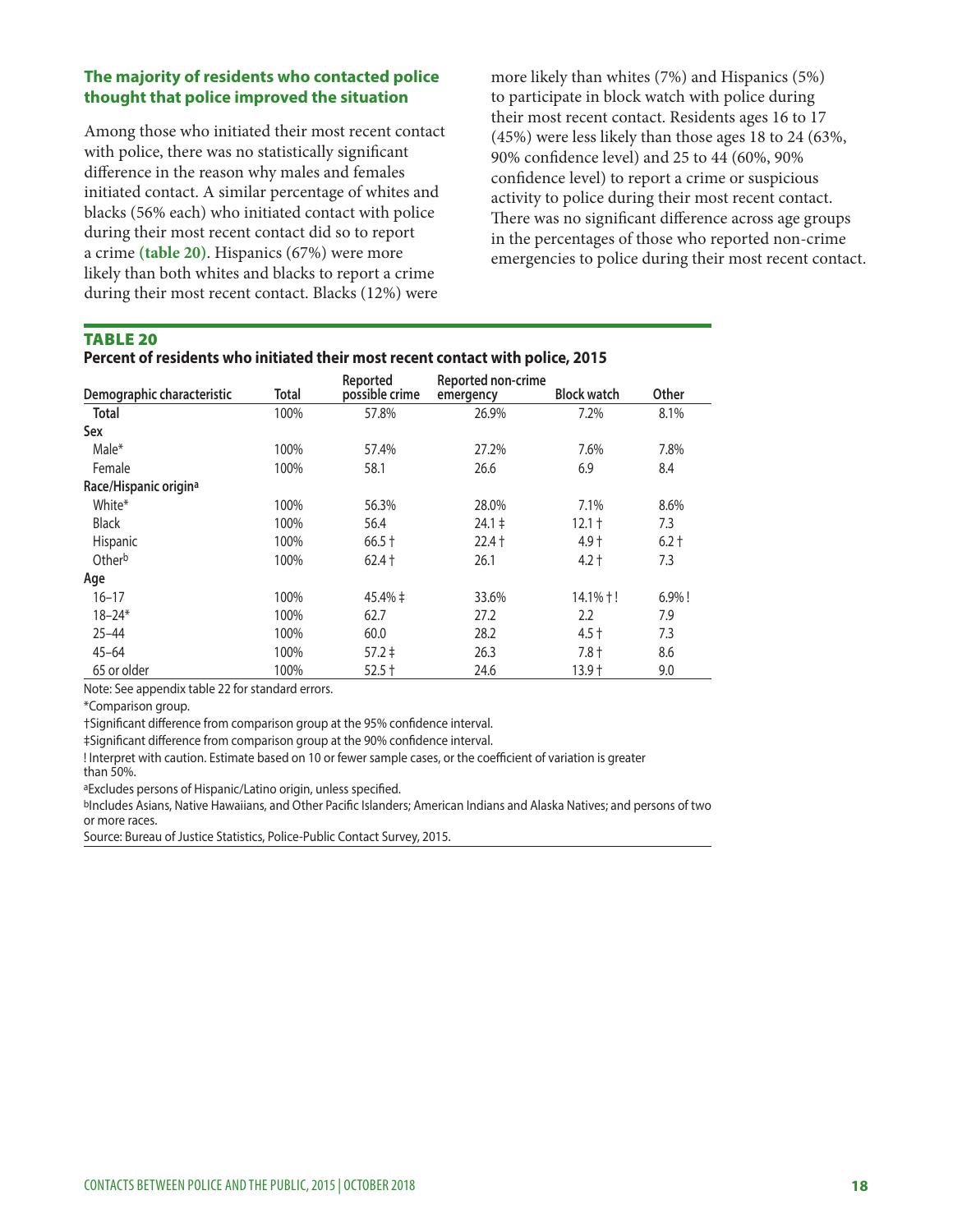More than 9 in 10 (91%) residents who contacted police to request assistance said they were more or as likely to contact police again in the future **(table 21)**. The vast majority (83%) of residents were satisfied with the police response during their most recent contact and felt that police responded promptly (83%) and behaved properly (89%). More than half (59%) indicated that police improved the situation.

Hispanics who contacted police to request assistance were less likely than whites to believe that police responded promptly, improved the situation, or behaved properly. Hispanics (76%) were also less likely than whites (85%) to be satisfed with the police response. Compared to whites (92%), lower percentages of blacks (90%), Hispanics (88%), and persons of other races (89%) indicated they were more or as likely to contact police in the future.

#### TABLE 21

#### **Residents' perception of police response and behavior during contacts to request assistance, by demographic characteristics, 2015**

|                                           |                                 |                                                               |            |                        | Resident was-         |
|-------------------------------------------|---------------------------------|---------------------------------------------------------------|------------|------------------------|-----------------------|
|                                           |                                 | Perception from residents that police-                        |            | More or as likely to   |                       |
| Demographic characteristic                | Responded promptly <sup>a</sup> | Improved situation <sup>b</sup> Behaved properly <sup>c</sup> |            | Satisfied <sup>d</sup> | contact police againe |
| All residents who requested<br>assistance | 82.7%                           | 59.5%                                                         | 89.5%      | 83.3%                  | 91.4%                 |
| Sex                                       |                                 |                                                               |            |                        |                       |
| Male*                                     | 82.9%                           | 58.5%                                                         | 90.7%      | 83.5%                  | 91.8%                 |
| Female                                    | 82.6                            | 60.2                                                          | 88.5 +     | 83.1                   | 91.1                  |
| Race/Hispanic originf                     |                                 |                                                               |            |                        |                       |
| White*                                    | 84.1%                           | 60.3%                                                         | 90.0%      | 84.7%                  | 92.3%                 |
| <b>Black</b>                              | 83.9                            | 59.3                                                          | 90.7       | 83.6                   | $89.6 \pm$            |
| Hispanic                                  | 75.4 +                          | $55.9 +$                                                      | $86.5 +$   | 75.8 +                 | $88.3 +$              |
| Other <sup>g</sup>                        | 78.0 +                          | $55.5 \pm$                                                    | $86.6 \pm$ | $80.5 \pm$             | $88.7 \pm$            |
| Age                                       |                                 |                                                               |            |                        |                       |
| $16 - 17$                                 | 89.8%                           | 71.1%                                                         | 89.8%      | 82.1%                  | 93.0%                 |
| $18 - 24*$                                | 84.3                            | 65.8                                                          | 92.5       | 82.6                   | 90.8                  |
| $25 - 44$                                 | 80.6                            | $58.2 +$                                                      | $87.7 +$   | 81.4                   | 91.1                  |
| $45 - 64$                                 | 83.1                            | 58.8 +                                                        | $89.9 \pm$ | 84.3                   | 91.6                  |
| 65 or older                               | 85.4                            | 59.4 +                                                        | 90.7       | 85.8                   | 91.9                  |
|                                           |                                 |                                                               |            |                        |                       |

Note: See appendix table 23 for estimates and standard errors.

\*Comparison group.

†Signifcant diference from comparison group at the 95% confdence interval.

‡Signifcant diference from comparison group at the 90% confdence interval.

aDenominator includes approximately 4% of respondents who reported they did not know if police responded promptly.

bDenominator includes approximately 21% of respondents who reported they did not know if the situation improved after contacting police. See appendix table 23 for estimates and standard errors of those who did not know if the situation improved.

cDenominator includes approximately 4% of respondents who reported they did not know if police behaved properly.

dDenominator includes approximately 1% of respondents who reported they did not know if they were satisfed with the police response. eDenominator includes approximately 2% of respondents who reported they did not know how likely they would be to contact police in the future.

f Excludes persons of Hispanic/Latino origin, unless specifed.

gIncludes Asians, Native Hawaiians, and Other Pacific Islanders; American Indians and Alaska Natives; and persons of two or more races. Source: Bureau of Justice Statistics, Police-Public Contact Survey, 2015.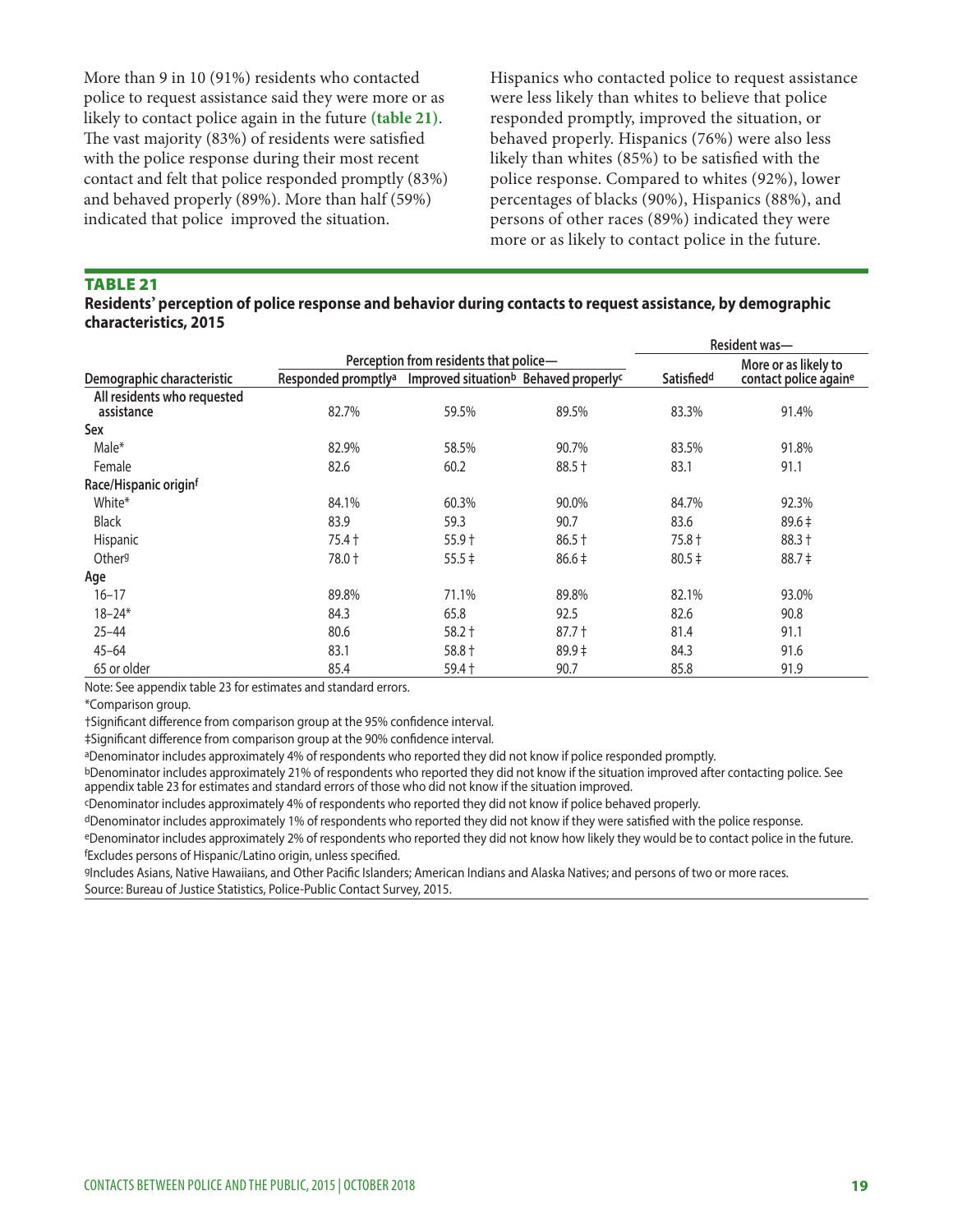# **Methodology**

The Police-Public Contact Survey (PPCS) is a supplemental survey to the Bureau of Justice Statistics' National Crime Victimization Survey (NCVS), which collects data on crime against persons age 12 or older from a nationally representative sample of U.S. households. The NCVS sample includes persons living in group quarters (such as dormitories, rooming houses, and religious group dwellings) and excludes persons living in military barracks and institutional settings (such as correctional or hospital facilities) and homeless persons. (For more information, see *Methodology in Criminal Victimization, 2015,*  NCJ 250180, BJS web, October 2016.)

Since 1999, the PPCS has typically been administered every 3 years, but the 2015 PPCS was delayed one year to further improve the instrument afer the 2011 redesign (see *Changes to the Police-Public Contact Survey in 2015*, BJS website). The survey is administered at the end of the NCVS interview to persons ages 16 or older within households sampled for the NCVS. Proxy responders are not eligible to receive the PPCS. The 2015 data collection was the first administration that allowed persons who completed their NCVS interview in a language other than English to be eligible for the PPCS.

The 2015 PPCS was administered between July 1, 2015, and December 31, 2015. The survey asked respondents if they had experienced diferent types of specifc police contacts during the prior 12 months. For instance, persons interviewed in July 2015 were asked about contacts that occurred between August 2014 and July 2015. Persons who reported contact were asked to describe the nature of the contact and, if more than one contact occurred, their most recent contact during the period. To simplify the discussion, the report describes all contacts reported during the 12 months prior to the interviews as 2015 contacts.

PPCS nonrespondents consisted of persons whose households did not respond to the NCVS (NCVS household nonresponse), persons within an interviewed NCVS household who did not respond to the NCVS (NCVS person nonresponse), and persons who responded to the NCVS but did not complete the PPCS (PPCS person nonresponse). The NCVS household response rate was 81% and the person response rate, which is based on persons in responding households, was 83%. In 2015, PPCS interviews were obtained from 70,959 of the 74,995 individuals age 16 or older in the NCVS sample (95%). A total of 4,036

nonrespondents were excluded from the 2015 PPCS as noninterviews or proxy interviews. Non-interviews included respondents not available for the interview and those who refused to participate (3,380 persons). The remaining 656 were proxy interviews representing household members who were unable to participate due to a physical, mental, or other reason.

To produce national estimates on police-public contacts, sample weights were applied to survey data so that the respondents represented the entire population, including nonrespondents. After adjustment for nonresponse, the sample cases in 2015 were weighted to produce a national population estimate of 253,587,400 persons age 16 or older.

Despite nonresponse adjustments, low overall response rates may still result in biased estimates if nonrespondents have characteristics associated with the outcomes of interest that difer from respondents. The Office of Management and Budget guidelines require a nonresponse bias analysis to be conducted when the overall response rate for a survey is below 80%. Accordingly, the Bureau of Justice Statistics (BJS) and the U.S. Census Bureau conducted a nonresponse bias analysis for the 2015 PPCS, comparing distributions of respondents and nonrespondents and nonresponse estimates across various household and demographic characteristics. The analysis also examined the impact of any diferences on key PPCS estimates.

Findings from the analysis did not suggest the presence of nonresponse bias in the data. The models created for the assessment did not detect strong evidence that the diferences between respondents and nonrespondents had a signifcant impact on estimates of police contact. However, where the models suggested that diferences between respondents and nonrespondents were at least weakly related to variables of interest, these variables were related to police-initiated contacts, as opposed to resident-initiated contacts. While there was no statistical evidence of nonresponse bias, persons involved in police-initiated contacts may have been somewhat less likely to respond to the PPCS than those without police-initiated contacts.

#### **Standard error computations**

When national estimates are derived from a NCVS sample, caution must be used when comparing one estimate to another or comparing estimates over time. Although one estimate may be larger than another, estimates based on a sample have some degree of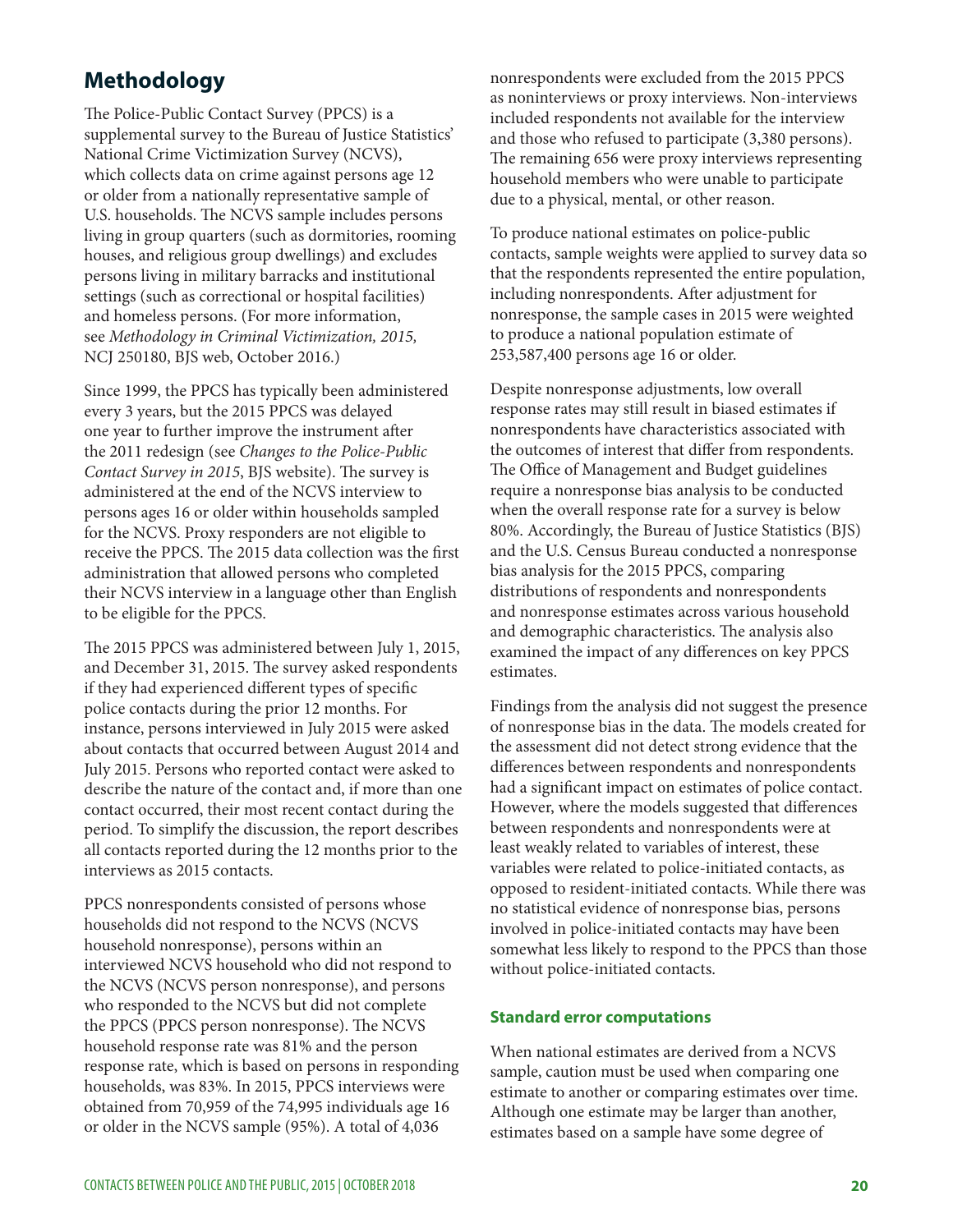sampling error. The sampling error of an estimate depends on several factors, including the amount of variation in the responses and the size of the sample. When the sampling error around an estimate is taken into account, estimates that appear diferent may not be statistically diferent.

One measure of the sampling error associated with an estimate is the standard error, which may vary from one estimate to the next. Generally, an estimate with a small standard error provides a more reliable approximation of the true value than an estimate with a large standard error. Estimates with relatively large standard errors are associated with less precision and reliability and should be interpreted with caution.

To generate standard errors around numbers and estimates from the NCVS, the U.S. Census Bureau produced generalized variance function (GVF) parameters for BJS. The GVFs take into account aspects of the NCVS complex sample design and represent the curve ftted to a selection of individual standard errors based on the Jackknife Repeated Replication technique. The GVF parameters were used to generate standard errors for each point estimate (e.g., numbers, percentages, and rates) in this report.

BJS conducted tests to determine whether diferences in estimated numbers, percentages, and rates in this report were statistically signifcant once sampling error was taken into account. The primary test procedure was the Student's t-statistic, which tests the diference between two sample estimates. Caution is required when comparing estimates not explicitly discussed in this report.

Data users can use the estimates and the standard errors of the estimates provided in this report to generate a confdence interval around the estimate as a measure of the margin of error. The following example illustrates how standard errors may be used to generate confdence intervals:

According to the PPCS, in 2015 an estimated 12.5% of male U.S. residents age 16 or older experienced some type of police-initiated contact during the year (see table 1). Using the SPSS Complex Samples Package, a standard error of 0.27 was determined for the estimate (see appendix table 2). A confdence interval around the estimate was generated by multiplying the standard errors by ±1.96 (the t-score of a normal, two-tailed distribution that excludes 2.5% at either end of the distribution). Therefore, the 95% confidence interval around the estimate is  $12.5 \pm (0.27 \times 1.96)$  or 12.0 to

13.0. In other words, if BJS used the same sampling method to select diferent samples and computed an interval estimate for each sample, it would expect the true population parameter (males who experienced some type of police-initiated contact) to fall within the interval estimates 95% of the time.

In this report, BJS also calculated a coefficient of variation (CV) for all estimates, representing the ratio of the standard error to the estimate. CVs provide a measure of reliability and a means for comparing the precision of estimates across measures with difering levels or metrics.

#### **Changes to the Police-Public Contact Survey in 2015**

For the 2015 instrument, BJS enhanced the screening portion that is used to collect high-level information on each type of contact residents had with police. BJS expanded the screener to ask respondents who reported contact about the number of times each type of contact occurred during a 12-month period. The 2011 PPCS asked a single question about the total number of face-to-face contacts with police during the prior year. This could include contacts occurring in social or routine settings (such as contacts with a neighbor who is an officer), in addition to contacts identifed through the survey screener, which did not allow for the number of contacts to be attributed to particular types of contact. The revision in 2015 made it possible to generate an incident rate in addition to a prevalence rate, which is important for measuring disparities in the criminal justice system and understanding the frequency of contact between police and the public.

The 2015 PPCS administered use-of-force questions to all respondents, regardless of the type of contact experienced during their most recent interaction with police. The 2011 instrument asked use-of-force questions only of respondents whose most recent contact was a traffic or street stop or those with more than one contact. This did not allow for an overall estimate of use of force by police in all types of contact in 2011. By asking all respondents about use of force in 2015, it was possible to generate an overall rate of persons who had force used against them during the prior 12 months.

To improve coverage and accuracy, the 2015 PPCS was administered to NCVS respondents who received the NCVS in a language other than English. Since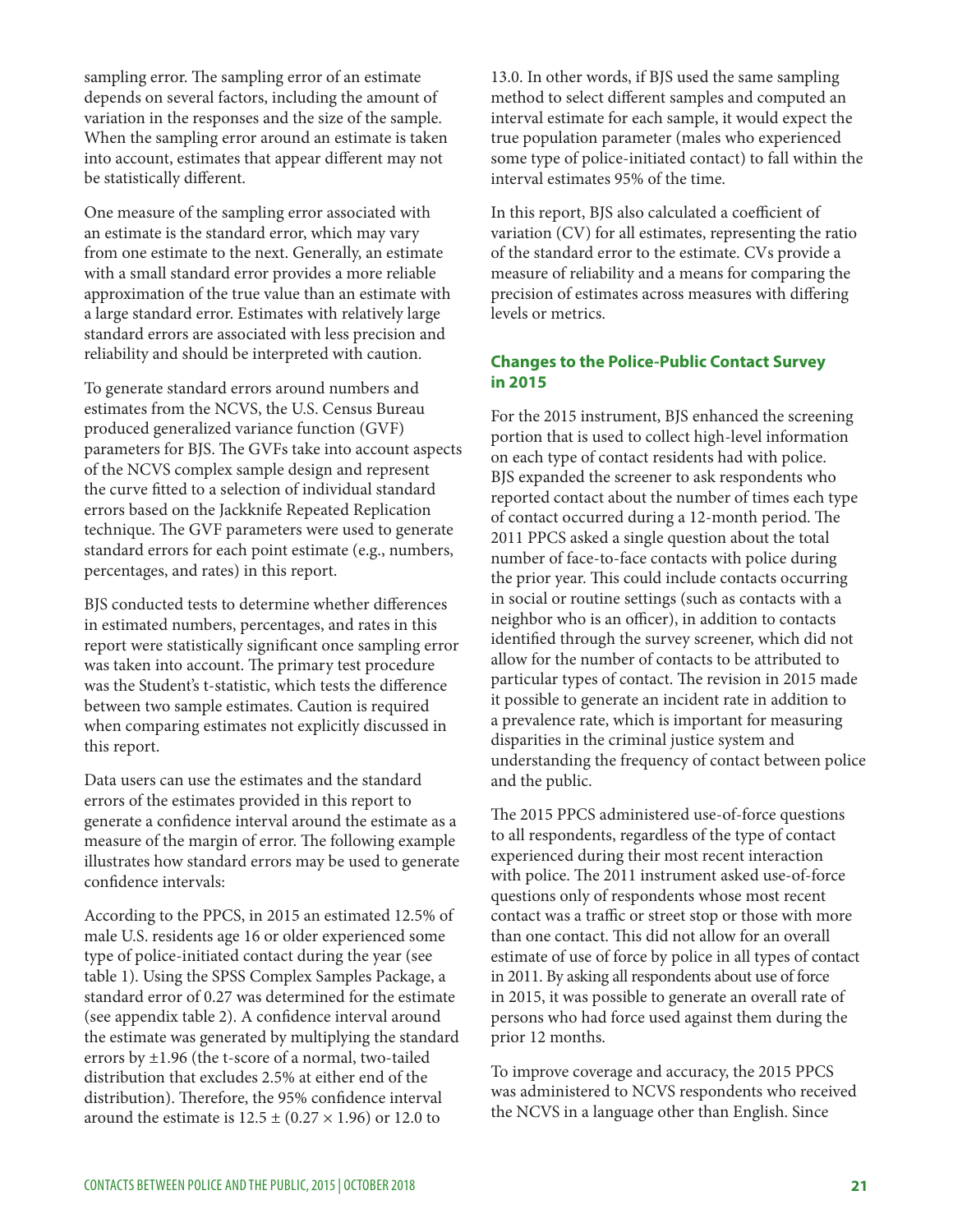its inception in 1996, the PPCS was administered to English-speaking respondents only, thereby creating an issue with nonresponse bias particularly among the Hispanic population. In 2015, 4.3% of PPCS interviews were conducted in a language other than English. Of these, 86% were in Spanish.

#### **Missing data for most recent contact**

The PPCS screener was divided into two sections with the frst series of questions asking about diferent types of resident-initiated contact and the second asking about diferent types of police-initiated contact. Afer each series of questions, respondents were given the opportunity to report any other contacts that were

not already asked about. U.S. Census Bureau feld representatives recorded all of these responses as "other-specify" text responses even though a large portion of them ftted into preexisting categories. For the current analysis, other-specify responses were recoded into the correct screener categories when possible. However, this afected how the respondent answered questions about the most recent contact. In some instances, respondents should have been administered the questions about the nature of their traffic or street stop but were skipped out of that series of questions. For traffic stops, 2.5% of respondents were missing data about the most recent contact, and for street stops, 14.7% were missing data about the most recent contact.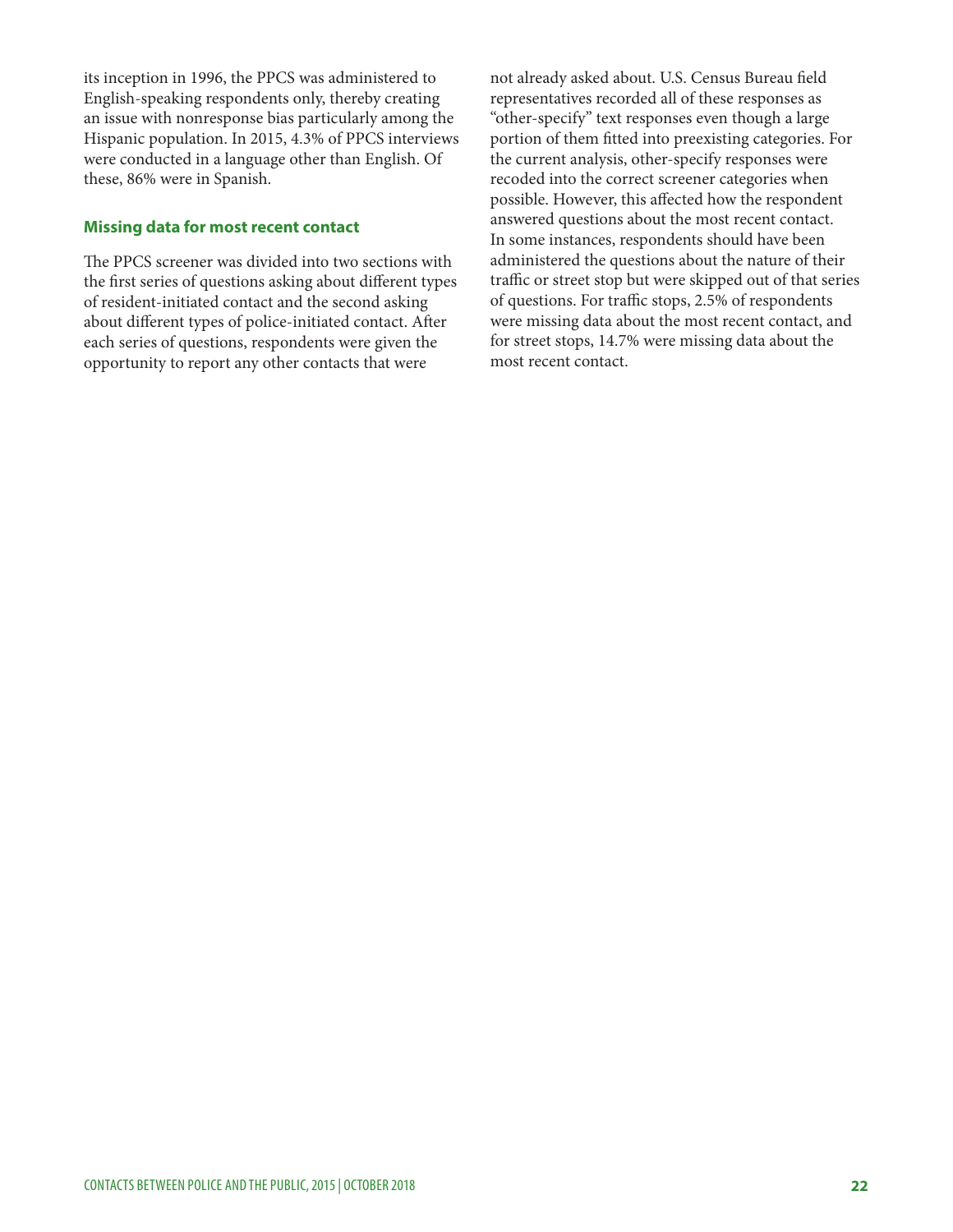#### **Estimates and standard errors for fgure 1: Percent of U.S. population age 16 or older who had any police contact, by type of contact and reason, 2015**

| <b>Estimate</b><br>53,469,324<br>27,415,891<br>19,204,454 | <b>Number</b><br>998,696<br>617,902<br>447,052 | Percent<br>0.30%<br>0.20%                                                 |
|-----------------------------------------------------------|------------------------------------------------|---------------------------------------------------------------------------|
|                                                           |                                                |                                                                           |
|                                                           |                                                |                                                                           |
|                                                           |                                                |                                                                           |
|                                                           |                                                | 0.16                                                                      |
| 5,964,058                                                 | 223,034                                        | 0.08                                                                      |
| 2,503,691                                                 | 131,084                                        | 0.05                                                                      |
| 2,715,329                                                 | 124,763                                        | 0.05                                                                      |
| 7,950,529                                                 | 216,355                                        | 0.08%                                                                     |
| 27,060,210                                                | 560,931                                        | 0.19%                                                                     |
| 16,928,086                                                | 383,674                                        | 0.13                                                                      |
| 8,841,928                                                 | 259,485                                        | 0.09                                                                      |
| 2,366,182                                                 | 117,969                                        | 0.05                                                                      |
| 2,478,435                                                 | 105,856                                        | 0.04                                                                      |
|                                                           |                                                | Source: Bureau of Justice Statistics, Police-Public Contact Survey, 2015. |

Source: Bureau of Justice Statistics, Police-Public Contact Survey, 2015.

#### APPENDIX TABLE 2

**Standard errors for table 1: Number and percent of U.S. residents age 16 or older with any police contact, by type of contact and demographic characteristics, 2015** 

| Demographic                                                               | U.S. population | Any contact   |         |               | <b>Police-initiated contact</b> |               | <b>Resident-initiated contact</b> |               | <b>Traffic accident</b> |  |
|---------------------------------------------------------------------------|-----------------|---------------|---------|---------------|---------------------------------|---------------|-----------------------------------|---------------|-------------------------|--|
| characteristic                                                            | age 16 or older | <b>Number</b> | Percent | <b>Number</b> | Percent                         | <b>Number</b> | Percent                           | <b>Number</b> | Percent                 |  |
| Total                                                                     | 3,642,096       | 998,696       | 0.30%   | 617,902       | 0.20%                           | 560,931       | 0.19%                             | 216,355       | 0.08%                   |  |
| Sex                                                                       |                 |               |         |               |                                 |               |                                   |               |                         |  |
| Male                                                                      | 1,801,367       | 552,138       | 0.35%   | 385,799       | 0.27%                           | 316,404       | 0.22%                             | 145,223       | 0.11%                   |  |
| Female                                                                    | 1,945,590       | 537,568       | 0.33    | 323,368       | 0.22                            | 326,515       | 0.22                              | 144,035       | 0.10                    |  |
| Race/Hispanic origin                                                      |                 |               |         |               |                                 |               |                                   |               |                         |  |
| White                                                                     | 2,647,491       | 742,753       | 0.32%   | 435,694       | 0.22%                           | 449,287       | 0.22%                             | 165,020       | 0.09%                   |  |
| <b>Black</b>                                                              | 872,270         | 252,583       | 0.67    | 182,687       | 0.49                            | 134,365       | 0.40                              | 76,617        | 0.24                    |  |
| Hispanic                                                                  | 1,381,122       | 285,587       | 0.56    | 188,492       | 0.40                            | 150,114       | 0.35                              | 77,563        | 0.18                    |  |
| Other                                                                     | 575,823         | 154,572       | 0.73    | 107,234       | 0.52                            | 97,204        | 0.52                              | 51,545        | 0.27                    |  |
| Age                                                                       |                 |               |         |               |                                 |               |                                   |               |                         |  |
| $16 - 17$                                                                 | 275,021         | 94,639        | 1.01%   | 76,517        | 0.82%                           | 32,817        | 0.38%                             | 41,864        | 0.49%                   |  |
| $18 - 24$                                                                 | 742,115         | 300,725       | 0.77    | 248,810       | 0.66                            | 140,810       | 0.41                              | 98,634        | 0.31                    |  |
| $25 - 44$                                                                 | 1,325,716       | 431,294       | 0.40    | 281,559       | 0.30                            | 263,700       | 0.27                              | 121,113       | 0.13                    |  |
| $45 - 64$                                                                 | 1,307,572       | 373,907       | 0.37    | 215,257       | 0.23                            | 256,058       | 0.27                              | 95,061        | 0.11                    |  |
| 65 or older                                                               | 834,131         | 195,756       | 0.33    | 99,590        | 0.19                            | 140,346       | 0.26                              | 56,019        | 0.11                    |  |
| Source: Bureau of Justice Statistics, Police-Public Contact Survey, 2015. |                 |               |         |               |                                 |               |                                   |               |                         |  |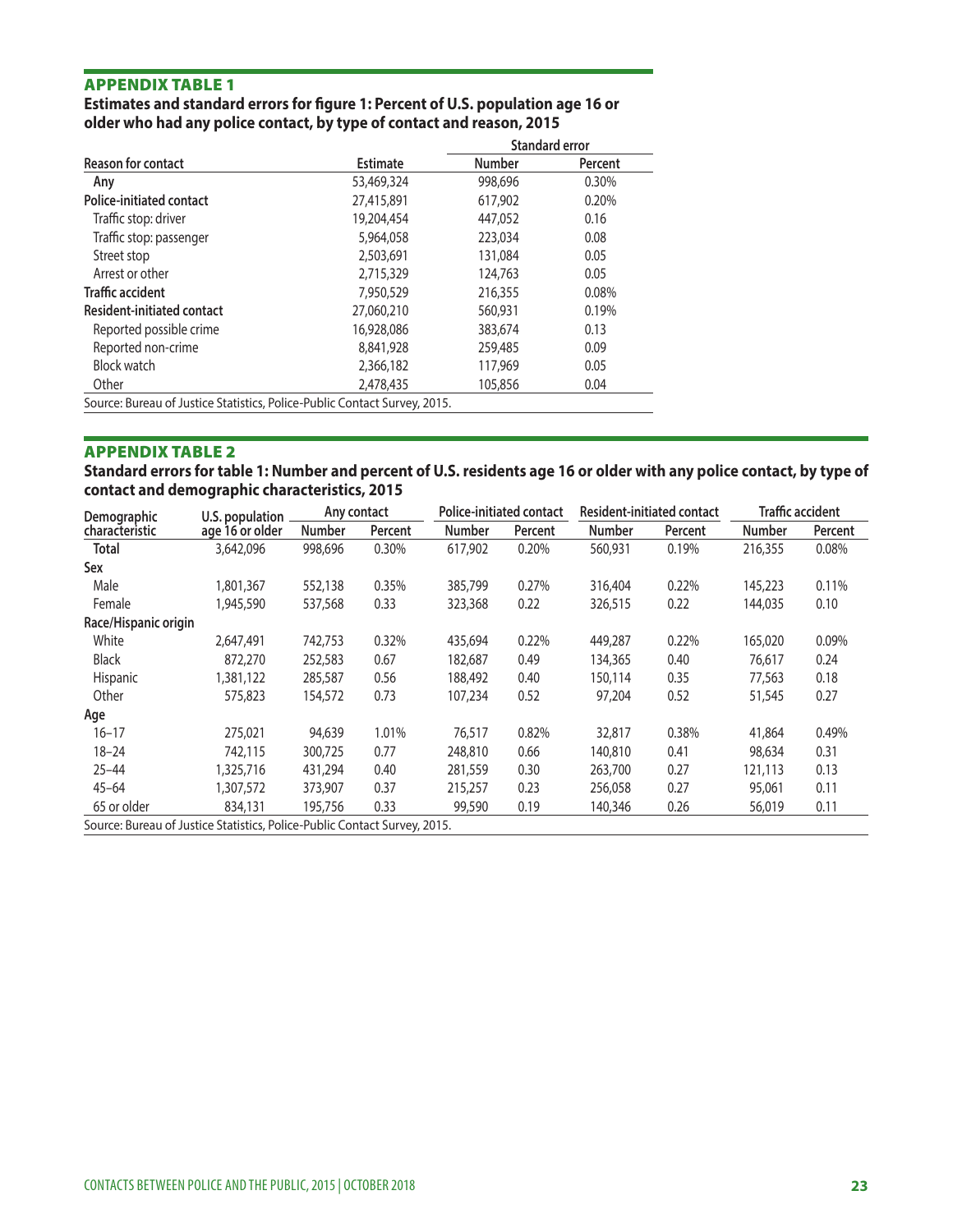**Standard errors for table 2: Number and percent of U.S. residents age 16 or older with police contact, by type of contact, household income, and city population size, 2015** 

| Household income/                                                         | U.S. population |               | <b>Police-initiated contact</b><br>Any contact |               |         |               | <b>Resident-initiated contact</b> | <b>Traffic accident</b> |         |
|---------------------------------------------------------------------------|-----------------|---------------|------------------------------------------------|---------------|---------|---------------|-----------------------------------|-------------------------|---------|
| city population size                                                      | age 16 or older | <b>Number</b> | Percent                                        | <b>Number</b> | Percent | <b>Number</b> | Percent                           | <b>Number</b>           | Percent |
| <b>Total</b>                                                              | 3,642,096       | 998,696       | 0.30%                                          | 617.902       | 0.20%   | 560,931       | 0.19%                             | 216,355                 | 0.08%   |
| Household income                                                          |                 |               |                                                |               |         |               |                                   |                         |         |
| \$24,999 or less                                                          | 1,160,898       | 339,969       | 0.51%                                          | 242,897       | 0.40%   | 188,767       | 0.33%                             | 102,982                 | 0.19%   |
| \$25,000-\$49,999                                                         | 1,408,753       | 390,392       | 0.44                                           | 234,827       | 0.29    | 234,585       | 0.29                              | 113,345                 | 0.16    |
| \$50,000-\$74,999                                                         | 1.043.794       | 305,113       | 0.49                                           | 196.992       | 0.36    | 182,345       | 0.33                              | 82,668                  | 0.18    |
| \$75,000 or more                                                          | 1.662.675       | 445,376       | 0.42                                           | 272,553       | 0.28    | 278,964       | 0.29                              | 120,471                 | 0.13    |
| City population                                                           |                 |               |                                                |               |         |               |                                   |                         |         |
| 99,999 or fewer                                                           | 3,305,500       | 865,579       | 0.32%                                          | 536,890       | 0.24%   | 481,364       | 0.20%                             | 188,581                 | 0.09%   |
| 100,000-499,999                                                           | 1,379,617       | 376,597       | 0.64                                           | 209,989       | 0.43    | 237,103       | 0.45                              | 90,228                  | 0.22    |
| 500,000-999,999                                                           | 932,904         | 213,609       | 1.16                                           | 139,010       | 0.83    | 135,009       | 0.86                              | 40,669                  | 0.28    |
| 1 million or more                                                         | 1.454.173       | 223,449       | 0.84                                           | 126.092       | 0.55    | 139,886       | 0.54                              | 46,233                  | 0.21    |
| Source: Bureau of Justice Statistics, Police-Public Contact Survey, 2015. |                 |               |                                                |               |         |               |                                   |                         |         |

#### APPENDIX TABLE 4

**Standard errors for table 3: Number and percent of U.S. residents age 16 or older with police-initiated contact, by type of contact and demographic characteristics, 2015** 

|                                                                           | Total      |                 | Traffic stop: |            |                 | <b>Traffic stop:</b> |                 |         |                 |         |                 |         |
|---------------------------------------------------------------------------|------------|-----------------|---------------|------------|-----------------|----------------------|-----------------|---------|-----------------|---------|-----------------|---------|
| Demographic                                                               | driving    | driver          |               | Total      | passenger       |                      | Street stop     |         | Arrest          |         | <b>Other</b>    |         |
| characteristic                                                            | population | <b>Estimate</b> | Percent       | population | <b>Estimate</b> | Percent              | <b>Estimate</b> | Percent | <b>Estimate</b> | Percent | <b>Estimate</b> | Percent |
| <b>Total</b>                                                              | 3,437,393  | 447.052         | 0.16%         | 3,642,096  | 223,034         | 0.08%                | 131,084         | 0.05%   | 67,043          | 0.03%   | 106,102         | 0.04%   |
| Sex                                                                       |            |                 |               |            |                 |                      |                 |         |                 |         |                 |         |
| Male                                                                      | 1,694,709  | 306,489         | 0.23          | 1,801,367  | 130,230         | 0.10                 | 106,741         | 0.09    | 58,327          | 0.05    | 74,375          | 0.06    |
| Female                                                                    | 1,742,684  | 219,209         | 0.17          | 1,945,590  | 140,850         | 0.10                 | 65,889          | 0.05    | 35,593          | 0.03    | 62,859          | 0.05    |
| Race/Hispanic<br>origin                                                   |            |                 |               |            |                 |                      |                 |         |                 |         |                 |         |
| White                                                                     | 2,490,084  | 321,223         | 0.18          | 2,647,491  | 151,207         | 0.09                 | 88,135          | 0.05    | 46,776          | 0.03    | 90,173          | 0.05    |
| <b>Black</b>                                                              | 746,463    | 139,106         | 0.48          | 872,270    | 79.712          | 0.24                 | 54,683          | 0.17    | 29,262          | 0.09    | 27,927          | 0.09    |
| <b>Hispanic</b>                                                           | 1,140,644  | 149,671         | 0.38          | 1,381,122  | 81,633          | 0.20                 | 53,569          | 0.13    | 24,450          | 0.06    | 33,487          | 0.08    |
| Other                                                                     | 504,046    | 81,041          | 0.50          | 575,823    | 50,728          | 0.27                 | 30,756          | 0.17    | 21,519          | 0.12    | 28,574          | 0.16    |
| Age                                                                       |            |                 |               |            |                 |                      |                 |         |                 |         |                 |         |
| $16 - 17$                                                                 | 189,637    | 49,040          | 1.00          | 275,021    | 51,821          | 0.59                 | 31,372          | 0.37    | 11,170          | 0.13    | 17,218          | 0.20    |
| $18 - 24$                                                                 | 655,452    | 183,549         | 0.61          | 742,115    | 130.621         | 0.38                 | 74,355          | 0.24    | 37,772          | 0.13    | 36,473          | 0.12    |
| $25 - 44$                                                                 | 1,282,048  | 221,387         | 0.25          | 1,325,716  | 106.789         | 0.12                 | 70,524          | 0.08    | 42,501          | 0.05    | 53,636          | 0.06    |
| $45 - 64$                                                                 | 1,269,825  | 176,455         | 0.21          | 1,307,572  | 63,294          | 0.08                 | 49,905          | 0.06    | 26,704          | 0.03    | 56,538          | 0.07    |
| 65 or older                                                               | 731,089    | 76,315          | 0.18          | 834,131    | 35,753          | 0.07                 | 26,604          | 0.06    | 7,416           | 0.02    | 30,964          | 0.06    |
| Source: Bureau of Justice Statistics, Police-Public Contact Survey, 2015. |            |                 |               |            |                 |                      |                 |         |                 |         |                 |         |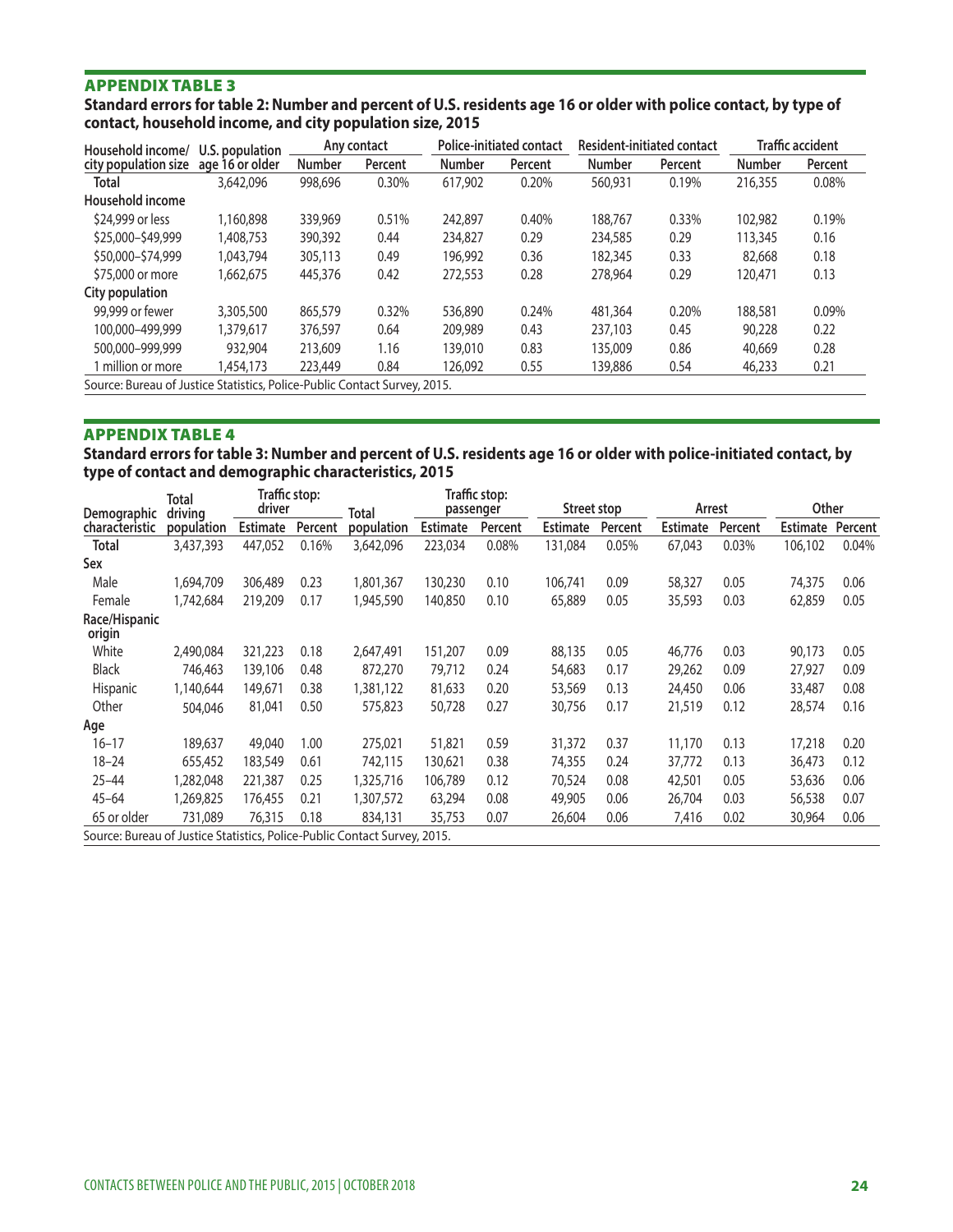**Standard errors for table 4: Number and percent of residents age 16 or older who initiated contact with police, by type of contact and demographic characteristics, 2015** 

| Demographic                                                             |               | Reported possible crime | Reported non-crime |         |               | <b>Block watch</b> | Sought help/other |         |
|-------------------------------------------------------------------------|---------------|-------------------------|--------------------|---------|---------------|--------------------|-------------------|---------|
| characteristic                                                          | <b>Number</b> | Percent                 | <b>Number</b>      | Percent | <b>Number</b> | Percent            | <b>Number</b>     | Percent |
| <b>Total</b>                                                            | 383,674       | 0.13%                   | 259,485            | 0.09%   | 117,969       | 0.05%              | 105,856           | 0.04%   |
| Sex                                                                     |               |                         |                    |         |               |                    |                   |         |
| Male                                                                    | 222,192       | 0.17%                   | 164,918            | 0.13%   | 68,158        | 0.06%              | 73,248            | 0.06%   |
| Female                                                                  | 240,183       | 0.17                    | 152,109            | 0.11    | 73,101        | 0.06               | 69,693            | 0.05    |
| Race/Hispanic origin                                                    |               |                         |                    |         |               |                    |                   |         |
| White                                                                   | 306,947       | 0.16%                   | 205,105            | 0.11%   | 95,468        | 0.06%              | 90,970            | 0.05%   |
| <b>Black</b>                                                            | 95,960        | 0.30                    | 67,832             | 0.21    | 44,826        | 0.15               | 33,634            | 0.11    |
| Hispanic                                                                | 114,647       | 0.28                    | 75,007             | 0.18    | 34,641        | 0.09               | 30,549            | 0.08    |
| Other                                                                   | 71,403        | 0.40                    | 52,320             | 0.28    | 20,073        | 0.11               | 23,001            | 0.13    |
| Age                                                                     |               |                         |                    |         |               |                    |                   |         |
| $16 - 17$                                                               | 21,821        | 0.25%                   | 22,469             | 0.26%   | 15,754        | 0.19%              | 12,677            | 0.15%   |
| $18 - 24$                                                               | 111,773       | 0.34                    | 76,627             | 0.25    | 22,716        | 0.07               | 38,130            | 0.12    |
| $25 - 44$                                                               | 207,125       | 0.22                    | 132,548            | 0.15    | 53,896        | 0.06               | 52,831            | 0.06    |
| $45 - 64$                                                               | 185,149       | 0.21                    | 129,114            | 0.15    | 67,092        | 0.08               | 62,026            | 0.07    |
| 65 or older                                                             | 91,480        | 0.18                    | 68.797             | 0.14    | 59,256        | 0.13               | 36,486            | 0.08    |
| SOUICE: BUISALL Of Justice Statistics Police-Public Contact Survey 2015 |               |                         |                    |         |               |                    |                   |         |

ource: Bureau of Justice Statistics, Police-Public Contact Survey,

#### APPENDIX TABLE 6

# **Standard errors for table 5: U.S. residents age 16 or older with police contact,**

**by reason for contact, 2011 and 2015** 

|                                                                                    |               | 2011    | 2015          |         |
|------------------------------------------------------------------------------------|---------------|---------|---------------|---------|
| <b>Reason for contact</b>                                                          | <b>Number</b> | Percent | <b>Number</b> | Percent |
| Any                                                                                | 1,955,357     | 0.35%   | 998,696       | 0.30%   |
| <b>Police-initiated contact</b>                                                    | 1,163,463     | 0.26%   | 617,902       | 0.20%   |
| Driver during traffic stop                                                         | 871,735       | 0.22    | 447,052       | 0.16    |
| Passenger during traffic                                                           |               |         |               |         |
| stop                                                                               | 320,078       | 0.12    | 223,034       | 0.08    |
| Street stop                                                                        | 162,768       | 0.06    | 131,084       | 0.05    |
| Arrested                                                                           | 123,345       | 0.05    | 67,043        | 0.03    |
| Other                                                                              | 205,418       | 0.07    | 106,102       | 0.04    |
| <b>Traffic accident</b>                                                            | 343,960       | 0.12%   | 216,355       | 0.08%   |
| <b>Resident-initiated contact</b>                                                  | 1,071,090     | 0.26%   | 560,931       | 0.19%   |
| Reported possible crime                                                            | 666,599       | 0.19    | 383,674       | 0.13    |
| Reported non-crime                                                                 |               |         |               |         |
| emergency                                                                          | 439,354       | 0.15    | 259,485       | 0.09    |
| <b>Block watch</b>                                                                 | 211,488       | 0.08    | 117,969       | 0.05    |
| Other                                                                              | 151,586       | 0.05    | 105,856       | 0.04    |
| Source: Bureau of Justice Statistics, Police-Public Contact Survey, 2011 and 2015. |               |         |               |         |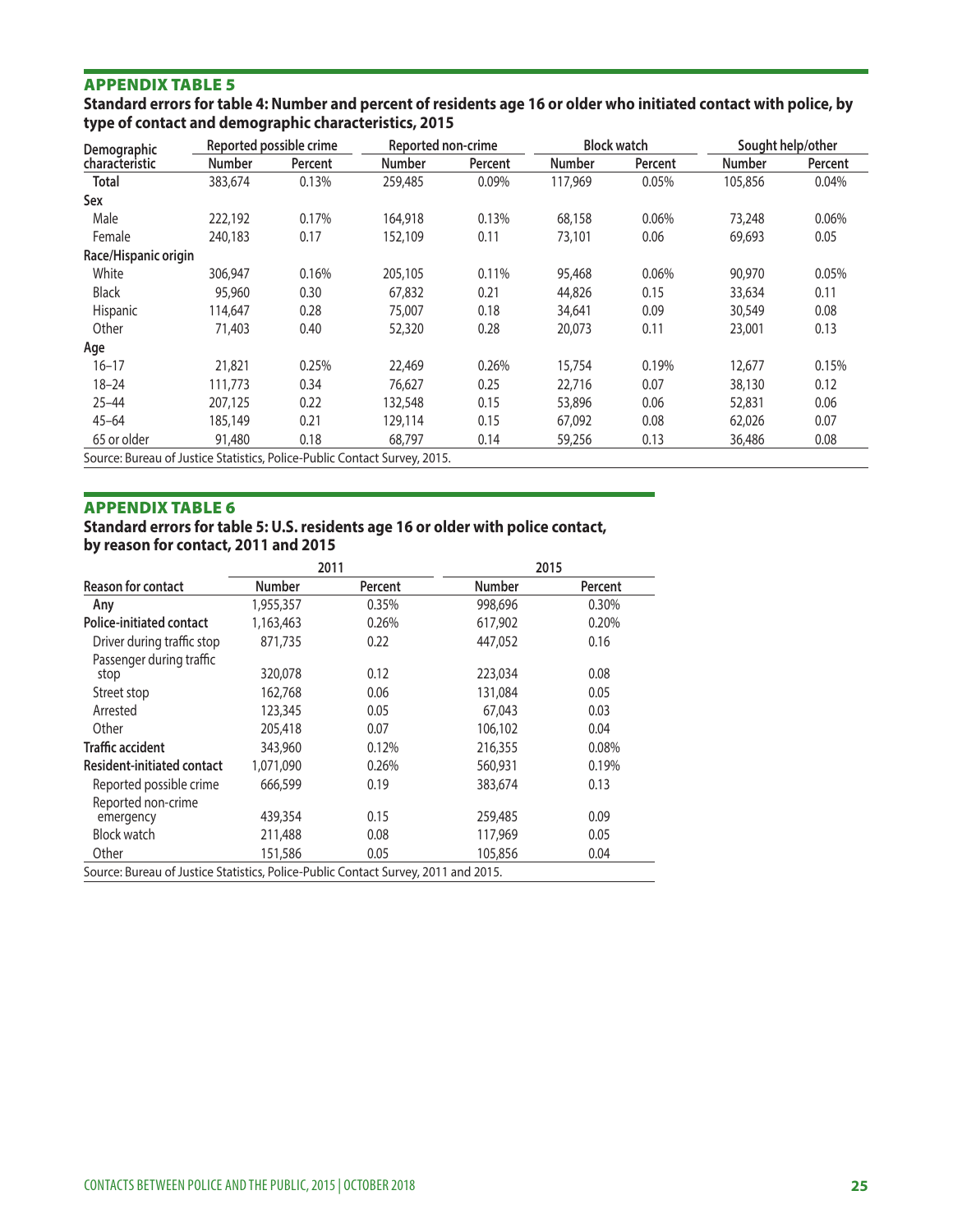#### **Standard errors for table 6: U.S. residents age 16 or older with any police contact, by demographic characteristics, 2011 and 2015**

|                                                                                    |               | 2011    |               | 2015    |
|------------------------------------------------------------------------------------|---------------|---------|---------------|---------|
| Demographic characteristic                                                         | <b>Number</b> | Percent | <b>Number</b> | Percent |
| <b>Total</b>                                                                       | 1,955,357     | 0.35%   | 998,696       | 0.30%   |
| Sex                                                                                |               |         |               |         |
| Male                                                                               | 1,027,530     | 0.41%   | 552,138       | 0.35%   |
| Female                                                                             | 1,020,036     | 0.42    | 537,568       | 0.33    |
| Race/Hispanic origin                                                               |               |         |               |         |
| White                                                                              | 1,468,211     | 0.38%   | 742,753       | 0.32%   |
| <b>Black</b>                                                                       | 424,386       | 0.98    | 252,583       | 0.67    |
| <b>Hispanic</b>                                                                    | 382,335       | 0.81    | 285,587       | 0.56    |
| Other                                                                              | 217,484       | 0.99    | 154,572       | 0.73    |
| Age                                                                                |               |         |               |         |
| $16 - 17$                                                                          | 109,087       | 1.25%   | 94,639        | 1.01%   |
| $18 - 24$                                                                          | 475,371       | 0.98    | 300,725       | 0.77    |
| $25 - 44$                                                                          | 850,608       | 0.52    | 431,294       | 0.40    |
| $45 - 64$                                                                          | 678,588       | 0.50    | 373,907       | 0.37    |
| 65 or older                                                                        | 271,575       | 0.46    | 195.756       | 0.33    |
| Source: Bureau of Justice Statistics, Police-Public Contact Survey, 2011 and 2015. |               |         |               |         |

APPENDIX TABLE 8

**Standard errors for table 7: Frequency of police contact during prior 12 months for U.S. residents age 16 or older, by type of contact and race/Hispanic origin, 2015** 

|                                                                           | All races/Hispanic origin |                                      | White                 |                                      | <b>Black</b>          |                                      | <b>Hispanic</b>       |                                      |
|---------------------------------------------------------------------------|---------------------------|--------------------------------------|-----------------------|--------------------------------------|-----------------------|--------------------------------------|-----------------------|--------------------------------------|
| Type of contact                                                           | Number of<br>contacts     | Percent with<br>multiple<br>contacts | Number of<br>contacts | Percent with<br>multiple<br>contacts | Number of<br>contacts | Percent with<br>multiple<br>contacts | Number of<br>contacts | Percent with<br>multiple<br>contacts |
| Reported possible crime                                                   | 583,935                   | 0.57%                                | 473,310               | 0.66%                                | 135,266               | 2.18%                                | 156,599               | 1.65%                                |
| Reported non-crime<br>emergency                                           | 390,447                   | 0.74                                 | 318,681               | 0.80                                 | 92,179                | 2.91                                 | 98,078                | 2.28                                 |
| Driver during traffic stop                                                | 578,227                   | 0.59                                 | 451.674               | 0.65                                 | 165,332               | 2.00                                 | 156,060               | 1.68                                 |
| Passenger during traffic stop                                             | 271,779                   | 0.88                                 | 204,548               | 0.96                                 | 79,104                | 3.26                                 | 82,524                | 1.89                                 |
| Street stop                                                               | 160.055                   | 1.35                                 | 108,420               | 1.49                                 | 68,649                | 4.37                                 | 46,813                | 3.23                                 |
| Traffic accident                                                          | 303,874                   | 0.50                                 | 233,503               | 0.58                                 | 84,855                | 1.27                                 | 85,994                | 1.71                                 |
| Source: Bureau of Justice Statistics, Police-Public Contact Survey, 2015. |                           |                                      |                       |                                      |                       |                                      |                       |                                      |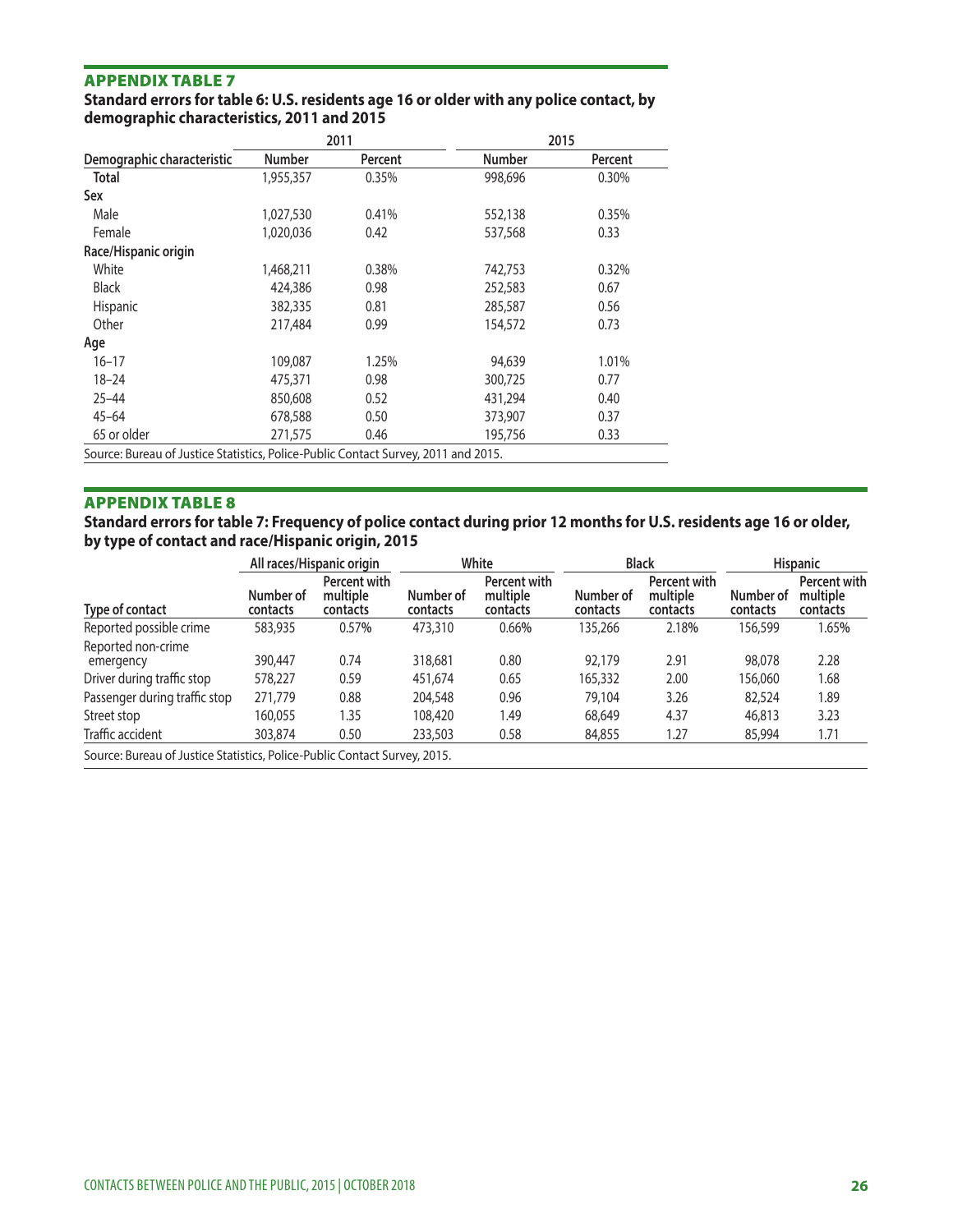APPENDIX TABLE 9<br>
Standard errors for figure 2: Percent of U.S. population Standard errors for table 8: Percent of contact initiated Standard errors for figure 2: Percent of U.S. population Standard errors for table 8: Percent of contact initiated age 16 or older, by type of most sage 16 or older, by type of most **age 16 or older who had any police contact, by type of most recent contact and reason, 2015** 

recent contact and demographic characteristics, 2015

| Reason for most recent contact                                            | <b>Standard error</b> | Demographic          | Police-initiated | Resident-initiated | Traffic  |
|---------------------------------------------------------------------------|-----------------------|----------------------|------------------|--------------------|----------|
| Any                                                                       | $\tilde{}$            | characteristic       | contact          | contact            | accident |
| <b>Police-initiated contact</b>                                           | 0.54%                 | Total                | 0.54%            | 0.52%              | 0.30%    |
| Driver: traffic stop                                                      | 0.45                  | Sex                  |                  |                    |          |
| Passenger: traffic stop                                                   | 0.26                  | Male                 | 0.69%            | 0.64%              | 0.43%    |
| Street stop                                                               | 0.17                  | Female               | 0.70             | 0.69               | 0.41     |
| Arrest or other                                                           | 0.18                  | Race/Hispanic origin |                  |                    |          |
| <b>Traffic accident</b>                                                   | 0.30%                 | White                | 0.60%            | 0.60%              | 0.35%    |
| Resident-initiated contact                                                | 0.52%                 | <b>Black</b>         | 1.45             | 1.40               | 0.92     |
| Reported possible crime                                                   | 0.41                  | Hispanic             | 1.34             | 1.34               | 0.79     |
| Reported non-crime                                                        | 0.32                  | Other                | 1.79             | 1.86               | 1.21     |
| Block watch                                                               | 0.18                  | Age                  |                  |                    |          |
| Other                                                                     | 0.16                  | $16 - 17$            | 3.18%            | 2.33%              | 2.65%    |
| <b>Unknown</b>                                                            | 0.02%                 | $18 - 24$            | 1.38             | 1.18               | 0.87     |
| ~Not applicable.                                                          |                       | $25 - 44$            | 0.77             | 0.78               | 0.47     |
| Source: Bureau of Justice Statistics, Police-Public Contact Survey, 2015. |                       | $45 - 64$            | 0.75             | 0.77               | 0.47     |
|                                                                           |                       | 65 or older          | 102              | 115                | 0.71     |

| Demographic<br>characteristic | Police-initiated<br>contact | Resident-initiated<br>contact                                             | Traffic<br>accident |
|-------------------------------|-----------------------------|---------------------------------------------------------------------------|---------------------|
| <b>Total</b>                  | 0.54%                       | 0.52%                                                                     | 0.30%               |
| Sex                           |                             |                                                                           |                     |
| Male                          | 0.69%                       | 0.64%                                                                     | 0.43%               |
| Female                        | 0.70                        | 0.69                                                                      | 0.41                |
| Race/Hispanic origin          |                             |                                                                           |                     |
| White                         | 0.60%                       | 0.60%                                                                     | 0.35%               |
| <b>Black</b>                  | 1.45                        | 1.40                                                                      | 0.92                |
| Hispanic                      | 1.34                        | 1.34                                                                      | 0.79                |
| Other                         | 1.79                        | 1.86                                                                      | 1.21                |
| Age                           |                             |                                                                           |                     |
| $16 - 17$                     | 3.18%                       | 2.33%                                                                     | 2.65%               |
| $18 - 24$                     | 1.38                        | 1.18                                                                      | 0.87                |
| $25 - 44$                     | 0.77                        | 0.78                                                                      | 0.47                |
| $45 - 64$                     | 0.75                        | 0.77                                                                      | 0.47                |
| 65 or older                   | 1.02                        | 1.15                                                                      | 0.71                |
|                               |                             | Source: Bureau of Justice Statistics, Police-Public Contact Survey, 2015. |                     |

#### APPENDIX TABLE 11

**Standard errors for table 9: Demographic characteristics of U.S. residents age 16 or older for whom the most recent contact was police-initiated, by type of contact, 2015** 

| Demographic                                                               | Driver during | Passenger<br>during traffic |             |        |              |
|---------------------------------------------------------------------------|---------------|-----------------------------|-------------|--------|--------------|
| characteristic                                                            | traffic stop  | stop                        | Street stop | Arrest | <b>Other</b> |
| <b>Total</b>                                                              | 0.68%         | 0.52%                       | 0.36%       | 0.20%  | 0.35%        |
| Sex                                                                       |               |                             |             |        |              |
| Male                                                                      | 0.92%         | 0.62%                       | 0.56%       | 0.31%  | 0.44%        |
| Female                                                                    | 0.97          | 0.86                        | 0.49        | 0.22   | 0.50         |
| Race/Hispanic origin                                                      |               |                             |             |        |              |
| White                                                                     | 0.78%         | 0.62%                       | 0.39%       | 0.21%  | 0.45%        |
| <b>Black</b>                                                              | 1.85          | 1.75                        | 1.34        | 0.68   | 0.78         |
| Hispanic                                                                  | 2.02          | 1.55                        | 1.23        | 0.50   | 0.91         |
| Other                                                                     | 2.61          | 1.99                        | 1.32        | 1.00   | 1.51         |
| Age                                                                       |               |                             |             |        |              |
| $16 - 17$                                                                 | 4.23%         | 4.51%                       | 3.00%       | 1.23%  | 1.66%        |
| $18 - 24$                                                                 | 1.63          | 1.55                        | 0.99        | 0.56   | 0.59         |
| $25 - 44$                                                                 | 1.04          | 0.79                        | 0.53        | 0.30   | 0.47         |
| $45 - 64$                                                                 | 1.13          | 0.75                        | 0.58        | 0.32   | 0.71         |
| 65 or older                                                               | 1.70          | 1.33                        | 0.81        | 0.31   | 1.34         |
| Source: Bureau of Justice Statistics, Police-Public Contact Survey, 2015. |               |                             |             |        |              |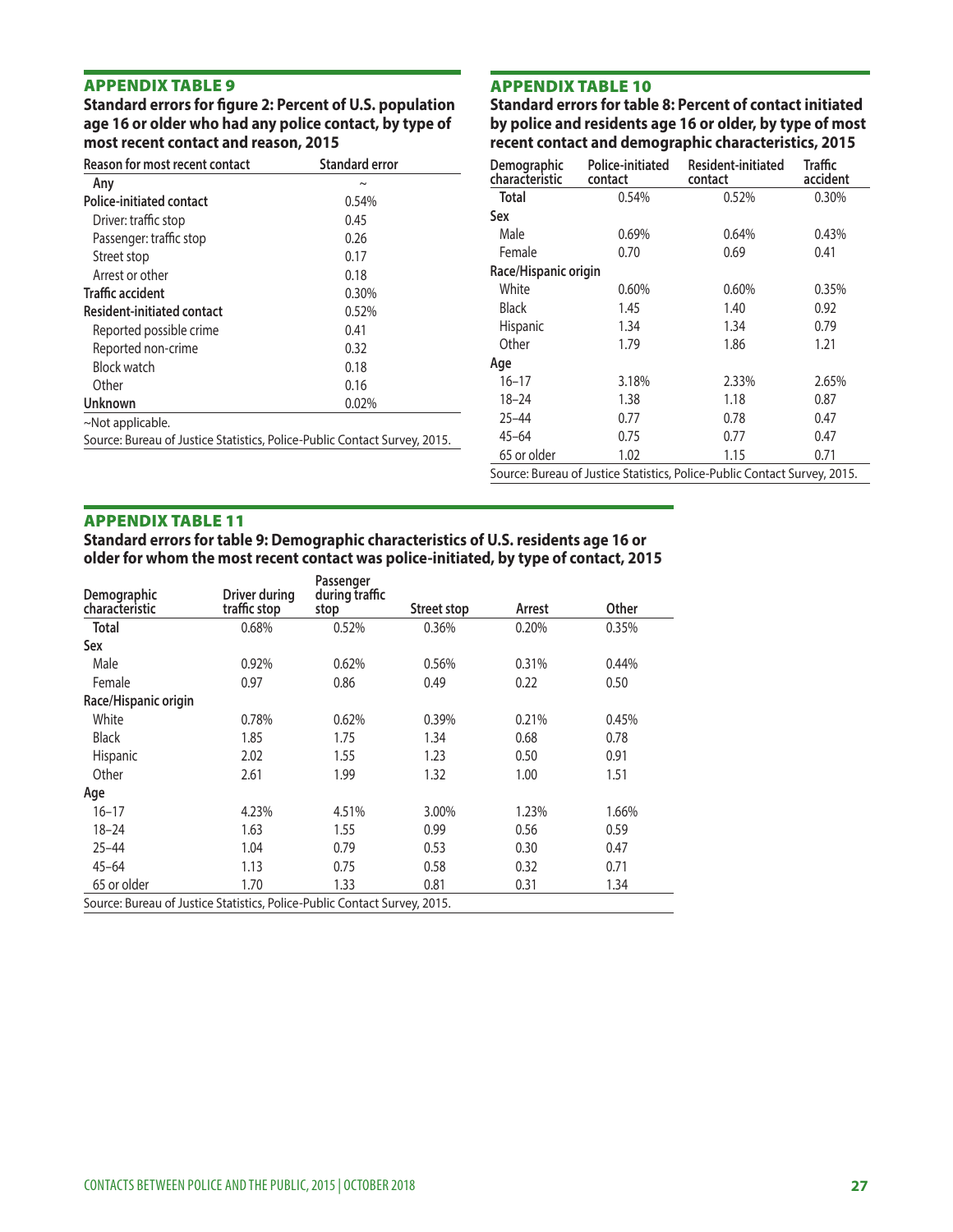**Standard errors for table 10: Drivers' perceptions of legitimacy of traffic stops and police behavior, by** reason given for stop and police behavior, 2015

|                                                                           |       | <b>Reason for</b>      | Police              |                               | Police gave reason |                        | Police did not give rea |                     |
|---------------------------------------------------------------------------|-------|------------------------|---------------------|-------------------------------|--------------------|------------------------|-------------------------|---------------------|
| Reason for traffic stop                                                   | Total | stop was<br>legitimate | behaved<br>properly | Demographic<br>characteristic | Total              | Stop was<br>legitimate | <b>Total</b>            | Stop wa<br>legitima |
| Police did not give reason                                                | 0.26% | 5.53%                  | 6.16%               | All drivers in                |                    |                        |                         |                     |
| Police gave reason                                                        | 0.38% | 0.66%                  | 0.43%               | traffic stops                 | 0.38%              | 0.66%                  | 0.26%                   | 5.53%               |
| Speeding                                                                  | 0.89  | 0.81                   | 0.56                | Sex                           |                    |                        |                         |                     |
| Vehicle defect                                                            | 0.54  | 1.82                   | 1.41                | Male                          | 0.53%              | 0.91%                  | 0.37%                   | 6.67%               |
| Record check                                                              | 0.55  | 1.60                   | 1.55                | Female                        | 0.48               | 0.87                   | 0.31                    | 8.70                |
| Stop sign/light violation                                                 | 0.43  | 3.03                   | 1.87                | Race/Hispanic                 |                    |                        |                         |                     |
| Illegal turn/lane change                                                  | 0.38  | 2.77                   | 1.77                | origin                        |                    |                        |                         |                     |
| Seatbelt violation                                                        | 0.30  | 3.64                   | 3.30                | White                         | 0.38%              | 0.70%                  | 0.24%                   | 7.04%               |
| Cellphone violation                                                       | 0.22  | 6.19                   | 3.54                | <b>Black</b>                  | 1.23               | 2.33                   | 0.98                    | 12.91               |
| Roadside sobriety check                                                   | 0.23  | 5.41                   | 4.77                | Hispanic                      | 1.61               | 1.95                   | 1.08                    | 9.75                |
| Other reason                                                              | 0.41  | 3.41                   | 2.51                | Other                         | 1.24               | 2.47                   | 0.85                    | 21.80               |
| Multiple reasons                                                          | 0.40  | 2.34                   | 2.34                | Age                           |                    |                        |                         |                     |
| Source: Bureau of Justice Statistics, Police-Public Contact Survey, 2015. |       |                        |                     | $16 - 17$                     | 1.95%              | 4.15%                  | 0.64%                   | $>0.01\%$           |

#### **APPENDIX TABLE 14**

|                                                                           | No                    | <b>Enforcement action</b> |               |                     |                                                                                            |             |         |                           |          |
|---------------------------------------------------------------------------|-----------------------|---------------------------|---------------|---------------------|--------------------------------------------------------------------------------------------|-------------|---------|---------------------------|----------|
| Demographic<br>characteristic                                             | enforcement<br>action | Warning                   | <b>Ticket</b> | Search or<br>arrest | <b>APPENDIX TABLE 15</b>                                                                   |             |         |                           |          |
| All drivers in<br>traffic stops                                           | 0.59%                 | 0.86%                     | 0.92%         | 0.30%               | <b>Standard errors for table 13: Outcomes of traffic stops</b><br>by reason for stop, 2015 |             |         |                           |          |
| Sex                                                                       |                       |                           |               |                     |                                                                                            | No          |         | <b>Enforcement action</b> |          |
| Male                                                                      | 0.77%                 | 1.12%                     | 1.14%         | 0.47%               |                                                                                            | enforcement |         |                           | Search o |
| Female                                                                    | 0.81                  | 1.24                      | 1.31          | 0.35                | Reason for traffic stop                                                                    | action      | Warning | Ticket                    | arrest   |
| Race/Hispanic<br>origin                                                   |                       |                           |               |                     | Police did not give<br>reason                                                              | 5.76%       | 5.44%   | 4.11%                     | 4.78%    |
| White                                                                     | 0.67%                 | 1.01%                     | 1.12%         | 0.34%               | Police gave reason                                                                         | 0.58%       | 0.88%   | 0.95%                     | 0.32%    |
| <b>Black</b>                                                              | 1.75                  | 2.59                      | 2.64          | 1.02                | Speeding                                                                                   | 0.37        | 1.24    | 1.29                      | 0.34     |
| Hispanic                                                                  | 1.28                  | 2.10                      | 2.26          | 1.01                | Cellphone violation                                                                        | 2.21        | 4.94    | 5.16                      | 0.50     |
| Other                                                                     | 2.03                  | 2.81                      | 3.36          | 1.35                | Stop sign/light                                                                            |             |         |                           |          |
| Age                                                                       |                       |                           |               |                     | violation                                                                                  | 1.42        | 2.79    | 2.89                      | 0.93     |
| $16 - 17$                                                                 | 4.27%                 | 6.56%                     | 6.88%         | >0.01               | Illegal turn/lane                                                                          |             |         |                           |          |
| $18 - 24$                                                                 | 1.43                  | 2.25                      | 2.29          | 0.99%               | change                                                                                     | 1.41        | 3.07    | 2.98                      | 1.08     |
| $25 - 44$                                                                 | 0.75                  | 1.19                      | 1.19          | 0.52                | Seatbelt violation                                                                         | 2.39        | 3.29    | 3.74                      | 1.26     |
| $45 - 64$                                                                 | 1.22                  | 1.47                      | 1.56          | 0.37                | Vehicle defect                                                                             | 1.98        | 2.39    | 2.05                      | 1.27     |
| 65 or older                                                               | 1.84                  | 2.36                      | 2.27          | 0.60                | Record check                                                                               | 3.09        | 2.68    | 2.53                      | 0.69     |
| Source: Bureau of Justice Statistics, Police-Public Contact Survey, 2015. |                       |                           |               |                     | Roadside sobriety<br>check                                                                 | 5.95        | 4.80    | 2.56                      | 4.11     |

**APPENDIX TABLE 12**<br> **APPENDIX TABLE 13**<br>
Standard errors for table 10: Drivers' perceptions of Standard errors for table 11: Drivers' perception of **legitimacy, by reason given and resident demographic characteristics, 2015** 

|                                                                           |       | <b>Reason for</b>      | Police              |                                                                           |       | Police gave reason     | Police did not give reason |                        |
|---------------------------------------------------------------------------|-------|------------------------|---------------------|---------------------------------------------------------------------------|-------|------------------------|----------------------------|------------------------|
| Reason for traffic stop                                                   | Total | stop was<br>legitimate | behaved<br>properly | Demographic<br>characteristic                                             | Total | Stop was<br>legitimate | Total                      | Stop was<br>legitimate |
| Police did not give reason                                                | 0.26% | 5.53%                  | 6.16%               | All drivers in                                                            |       |                        |                            |                        |
| Police gave reason                                                        | 0.38% | 0.66%                  | 0.43%               | traffic stops                                                             | 0.38% | 0.66%                  | 0.26%                      | 5.53%                  |
| Speeding                                                                  | 0.89  | 0.81                   | 0.56                | Sex                                                                       |       |                        |                            |                        |
| Vehicle defect                                                            | 0.54  | 1.82                   | 1.41                | Male                                                                      | 0.53% | 0.91%                  | 0.37%                      | 6.67%                  |
| Record check                                                              | 0.55  | 1.60                   | 1.55                | Female                                                                    | 0.48  | 0.87                   | 0.31                       | 8.70                   |
| Stop sign/light violation                                                 | 0.43  | 3.03                   | 1.87                | Race/Hispanic                                                             |       |                        |                            |                        |
| Illegal turn/lane change                                                  | 0.38  | 2.77                   | 1.77                | origin                                                                    |       |                        |                            |                        |
| Seatbelt violation                                                        | 0.30  | 3.64                   | 3.30                | White                                                                     | 0.38% | 0.70%                  | 0.24%                      | 7.04%                  |
| Cellphone violation                                                       | 0.22  | 6.19                   | 3.54                | <b>Black</b>                                                              | 1.23  | 2.33                   | 0.98                       | 12.91                  |
| Roadside sobriety check                                                   | 0.23  | 5.41                   | 4.77                | <b>Hispanic</b>                                                           | 1.61  | 1.95                   | 1.08                       | 9.75                   |
| Other reason                                                              | 0.41  | 3.41                   | 2.51                | Other                                                                     | 1.24  | 2.47                   | 0.85                       | 21.80                  |
| Multiple reasons                                                          | 0.40  | 2.34                   | 2.34                | Age                                                                       |       |                        |                            |                        |
| Source: Bureau of Justice Statistics, Police-Public Contact Survey, 2015. |       |                        |                     | $16 - 17$                                                                 | 1.95% | 4.15%                  | 0.64%                      | $>0.01\%$              |
|                                                                           |       |                        |                     | $18 - 24$                                                                 | 0.89  | 1.62                   | 0.58                       | 13.29                  |
|                                                                           |       |                        |                     | $25 - 44$                                                                 | 0.54  | 0.92                   | 0.41                       | 7.80                   |
| APPENDIX TABLE 14                                                         |       |                        |                     | $45 - 64$                                                                 | 0.64  | 1.16                   | 0.47                       | 11.39                  |
| Standard errors for table 12: Outcomes of traffic stops,                  |       |                        |                     | 65 or older                                                               | 1.48  | 1.89                   | 0.87                       | 14.28                  |
| by driver demographic characteristics, 2015                               |       |                        |                     | Source: Bureau of Justice Statistics, Police-Public Contact Survey, 2015. |       |                        |                            |                        |

#### **APPENDIX TABLE 15**

#### **Standard errors for table 13: Outcomes of traffic stops, by reason for stop, 2015**

| èХ                                                                       |                                       |                                       |                                       |                                        |                                                                                     | No                           |                              | <b>Enforcement action</b>    |                              |
|--------------------------------------------------------------------------|---------------------------------------|---------------------------------------|---------------------------------------|----------------------------------------|-------------------------------------------------------------------------------------|------------------------------|------------------------------|------------------------------|------------------------------|
| Male<br>Female                                                           | 0.77%<br>0.81                         | 1.12%<br>1.24                         | 1.14%<br>1.31                         | 0.47%<br>0.35                          | Reason for traffic stop                                                             | enforcement<br>action        | Warning                      | Ticket                       | Search or<br>arrest          |
| ace/Hispanic<br>rigin                                                    |                                       |                                       |                                       |                                        | Police did not give<br>reason                                                       | 5.76%                        | 5.44%                        | 4.11%                        | 4.78%                        |
| White                                                                    | 0.67%                                 | 1.01%                                 | 1.12%                                 | 0.34%                                  | Police gave reason                                                                  | 0.58%                        | 0.88%                        | 0.95%                        | 0.32%                        |
| Black                                                                    | 1.75                                  | 2.59                                  | 2.64                                  | 1.02                                   | Speeding                                                                            | 0.37                         | 1.24                         | 1.29                         | 0.34                         |
| Hispanic                                                                 | 1.28                                  | 2.10                                  | 2.26                                  | 1.01                                   | Cellphone violation                                                                 | 2.21                         | 4.94                         | 5.16                         | 0.50                         |
| Other<br>qe                                                              | 2.03                                  | 2.81                                  | 3.36                                  | 1.35                                   | Stop sign/light<br>violation                                                        | 1.42                         | 2.79                         | 2.89                         | 0.93                         |
| $16 - 17$<br>$18 - 24$<br>$25 - 44$<br>$45 - 64$<br>65 or older          | 4.27%<br>1.43<br>0.75<br>1.22<br>1.84 | 6.56%<br>2.25<br>1.19<br>1.47<br>2.36 | 6.88%<br>2.29<br>1.19<br>1.56<br>2.27 | >0.01<br>0.99%<br>0.52<br>0.37<br>0.60 | Illegal turn/lane<br>change<br>Seatbelt violation<br>Vehicle defect<br>Record check | 1.41<br>2.39<br>1.98<br>3.09 | 3.07<br>3.29<br>2.39<br>2.68 | 2.98<br>3.74<br>2.05<br>2.53 | 1.08<br>1.26<br>1.27<br>0.69 |
| ource: Bureau of Justice Statistics, Police-Public Contact Survey, 2015. |                                       |                                       |                                       |                                        | Roadside sobriety<br>check                                                          | 5.95                         | 4.80                         | 2.56                         | 4.11                         |
|                                                                          |                                       |                                       |                                       |                                        | Other<br>Multiple reasons                                                           | 2.76<br>2.03                 | 2.73<br>3.45                 | 2.98<br>3.29                 | 2.15<br>2.03                 |
|                                                                          |                                       |                                       |                                       |                                        | Source: Bureau of Justice Statistics, Police-Public Contact Survey, 2015.           |                              |                              |                              |                              |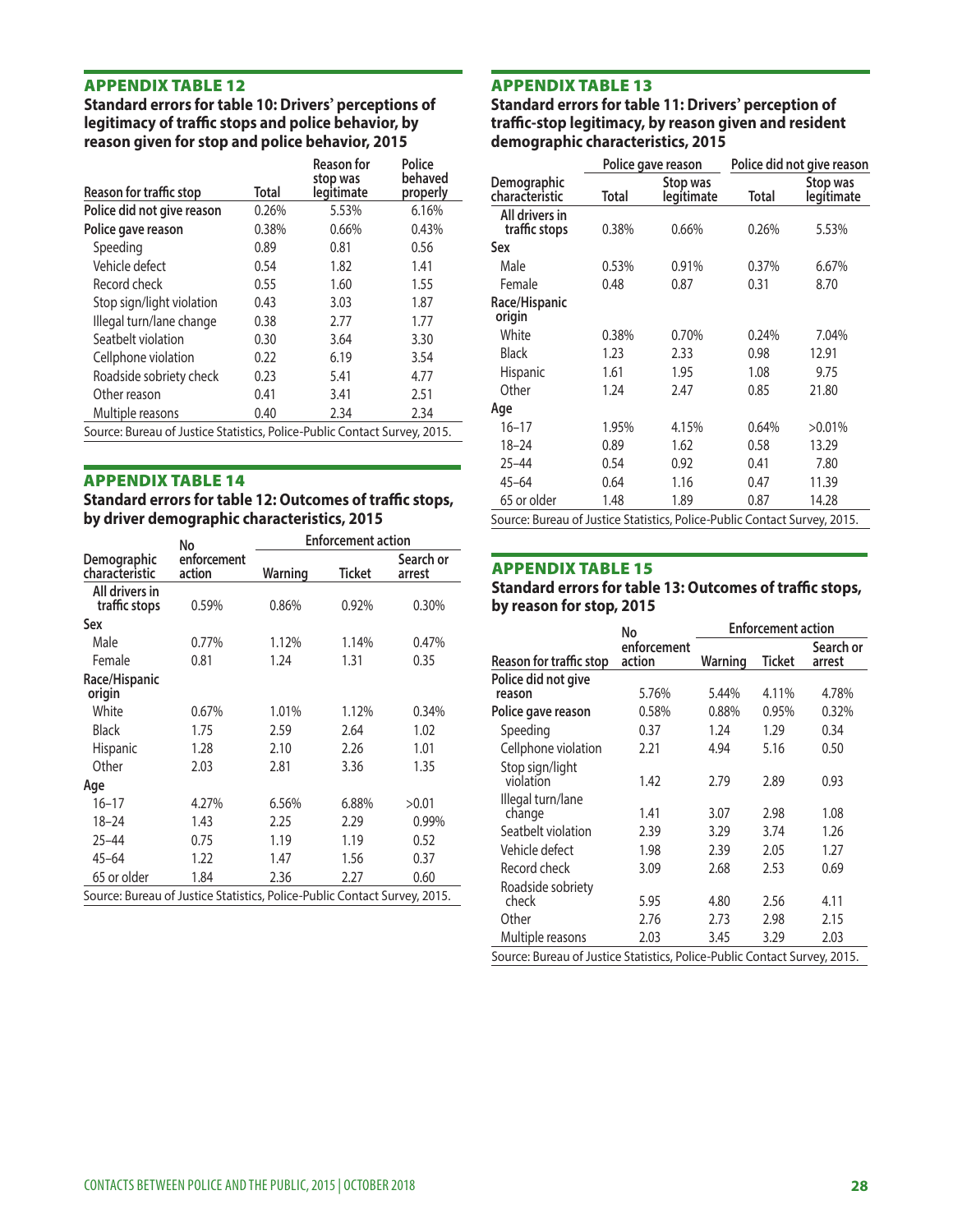**APPENDIX TABLE 16**<br> **APPENDIX TABLE 17**<br> **Standard errors for table 14: Drivers' perception** Standard errors for table that police behaved properly during traffic stops,<br>by outcome of stop and driver demographic **characteristics, 2015 characteristics, 2015** 

|                                                                           |             | Portion thinking police behaved properly |        |           | Stop was<br>Police behaved                                                |            |          |
|---------------------------------------------------------------------------|-------------|------------------------------------------|--------|-----------|---------------------------------------------------------------------------|------------|----------|
|                                                                           | No          |                                          |        |           | Demographic characteristic                                                | legitimate | properly |
| Demographic                                                               | enforcement |                                          |        | Search    | All residents in street stops                                             | 2.74%      | 2.29%    |
| characteristic                                                            | action      | Warning                                  | Ticket | or arrest | Sex                                                                       |            |          |
| All drivers in<br>traffic stops                                           | 1.25%       | 0.70%                                    | 0.69%  | 4.26%     | Male                                                                      | 3.50%      | 3.09%    |
| Sex                                                                       |             |                                          |        |           | Female                                                                    | 4.12       | 3.02     |
| Male                                                                      | 1.66%       | 0.97%                                    | 0.90%  | 4.58%     | Race/Hispanic origin                                                      |            |          |
| Female                                                                    | 1.79        | 1.00                                     |        |           | White                                                                     | 3.39%      | 2.09%    |
|                                                                           |             |                                          | 1.20   | 8.72      | <b>Black</b>                                                              | 7.34       | 7.01     |
| Race/Hispanic<br>origin                                                   |             |                                          |        |           | Hispanic                                                                  | 7.20       | 6.63     |
| White                                                                     | 1.18%       | 0.73%                                    | 0.77%  | 4.65%     | Other                                                                     | 11.65      | 8.14     |
| <b>Black</b>                                                              | 5.11        | 2.35                                     | 2.71   | 12.81     | Age                                                                       |            |          |
| Hispanic                                                                  | 4.41        | 3.29                                     | 2.24   | 10.34     | $16 - 17$                                                                 | 11.46%     | 8.29%    |
| Other                                                                     | 3.06        | 2.57                                     | 2.36   | 15.20     | $18 - 24$                                                                 | 5.75       | 4.26     |
| Age                                                                       |             |                                          |        |           | $25 - 44$                                                                 | 4.33       | 3.82     |
| $16 - 17$                                                                 | 5.75%       | >0.01                                    | 7.92%  | >0.01     | $45 - 64$                                                                 | 4.91       | 4.24     |
| $18 - 24$                                                                 | 4.80        | 1.59%                                    | 1.67   | 8.51%     | 65 or older                                                               | 7.63       | 6.41     |
| $25 - 44$                                                                 | 2.00        | 1.20                                     | 1.14   | 5.41      | Source: Bureau of Justice Statistics, Police-Public Contact Survey, 2015. |            |          |
| $45 - 64$                                                                 | 1.83        | 1.43                                     | 1.18   | 9.04      |                                                                           |            |          |
| 65 or older                                                               | 2.68        | 1.22                                     | 2.71   | >0.01     |                                                                           |            |          |
| Source: Bureau of Justice Statistics, Police-Public Contact Survey, 2015. |             |                                          |        |           |                                                                           |            |          |

**Standard errors for table 15: Residents' perception of street-stop legitimacy and if police behaved** properly during a street stop, by resident demographic

| Portion thinking police behaved properly |         |               |           |                                                                           | Stop was   | <b>Police behaved</b> |
|------------------------------------------|---------|---------------|-----------|---------------------------------------------------------------------------|------------|-----------------------|
| No                                       |         |               |           | Demographic characteristic                                                | legitimate | properly              |
| enforcement                              |         |               | Search    | All residents in street stops                                             | 2.74%      | 2.29%                 |
| action                                   | Warning | <b>Ticket</b> | or arrest | Sex                                                                       |            |                       |
| 1.25%                                    | 0.70%   | 0.69%         | 4.26%     | Male                                                                      | 3.50%      | 3.09%                 |
|                                          |         |               |           | Female                                                                    | 4.12       | 3.02                  |
|                                          |         |               |           | Race/Hispanic origin                                                      |            |                       |
| 1.66%                                    | 0.97%   | 0.90%         | 4.58%     | White                                                                     | 3.39%      | 2.09%                 |
| 1.79                                     | 1.00    | 1.20          | 8.72      | <b>Black</b>                                                              | 7.34       | 7.01                  |
|                                          |         |               |           | Hispanic                                                                  | 7.20       | 6.63                  |
| 1.18%                                    | 0.73%   | 0.77%         | 4.65%     | Other                                                                     | 11.65      | 8.14                  |
| 5.11                                     | 2.35    | 2.71          | 12.81     | Age                                                                       |            |                       |
| 4.41                                     | 3.29    | 2.24          | 10.34     | $16 - 17$                                                                 | 11.46%     | 8.29%                 |
| 3.06                                     | 2.57    | 2.36          | 15.20     | $18 - 24$                                                                 | 5.75       | 4.26                  |
|                                          |         |               |           | $25 - 44$                                                                 | 4.33       | 3.82                  |
| 5.75%                                    | >0.01   | 7.92%         | >0.01     | $45 - 64$                                                                 | 4.91       | 4.24                  |
| 4.80                                     | 1.59%   | 1.67          | 8.51%     | 65 or older                                                               | 7.63       | 6.41                  |
| 2.00                                     | 1.20    | 1.14          | 5.41      | Source: Bureau of Justice Statistics, Police-Public Contact Survey, 2015. |            |                       |

#### APPENDIX TABLE 18

#### **Standard errors for table 16: Reasons police gave for street stops, by residents' perception of legitimacy and if police behaved properly, 2015**

|                                                                                                                 | Percent of stopped persons |                                   |                                   |  |  |
|-----------------------------------------------------------------------------------------------------------------|----------------------------|-----------------------------------|-----------------------------------|--|--|
| Reason for street stop                                                                                          | <b>Total</b>               | Reason for stop<br>was legitimate | <b>Police behaved</b><br>properly |  |  |
| All street stops                                                                                                | $\sim$                     | 2.38%                             | 1.95%                             |  |  |
| No reason given                                                                                                 | 1.92%                      | 6.93                              | 8.49                              |  |  |
| Any reason                                                                                                      | 2.57                       | 2.69                              | 2.06                              |  |  |
| Suspected you of something                                                                                      | 2.38                       | 5.28                              | 4.19                              |  |  |
| Matched you to the description of someone they were looking for                                                 | 1.20                       | 12.55                             | 8.54                              |  |  |
| Seeking information about another person                                                                        | 1.97                       | 3.25                              | 3.48                              |  |  |
| Investigating a crime                                                                                           | 2.13                       | 6.10                              | 3.62                              |  |  |
| Providing a service or assistance to you                                                                        | 1.87                       | 2.84                              | 1.71                              |  |  |
| Someone you were with matched the description of someone<br>they were looking for or was suspected of something | 1.01                       | 5.25                              | 10.24                             |  |  |
| Some other reason                                                                                               | 2.49                       | 4.34                              | 3.79                              |  |  |
| Missing                                                                                                         | 2.5                        | $\sim$                            | $\sim$                            |  |  |
| $\sim$ Not applicable.                                                                                          |                            |                                   |                                   |  |  |
| Source: Bureau of Justice Statistics, Police-Public Contact Survey, 2015.                                       |                            |                                   |                                   |  |  |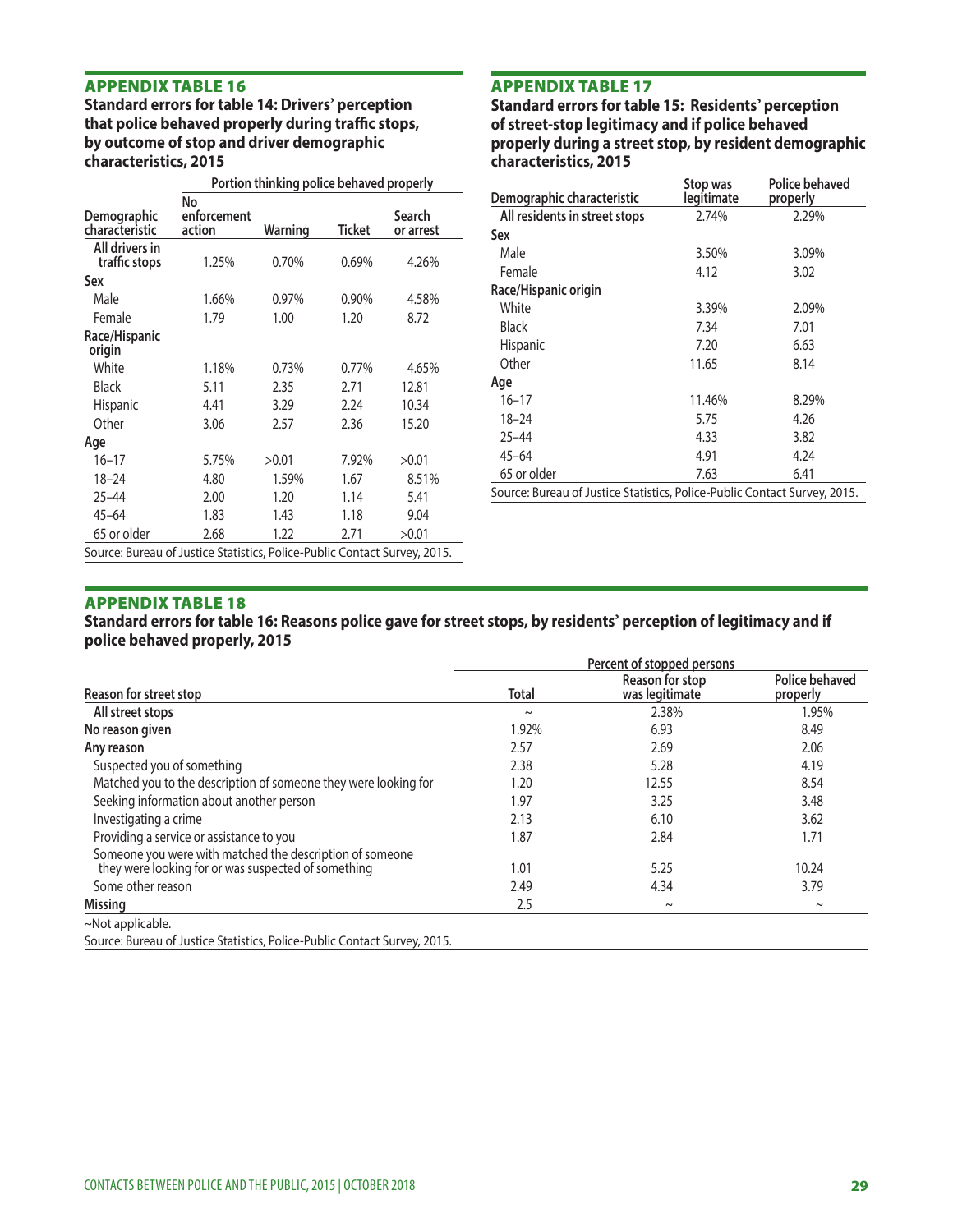### **Standard errors for table 17: Outcomes of street stops by perception that police behaved properly, 2015**

| Outcome                                                                   | <b>Total</b> | Police behaved<br>properly |
|---------------------------------------------------------------------------|--------------|----------------------------|
| All street stops                                                          | $\sim$       | 1.95%                      |
| No enforcement action                                                     | 2.83%        | 2.73                       |
| Any enforcement action                                                    | 2.67         | 3.89                       |
| Warning                                                                   | 2.17         | 3.64                       |
| <b>Ticket</b>                                                             | 1.85         | 6.82                       |
| Search                                                                    | 1.75         | 9.58                       |
| Arrest                                                                    | 1.12         | 13.74                      |
| <b>Missing</b>                                                            | 2.02         | $\sim$                     |
| $\sim$ Not applicable.                                                    |              |                            |
| Source: Bureau of Justice Statistics, Police-Public Contact Survey, 2015. |              |                            |

#### APPENDIX TABLE 20

**Standard errors for table 18: Residents who experienced nonfatal threats or use of force during contacts with police, by demographic characteristics and whether the action was perceived to be necessary or excessive, 2015** 

|                         |                                     | At any time during the year<br><b>Experienced force</b> |         | Number of<br>residents with         | Most recent police-initiated contact |                        |                  |
|-------------------------|-------------------------------------|---------------------------------------------------------|---------|-------------------------------------|--------------------------------------|------------------------|------------------|
| Demographic             | Persons age 16<br>or older with any |                                                         |         | police-initiated<br>contact as most | <b>Experienced force</b>             | Force perceived to be- |                  |
| <b>characteristic</b>   | police contact                      | <b>Number</b>                                           | Percent | recent contact                      | Percent                              | <b>Necessary</b>       | <b>Excessive</b> |
| <b>Total</b>            | 998,696                             | 74,277                                                  | 0.13%   | 649,600                             | 0.23%                                | 3.20%                  | 3.51%            |
| Sex                     |                                     |                                                         |         |                                     |                                      |                        |                  |
| Male                    | 552,138                             | 63,004                                                  | 0.22    | 388,272                             | 0.37                                 | 3.66                   | 4.06             |
| Female                  | 537,568                             | 34,301                                                  | 0.13    | 348,227                             | 0.24                                 | 6.55                   | 6.60             |
| Race/Hispanic origin    |                                     |                                                         |         |                                     |                                      |                        |                  |
| White                   | 742,753                             | 51,452                                                  | 0.14    | 461,083                             | 0.25                                 | 4.70                   | 4.50             |
| <b>Black</b>            | 252,583                             | 33,752                                                  | 0.54    | 194,060                             | 0.84                                 | 7.50                   | 7.66             |
| Hispanic                | 285,587                             | 36,167                                                  | 0.51    | 209,932                             | 0.85                                 | 5.48                   | 8.36             |
| Other                   | 154,572                             | 23,497                                                  | 0.69    | 115,175                             | 1.12                                 | 11.47                  | 12.66            |
| Age                     |                                     |                                                         |         |                                     |                                      |                        |                  |
| $16 - 17$               | 94,639                              | 12,478                                                  | 1.03    | 85,289                              | 1.24                                 | 26.39                  | 20.06            |
| $18 - 24$               | 300,725                             | 45,098                                                  | 0.55    | 248,610                             | 0.73                                 | 7.02                   | 8.33             |
| $25 - 44$               | 431,294                             | 48,030                                                  | 0.23    | 300,496                             | 0.39                                 | 4.19                   | 4.52             |
| $45 - 64$               | 373,907                             | 27,091                                                  | 0.15    | 228,594                             | 0.31                                 | 5.93                   | 7.38             |
| 65 or older             | 195,756                             | 2,796                                                   | 0.04    | 115,645                             | 0.10                                 | $\sim$                 | $\sim$           |
| $~\sim$ Not applicable. |                                     |                                                         |         |                                     |                                      |                        |                  |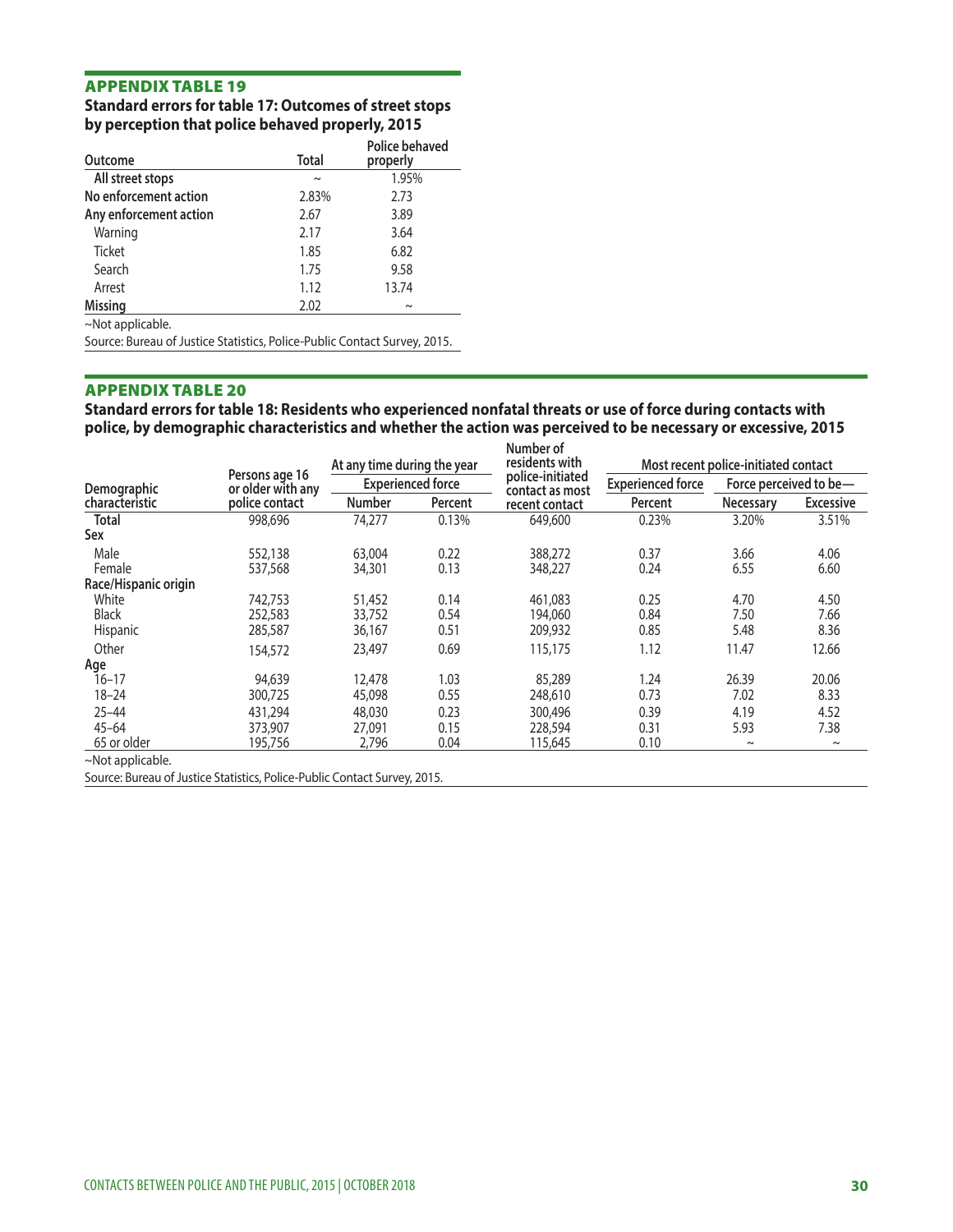**Standard errors for table 19: Percent of residents who experienced nonfatal threats or use of force during their most recent police-initiated**  contact or traffic accident, by type of action and whether the force was **perceived to be necessary or excessive, 2015** 

|                    | <b>Percent of residents</b><br>who experienced | Threat or use of force<br>perceived to be- |                  |  |
|--------------------|------------------------------------------------|--------------------------------------------|------------------|--|
| Type of force      | threat or use of force                         | <b>Necessary</b>                           | <b>Excessive</b> |  |
| Threat of force    | 0.07%                                          | $\sim$                                     | 9.46%            |  |
| Handcuff           | 0.17                                           | 4.55%                                      | 3.92             |  |
| Push/grab/hit/kick | 0.11                                           | 5.08                                       | 5.81             |  |
| Pepper spray       | $\sim$                                         | $\sim$                                     | $\sim$           |  |
| Shock              | 0.01                                           | $\sim$                                     | $\sim$           |  |
| Point gun          | 0.06                                           | 8.22                                       | 11.35            |  |
| ~Not applicable.   |                                                |                                            |                  |  |

Source: Bureau of Justice Statistics, Police-Public Contact Survey, 2015.

#### APPENDIX TABLE 22

#### **Standard errors for table 20: Percent of residents who initiated their most recent contact with police, 2015**

| Demographic                                                               | Reported       | Reported<br>non-crime |                    |       |
|---------------------------------------------------------------------------|----------------|-----------------------|--------------------|-------|
| characteristic                                                            | possible crime | emergency             | <b>Block watch</b> | Other |
| Total                                                                     | 0.67%          | 0.64%                 | 0.39%              | 0.37% |
| Sex                                                                       |                |                       |                    |       |
| Male                                                                      | 0.96%          | 0.96%                 | 0.53%              | 0.56% |
| Female                                                                    | 0.87           | 0.80                  | 0.46               | 0.47  |
| Race/Hispanic origin                                                      |                |                       |                    |       |
| White                                                                     | 0.77%          | 0.73%                 | 0.45%              | 0.41% |
| <b>Black</b>                                                              | 2.43           | 2.10                  | 1.71               | 1.29  |
| Hispanic                                                                  | 1.91           | 1.64                  | 0.80               | 0.97  |
| Other                                                                     | 2.79           | 2.72                  | 1.20               | 1.41  |
| Age                                                                       |                |                       |                    |       |
| $16 - 17$                                                                 | 8.60%          | 8.75%                 | 5.71%              | 4.76% |
| $18 - 24$                                                                 | 2.64           | 2.53                  | 0.76               | 1.30  |
| $25 - 44$                                                                 | 1.09           | 0.94                  | 0.49               | 0.58  |
| $45 - 64$                                                                 | 1.05           | 0.95                  | 0.58               | 0.58  |
| 65 or older                                                               | 1.54           | 1.34                  | 1.31               | 0.82  |
| Source: Bureau of Justice Statistics, Police-Public Contact Survey, 2015. |                |                       |                    |       |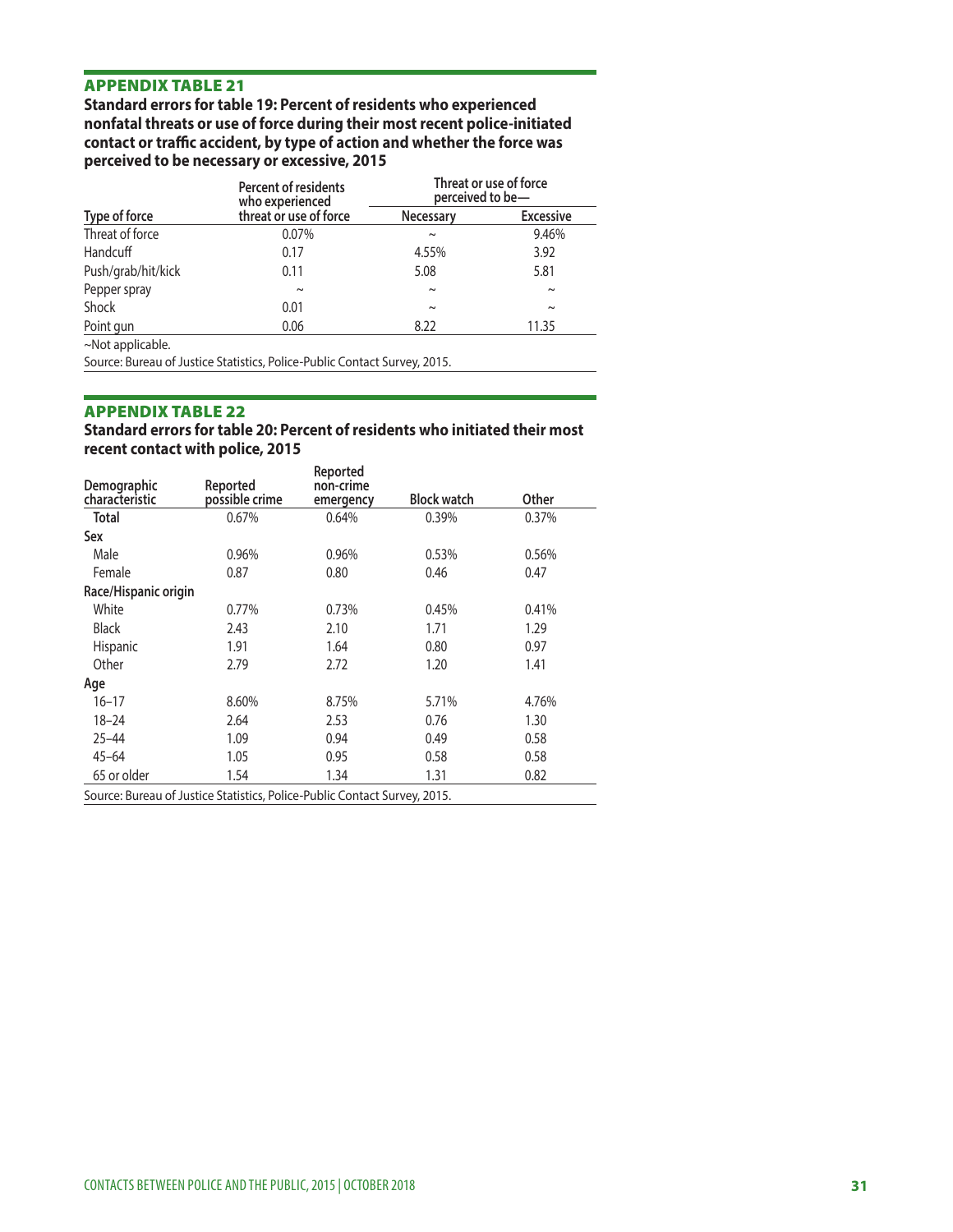|                                                             | Estimates and standard errors for table 21: Residents' perception of police response and behavior during contacts |
|-------------------------------------------------------------|-------------------------------------------------------------------------------------------------------------------|
| to request assistance, by demographic characteristics, 2015 |                                                                                                                   |

|                                           | Perception from residents that police- |                       |                            |           | Resident was-                                |                 |                                                        |
|-------------------------------------------|----------------------------------------|-----------------------|----------------------------|-----------|----------------------------------------------|-----------------|--------------------------------------------------------|
| <b>Demographic</b><br>characteristic      | Responded<br>promptly                  | Improved<br>situation | <b>Behaved</b><br>properly | Satisfied | More or as likely to<br>contact police again | <b>Estimate</b> | Unknown if situation improved<br><b>Standard error</b> |
| All residents who<br>requested assistance | 0.53%                                  | 0.67%                 | 0.43%                      | 0.50%     | 0.42%                                        | 21.3%           | 0.57%                                                  |
| Sex                                       |                                        |                       |                            |           |                                              |                 |                                                        |
| Male                                      | 0.82%                                  | 1.04%                 | 0.60%                      | 0.79%     | 0.60%                                        | 21.9%           | 0.92%                                                  |
| Female                                    | 0.68                                   | 0.86                  | 0.60                       | 0.67      | 0.54                                         | 20.7            | 0.70                                                   |
| Race/Hispanic origin                      |                                        |                       |                            |           |                                              |                 |                                                        |
| White                                     | 0.57%                                  | 0.81%                 | 0.51%                      | 0.60%     | 0.44%                                        | 21.6%           | 0.66%                                                  |
| <b>Black</b>                              | 1.57                                   | 2.41                  | 1.35                       | 1.74      | 1.44                                         | 21.4            | 1.87                                                   |
| Hispanic                                  | 1.78                                   | 1.90                  | 1.51                       | 1.66      | 1.36                                         | 18.6            | 1.70                                                   |
| Other                                     | 2.47                                   | 2.82                  | 1.97                       | 2.23      | 1.82                                         | 22.4            | 2.40                                                   |
| Age                                       |                                        |                       |                            |           |                                              |                 |                                                        |
| $16 - 17$                                 | 5.08%                                  | 8.23%                 | 5.71%                      | 7.00%     | 4.15%                                        | $9.7\%$ !       | 5.03%                                                  |
| $18 - 24$                                 | 2.18                                   | 2.42                  | 1.41                       | 2.14      | 1.50                                         | 17.7            | 2.05                                                   |
| $25 - 44$                                 | 0.93                                   | 1.18                  | 0.76                       | 0.94      | 0.65                                         | 22.0            | 0.99                                                   |
| $45 - 64$                                 | 0.84                                   | 1.10                  | 0.65                       | 0.82      | 0.66                                         | 22.4            | 0.93                                                   |
| 65 or older                               | 1.12                                   | 1.59                  | 1.02                       | 1.14      | 0.93                                         | 19.7            | 1.25                                                   |

! Interpret with caution. Estimate based on 10 or fewer sample cases, or the coefficient of variation is greater than 50%. Source: Bureau of Justice Statistics, Police-Public Contact Survey, 2015.